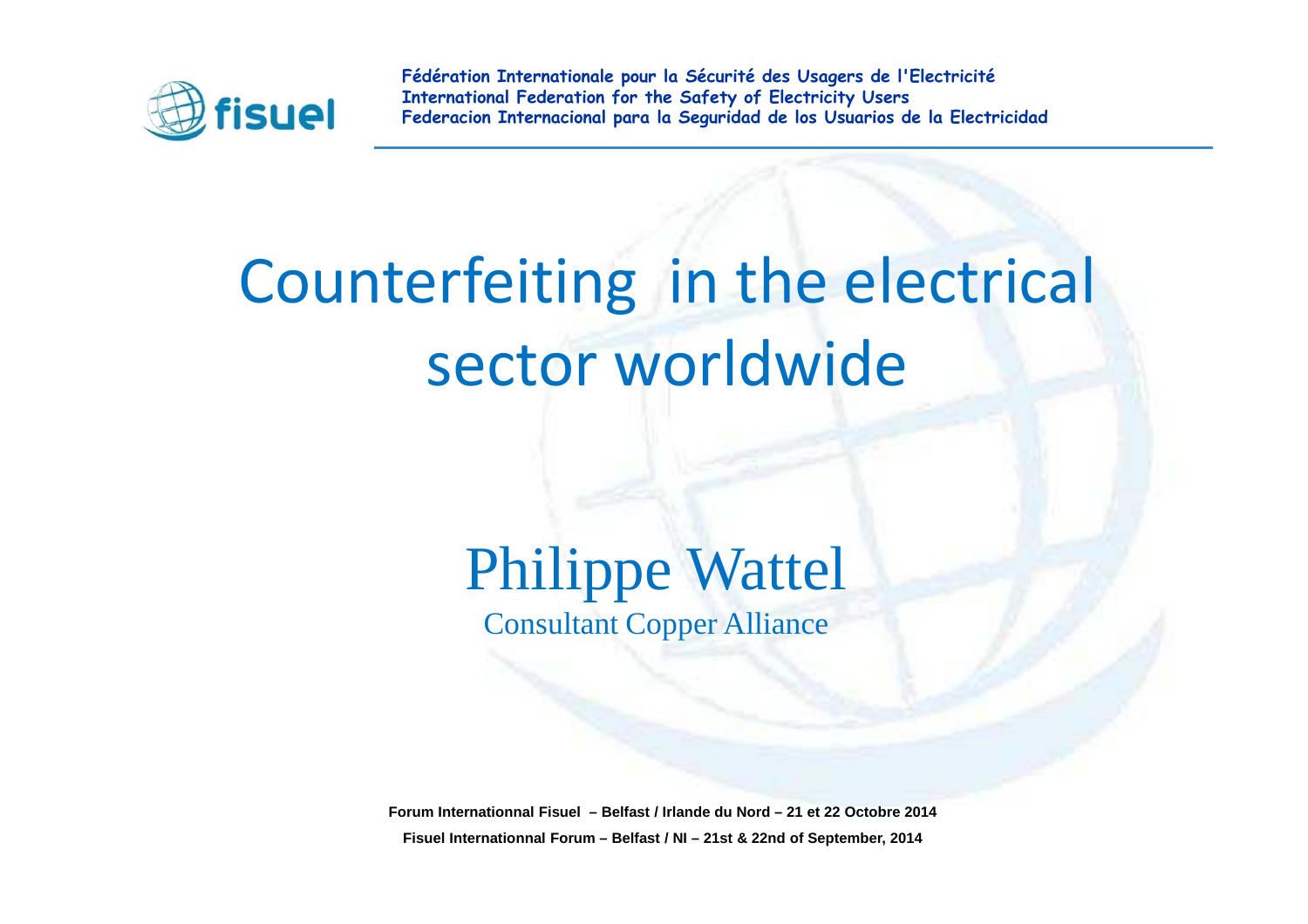

## Main Facts

### **Huge global business**

- $\triangleright$  More than 1000 Billion USD/year with half of the products moving through international trade channels
- $\blacktriangleright$ Nothing is safe from counterfeiting
- $\sum_{i=1}^{n}$ Electrical goods: second place now after <sup>p</sup>harmaceuticals
- $\blacktriangleright$ Financed organized crime
- $\triangleright$  80% of consumers purchase fake products according to International chamber of commerce
- $\blacktriangleright$  Huge economic impact: less foreign investment, more social costs, less employment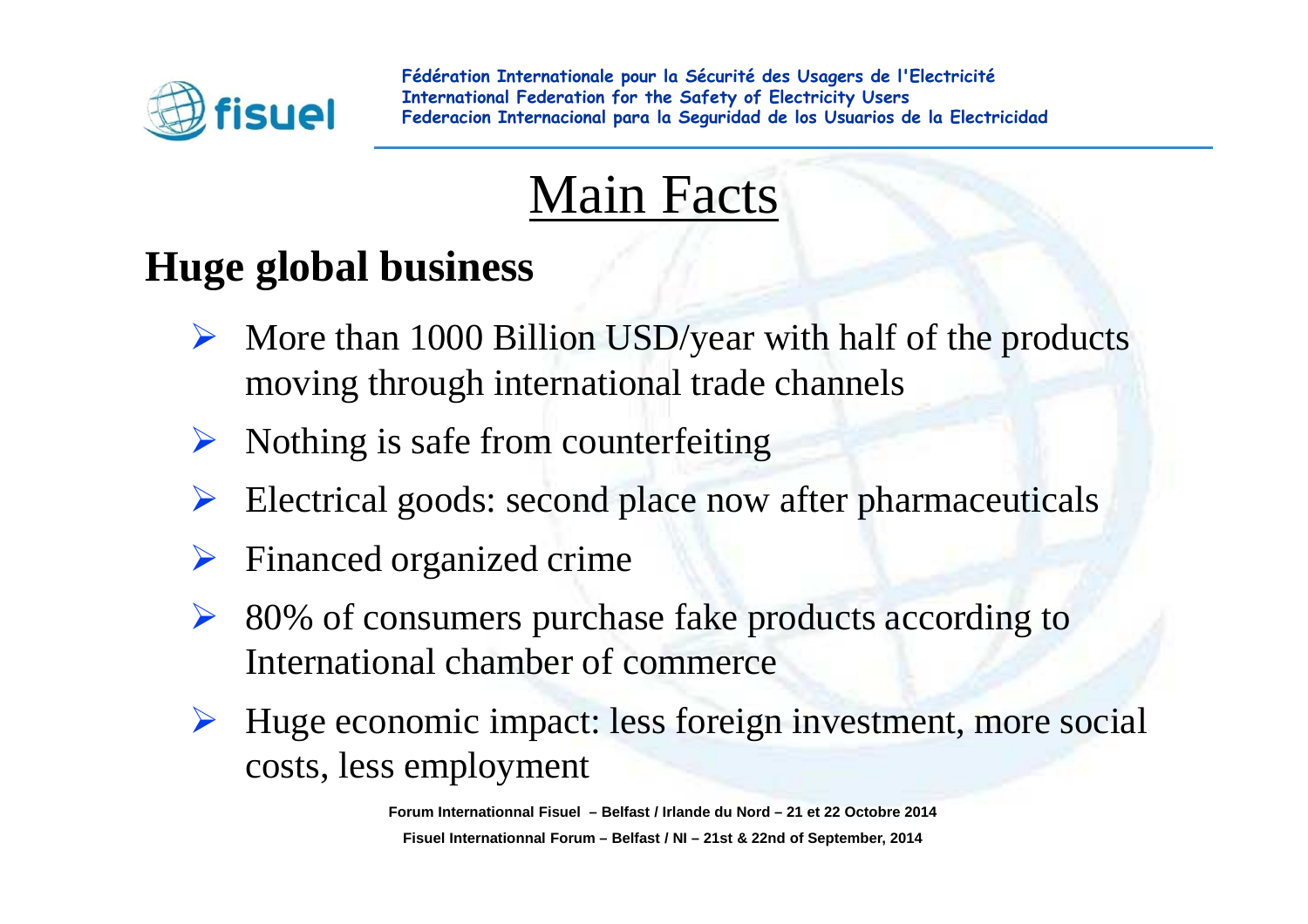

### Main Concerns

#### **Like a cancer grows….**

- $\sum_{i=1}^{n}$ 1000% growth in last ten years
- $\blacktriangleright$  Moved from the handicraft to the industrial stage
- $\blacktriangleright$ Significant risk for health and safety of the consumers
- $\triangleright$  Perfect money laundry machine for crime organisations and terrorists: lesk risky than other traffics
- $\blacktriangleright$  Allows same organisations to take control of whole economical sectors in some countries
- $\triangleright$  Serious attack to the business as a whole: market volume loss, market price jeopardized, and product liability problem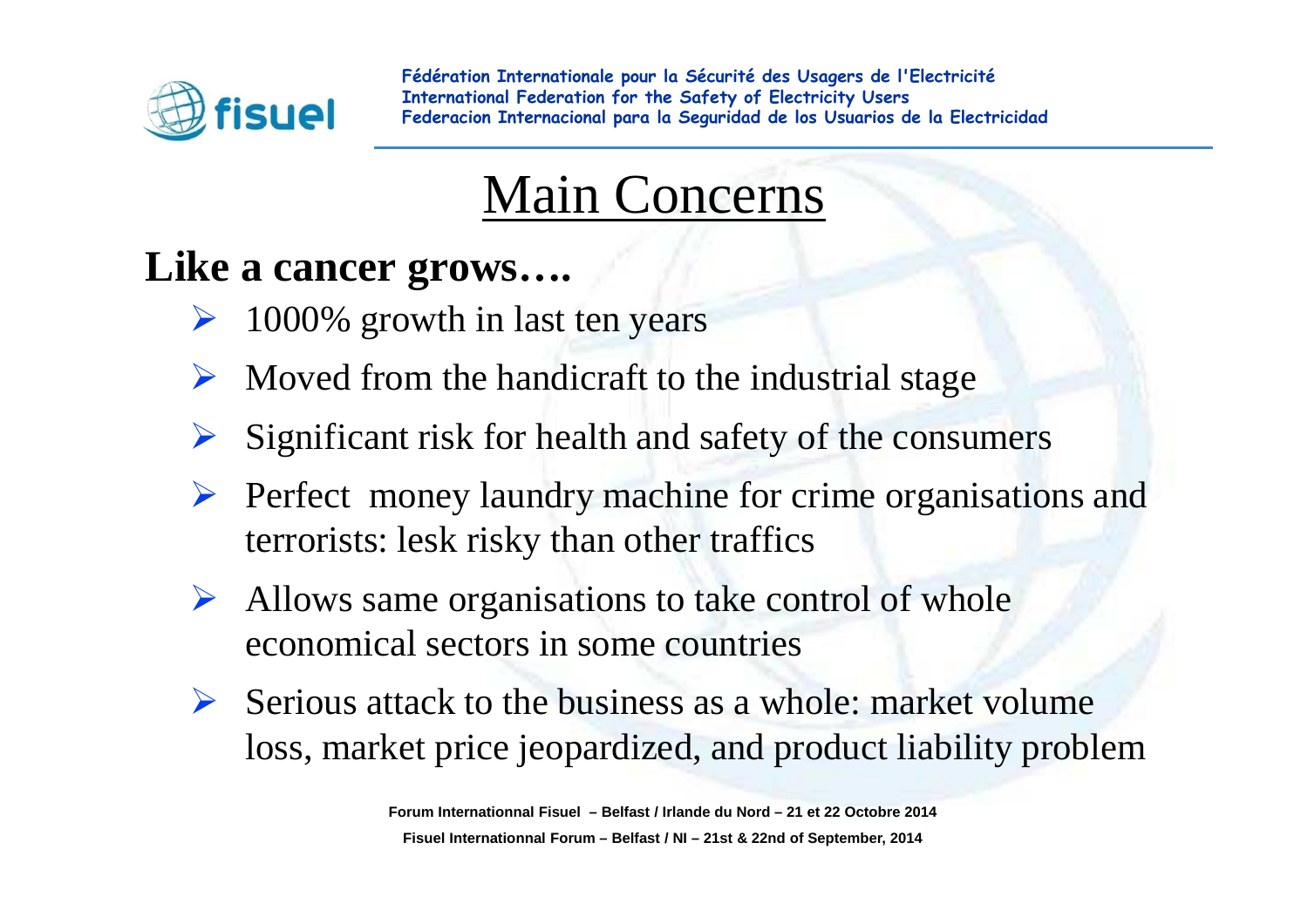

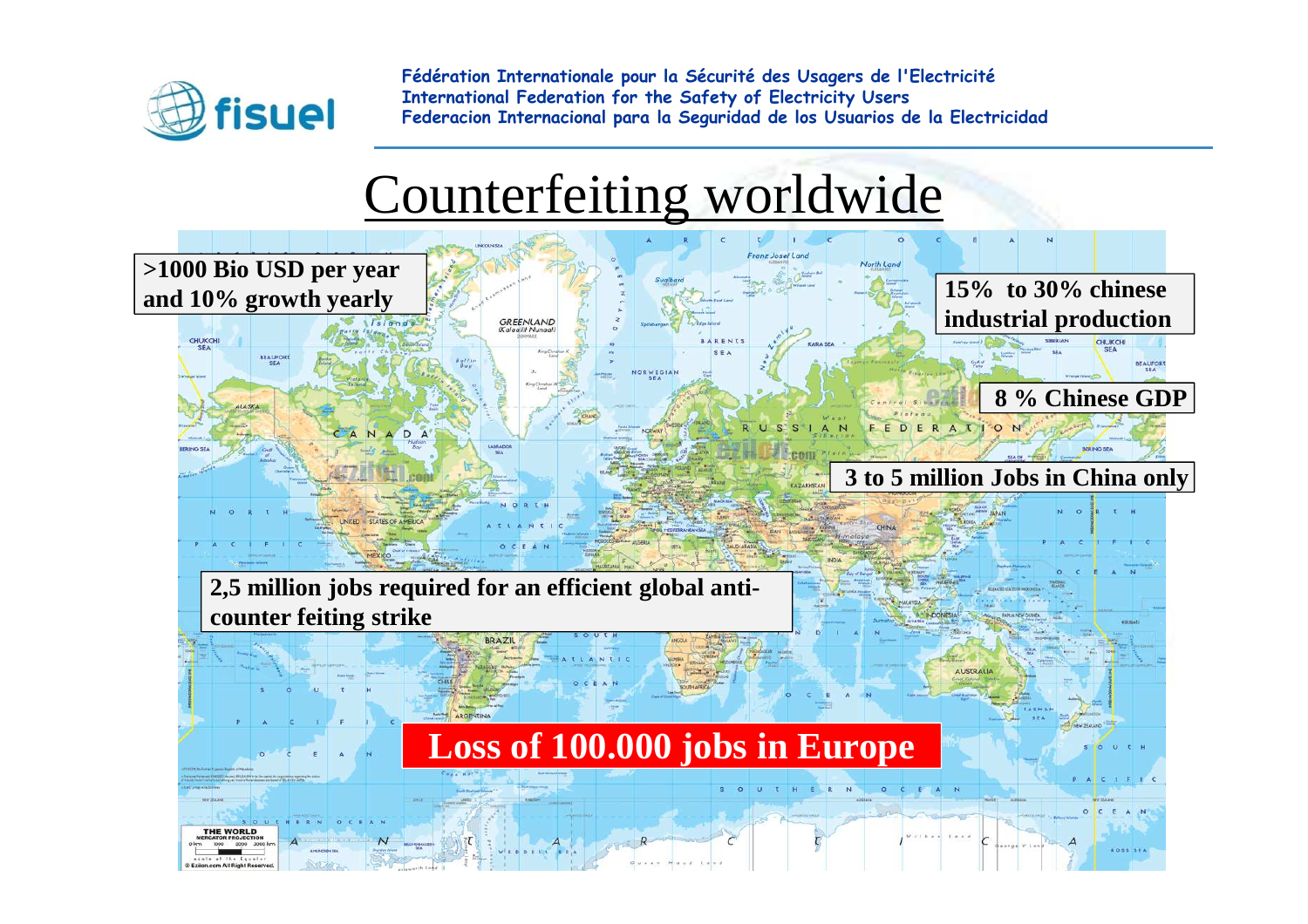

## Counterfeiting worldwide

- **80% counterfeired products from China (Guangzhou, Shenzhen in particular)**
- $\bullet$  **Turkey is also a large producer(automotive)**
- •**Entry ports for Europe/ Africa**
- •**Romania/ Bulgaria/ Beyrouth**
- • **Main transfer <sup>p</sup>latform: Ukraine(Odessa- the7°Km)**
- $\bullet$  **Many stop overs before final destination to avoid tracking**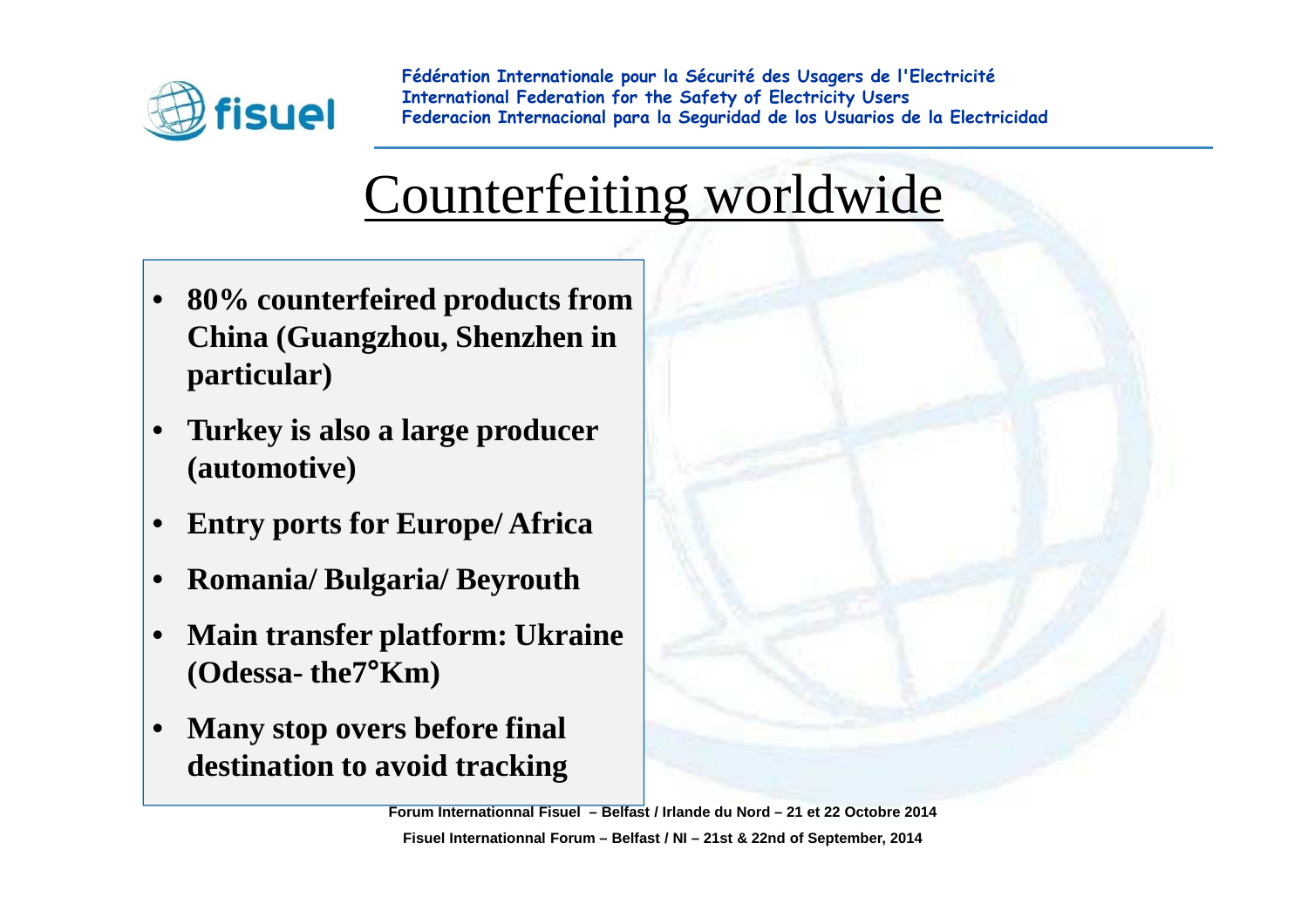

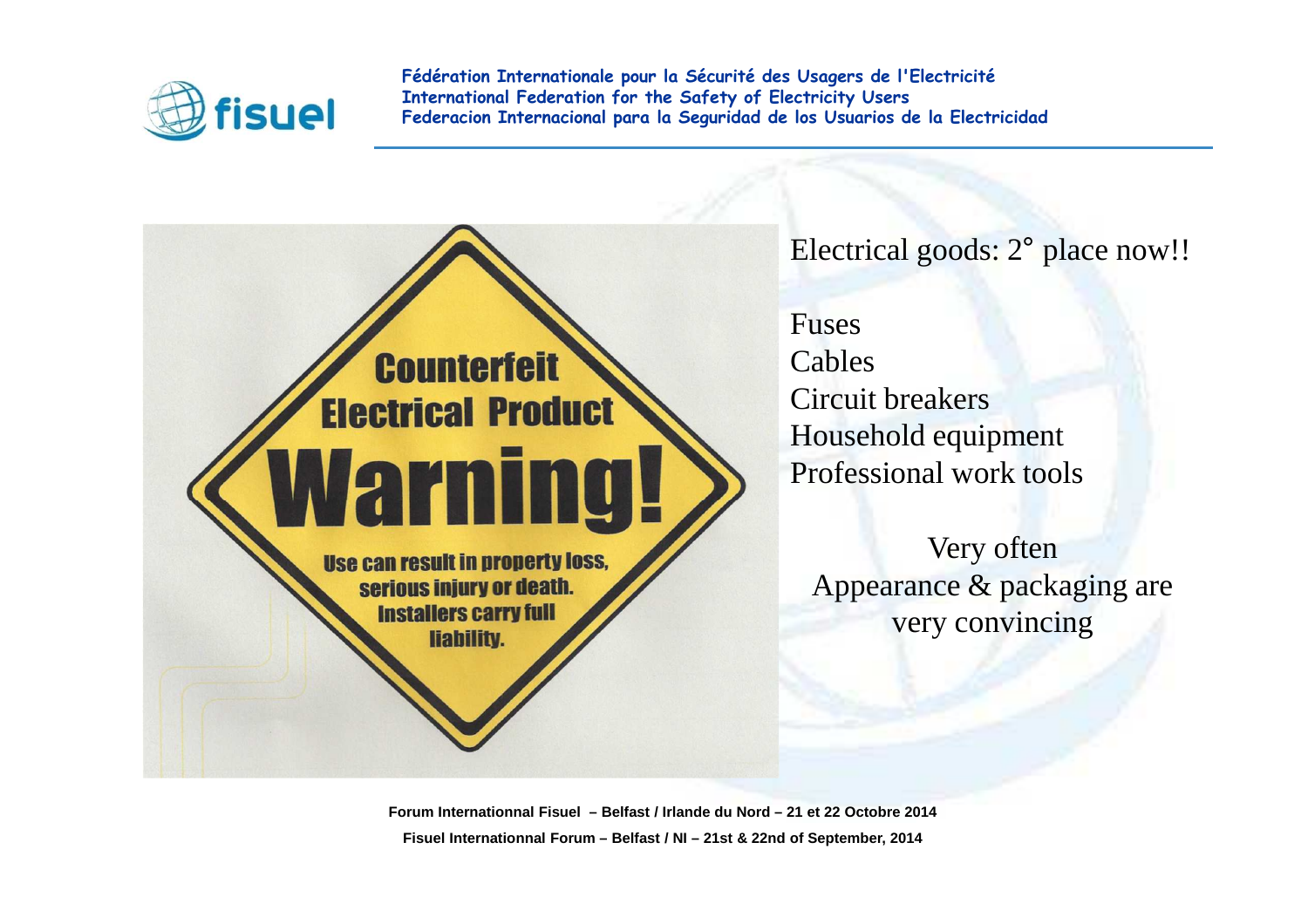

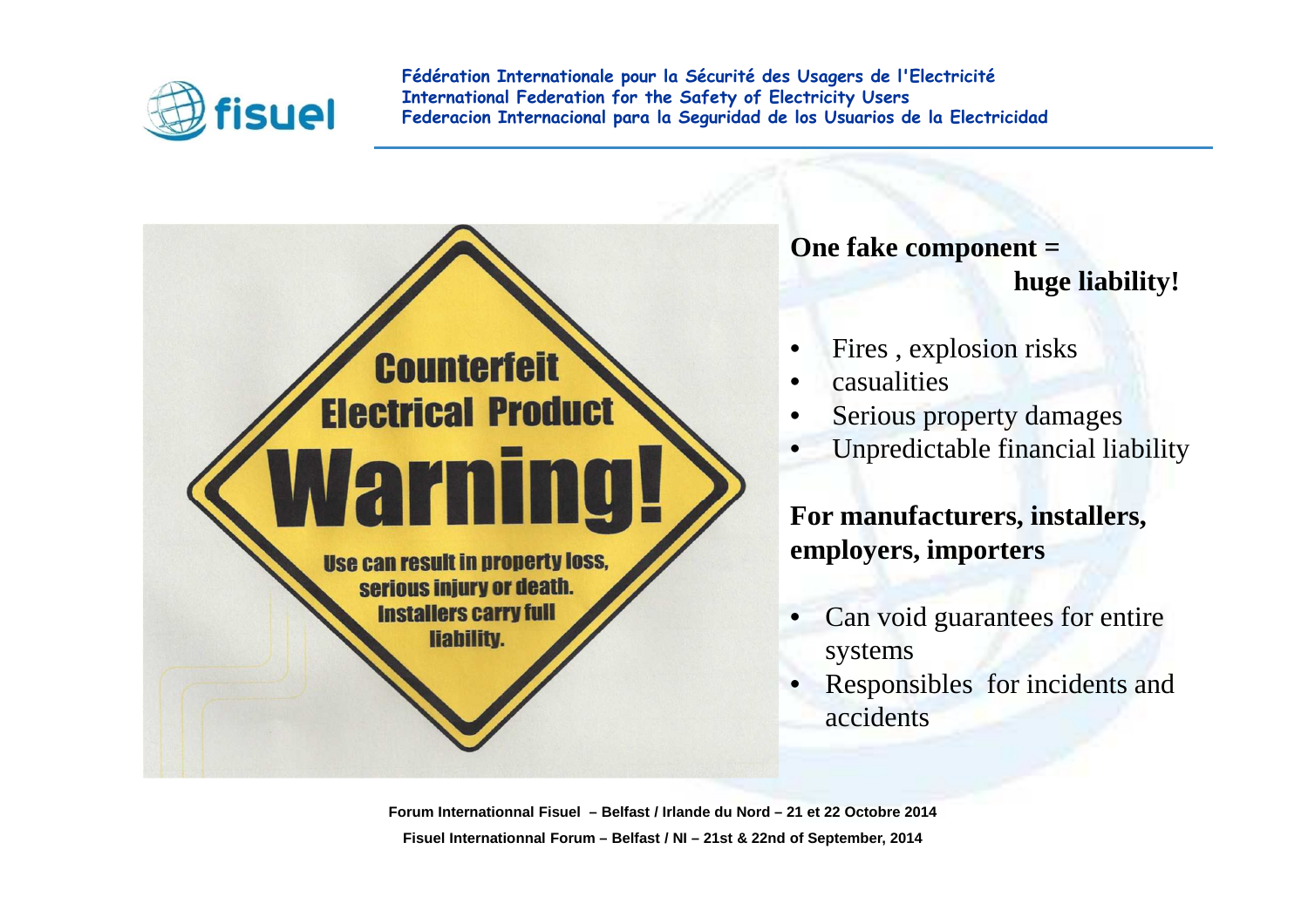

# Copper and counterfeiting

- > Copper industry (producers, transformers and associations) are more and more concerned about counterfeiting, worldwide.
- ▶ Soon or later, members of Copper Alliance and their customers will be confronted to the problem, and specially in markets, less controlled, less mature and organized and where their experienceis limited.
- $\triangleright$  Copper Alliance and ECI have the objective to inform and give support against counterfeiting referring to cases and practices of countries all over the world.
- > The presentation will introduce here cases in different areas all over the world.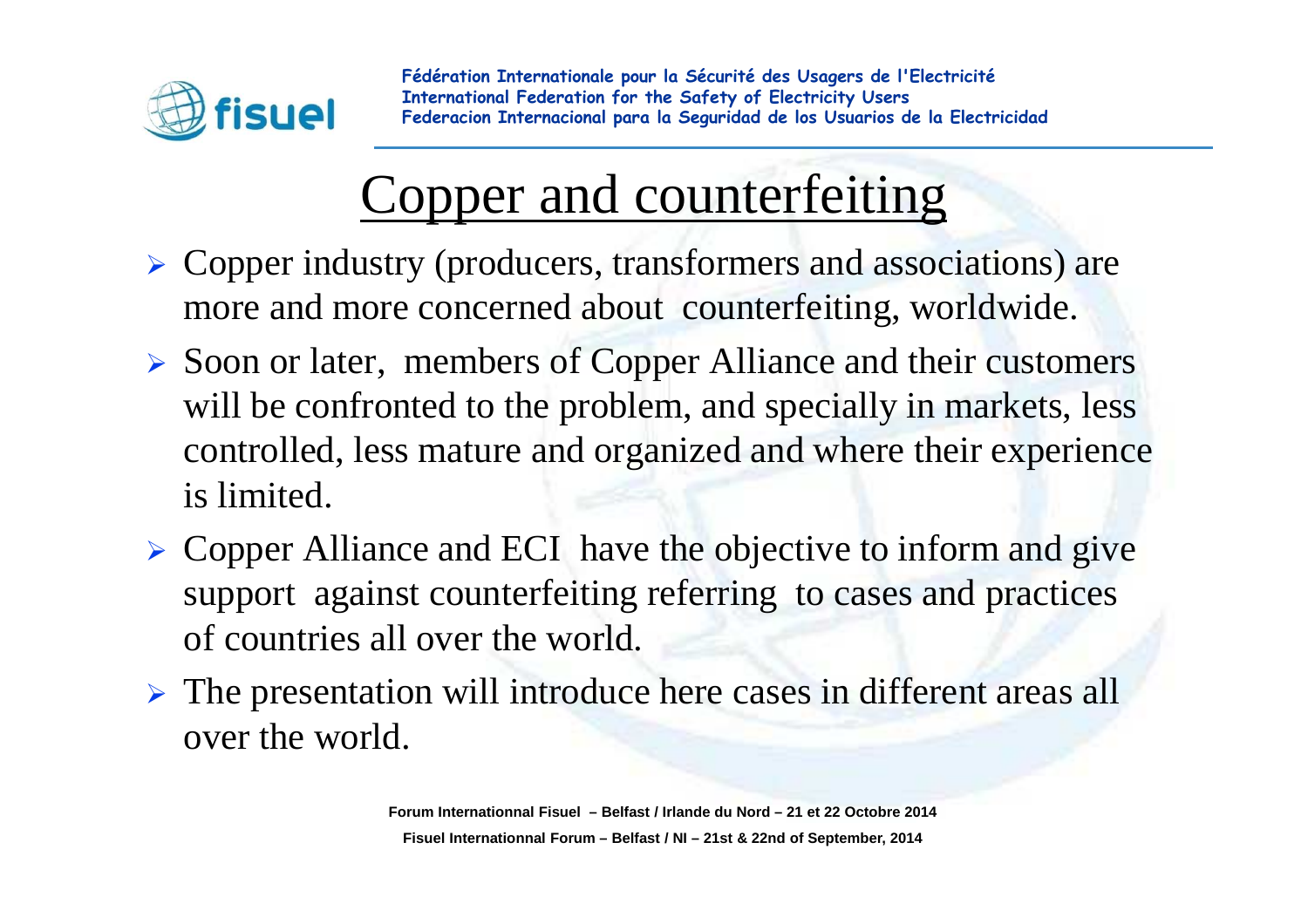

### **World review**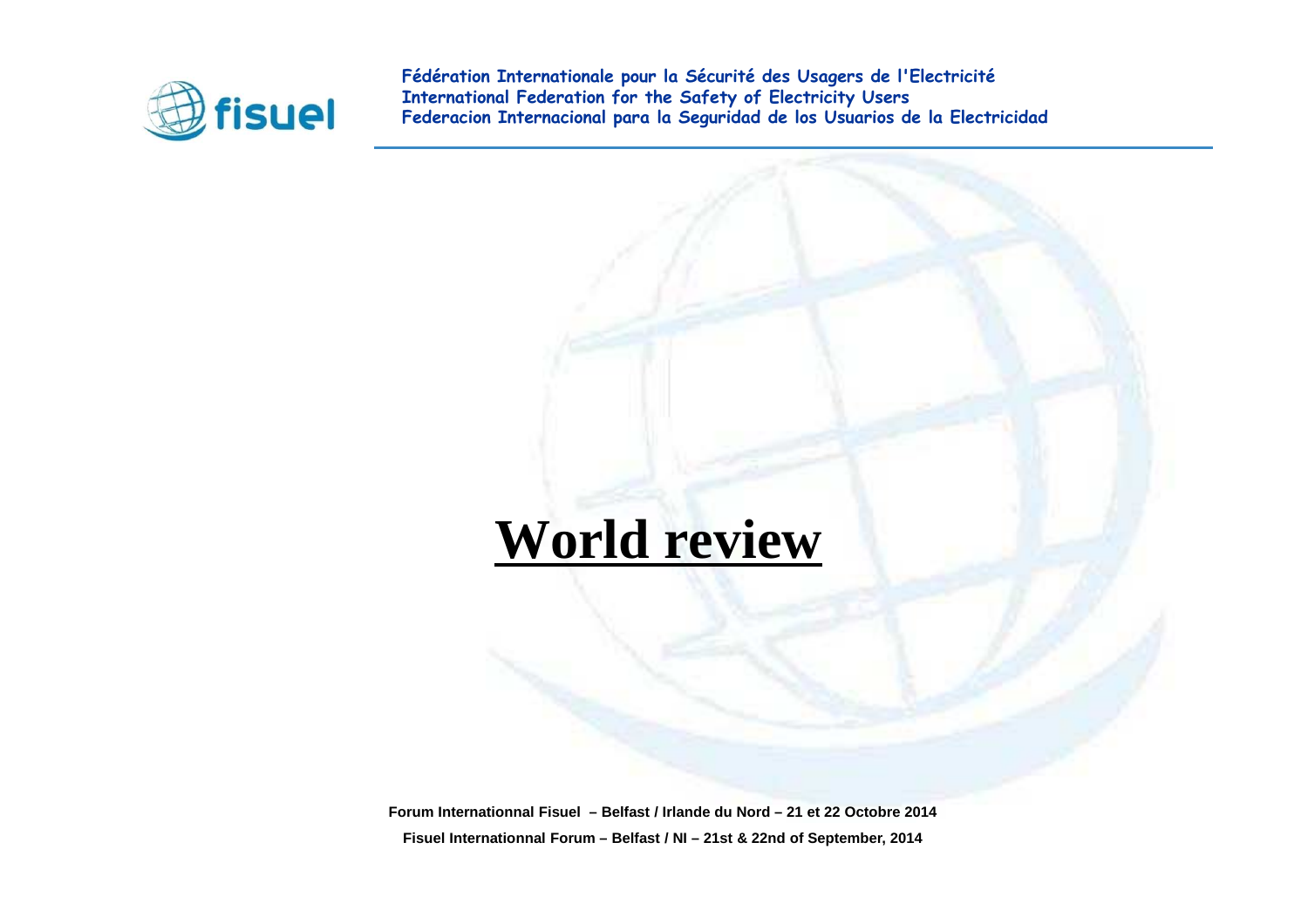

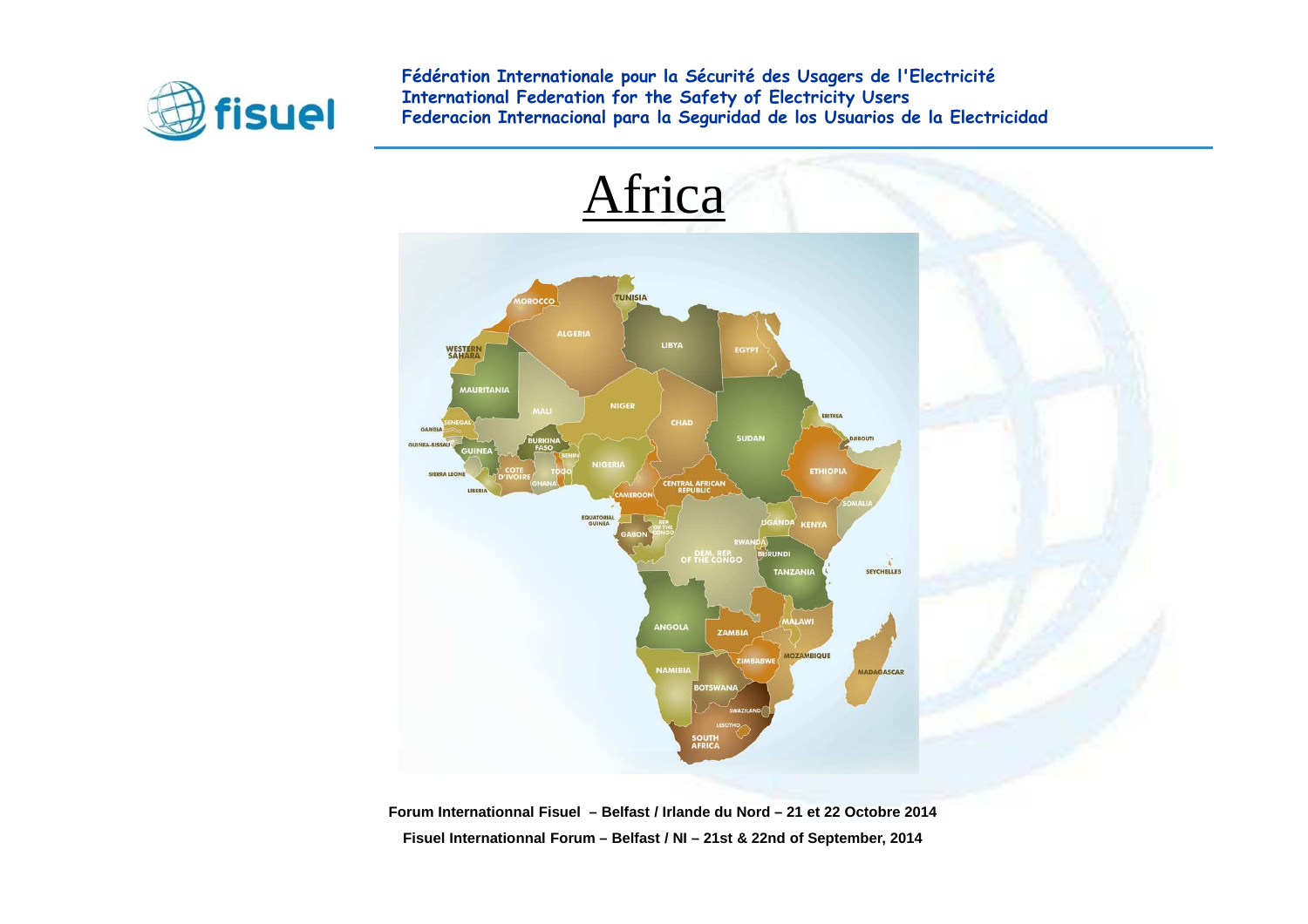

### Global Situation

- Corruption, porosity of the borders and lack of standards are the main catalysts of the counterfeiting of electricalproducts in Africa.
- ► Fast growth of consumption (Sub saharian Africa and North Africa have average growth of  $GDP > 5\%$ ), but legal frame around trade is insufficient or not existing.
- Informal economy (uncontrolled distribution by street vendors and underground industry) is flourishing in all areas fueled by Chinese offer.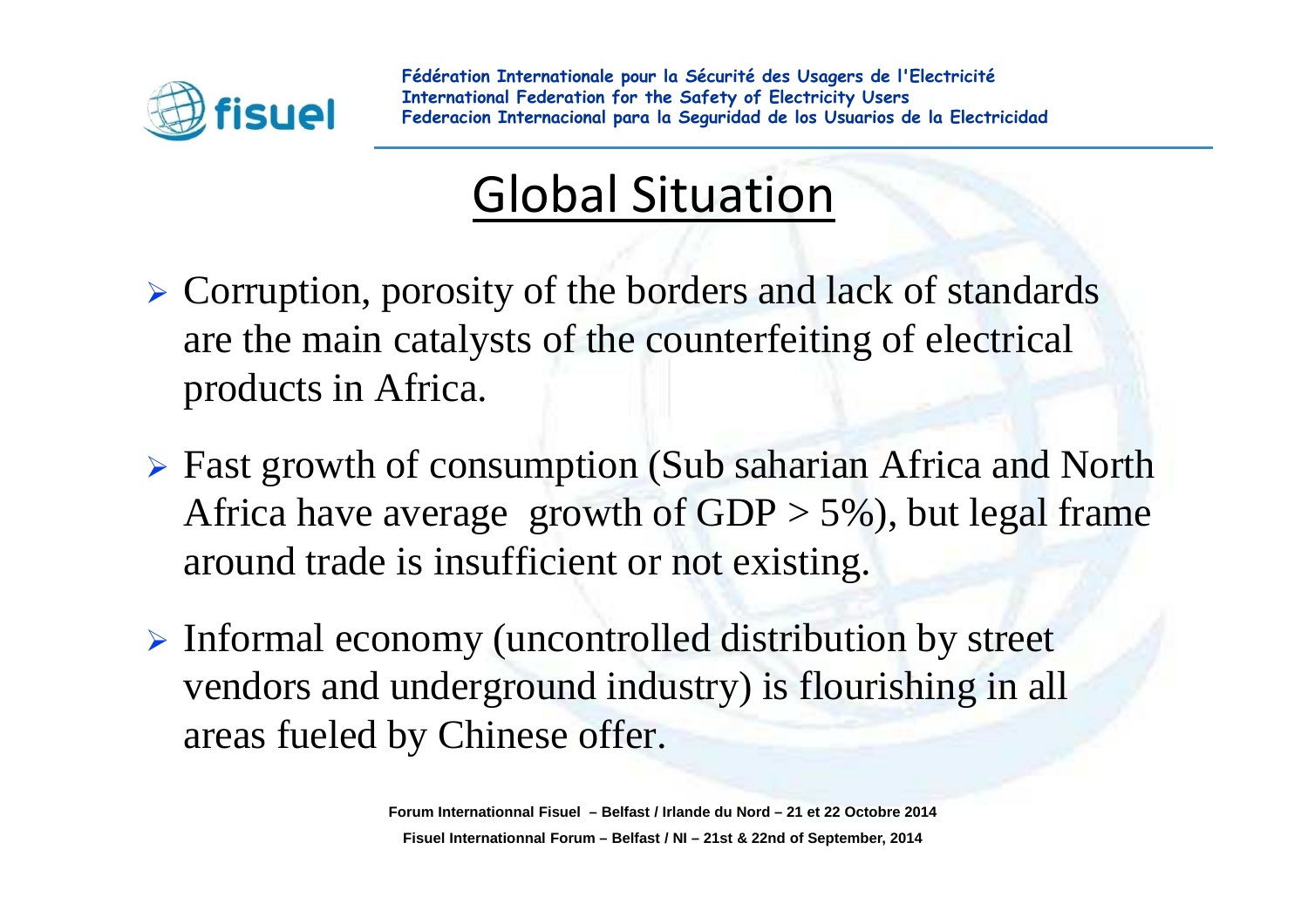

### Global Situation

- > The amount of counterfeited goods are constantly increasing the delays at clearing of imports at the sea ports. In Nigeria, large players such as Nexans Kabelmetal, Cometstar, Coleman wire and cables are stuck by incessant counterfeiting of cables and delays at sea ports.
- > Last but not least, a lot of accidents and fires are experienced in workshops and dwellings due to the verylow quality of the counterfeited material.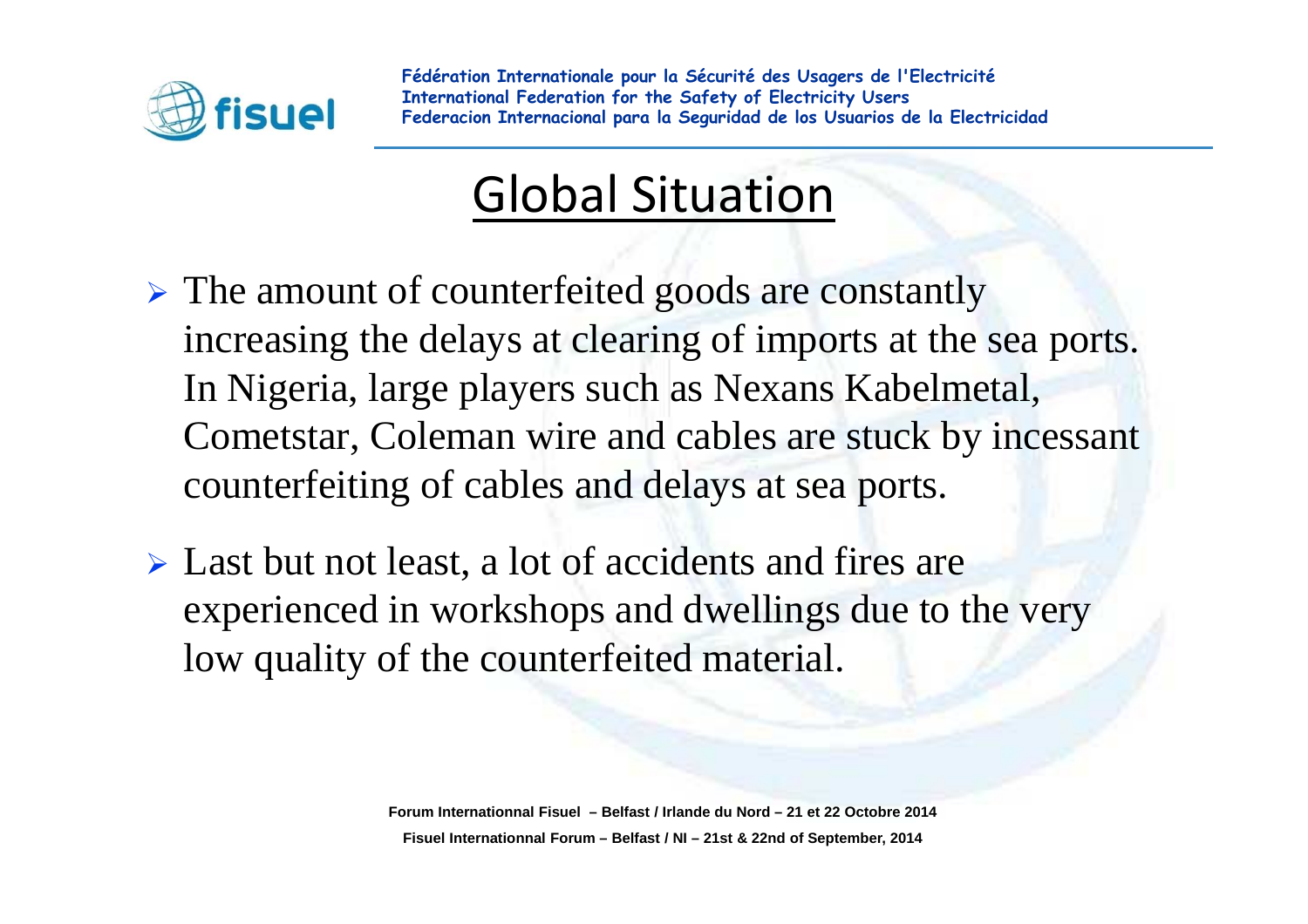

Copie 50A

**Fédération Internationale pour la Sécurité des Usagers de l'ElectricitéInternational Federation for the Safety of Electricity Users Federacion Internacional para la Seguridad de los Usuarios de la Electricidad**



### No Comment…





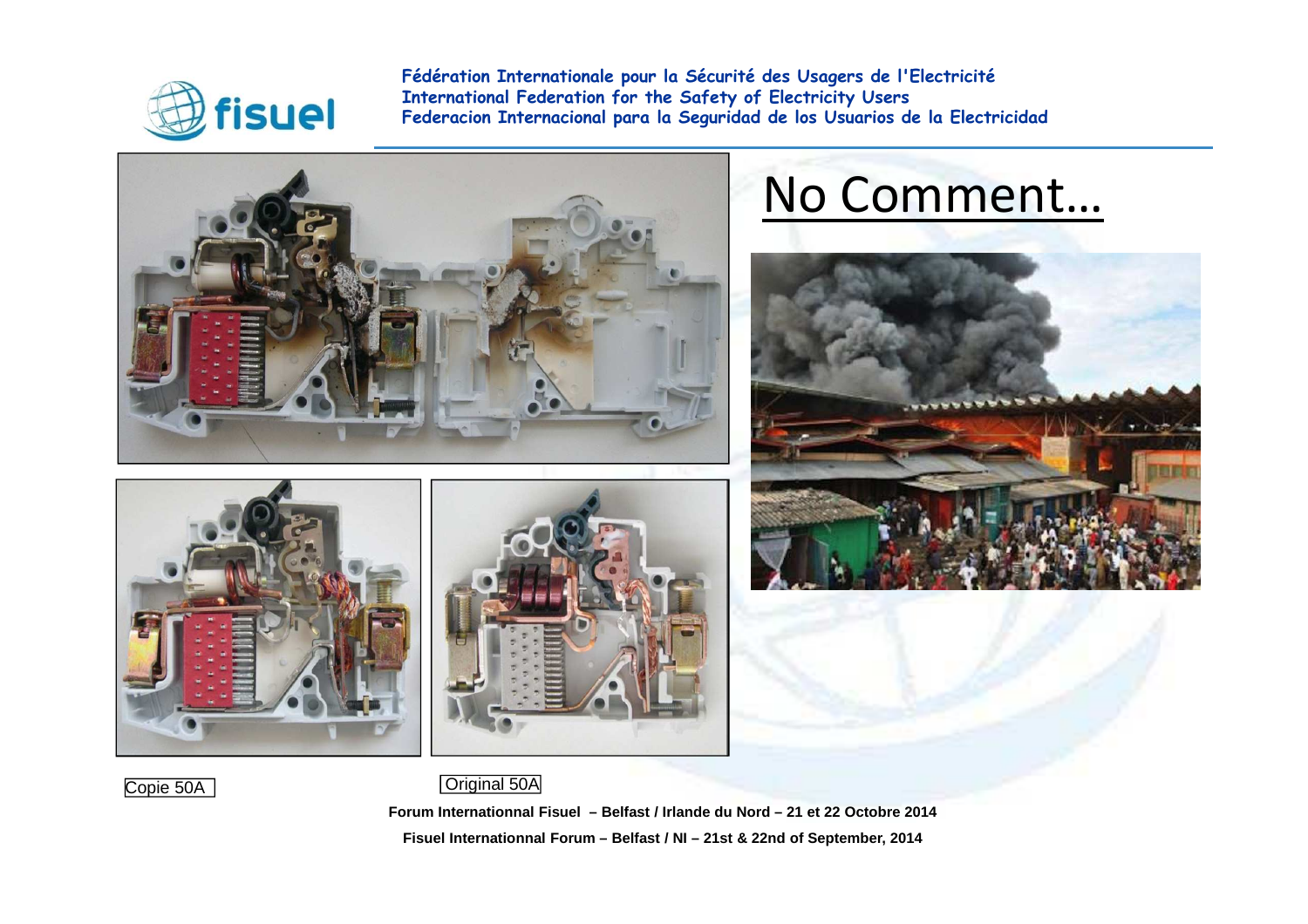

## Counterfeiting cables: typical situation

|                                                                         | typical available counterfeited                                                               |
|-------------------------------------------------------------------------|-----------------------------------------------------------------------------------------------|
| Copper wire 1,5 mm <sup>2</sup> - following AFNOR<br>(French standards) | <b>Material:</b> copper clad aluminum<br>$0,15$ mm <sup>2</sup> section<br>Delivered in boxes |
| Copper wire $2,5$ mm <sup>2</sup>                                       | <b>Material:</b> copper clad aluminum<br>$0,21$ mm <sup>2</sup> section<br>In boxes           |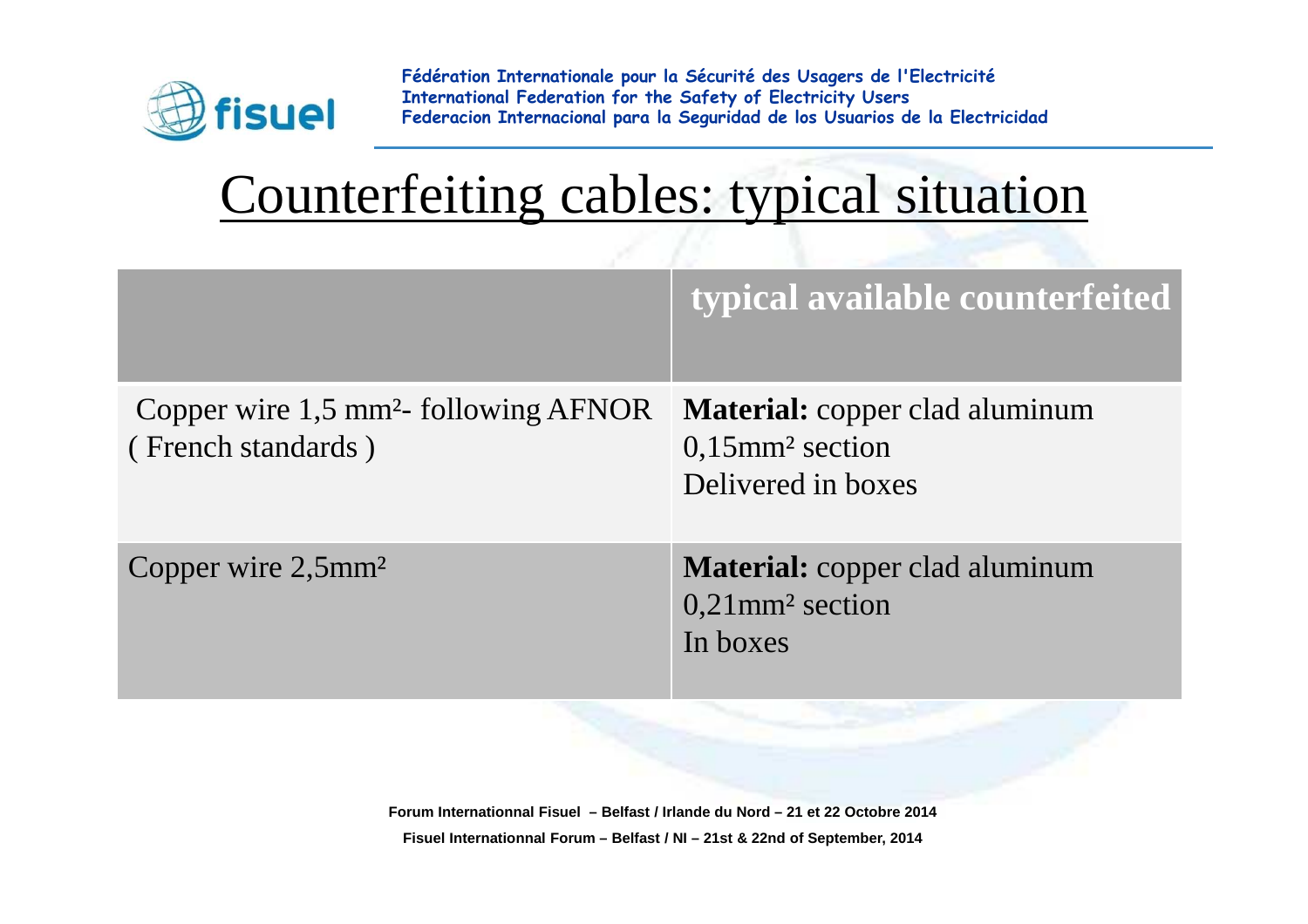

## Counterfeiting cables: typical situation

- SCHNEIDER ELECTRIC: one of three switchgear is a copy.
- Only few large manufacturers but unlimited amount of brands.



**Forum Internationnal Fisuel – Belfast / Irlande du Nord – 21 et 22 Octobre 2014Fisuel Internationnal Forum – Belfast / NI – 21st & 22nd of September, 2014**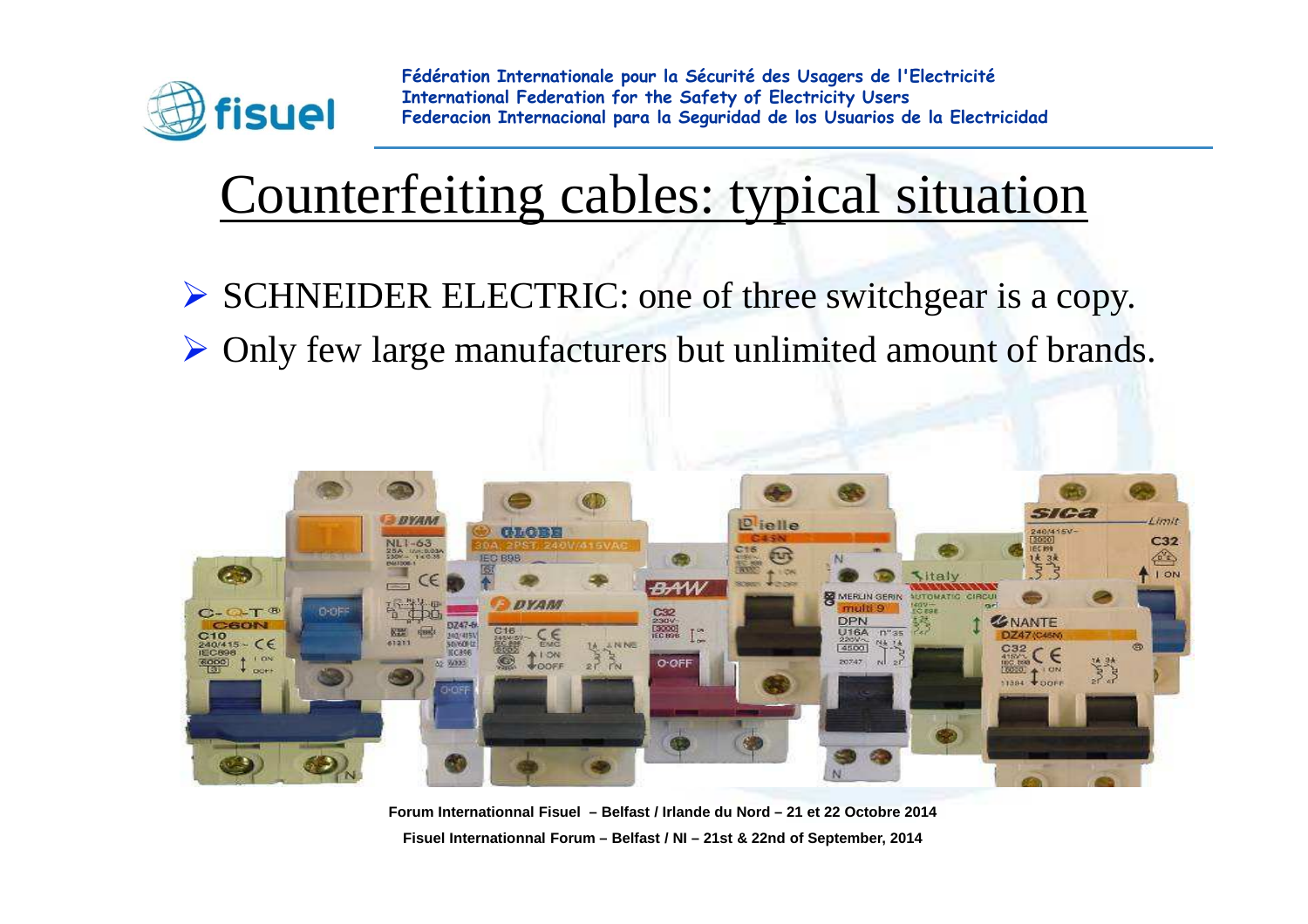

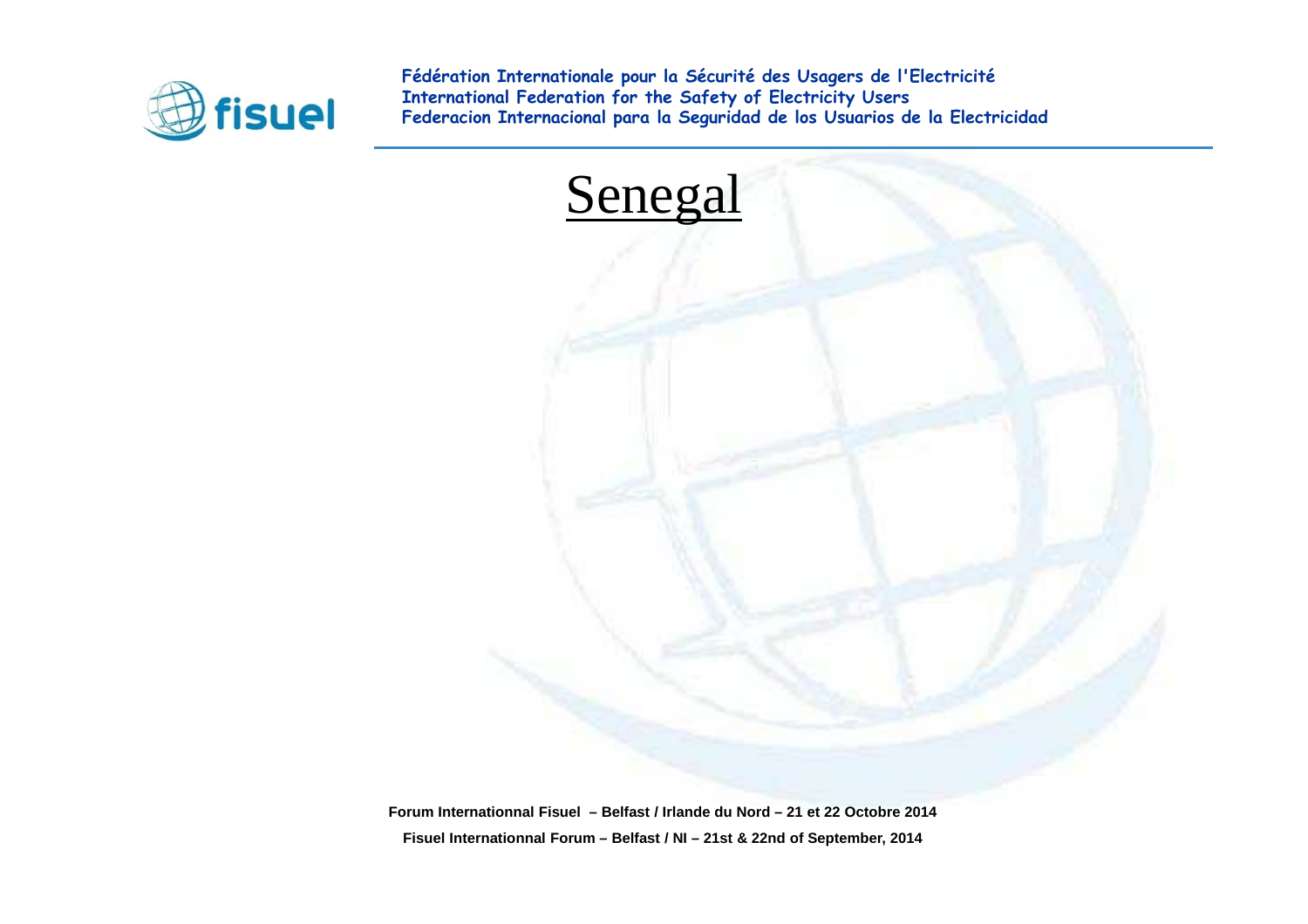



- Major issue in Senegal basically being
	- $\mathcal{L}_{\mathcal{A}}$ sales of CCA cables as Cu cables
	- $\mathbb{R}^3$ counterfeiting products from LCS (Nexans group)
- Many fires in public buildings (hospitals, offices…)
- $\blacktriangleright$ Conformity controls are not mandatory and hence not efficient
- > Counterfeited products coming from China are essentially smuggled via Mauritania
- Main active organisation: PROQUELEC (Promotion de la Qualité des Installations Electriques Intérieures)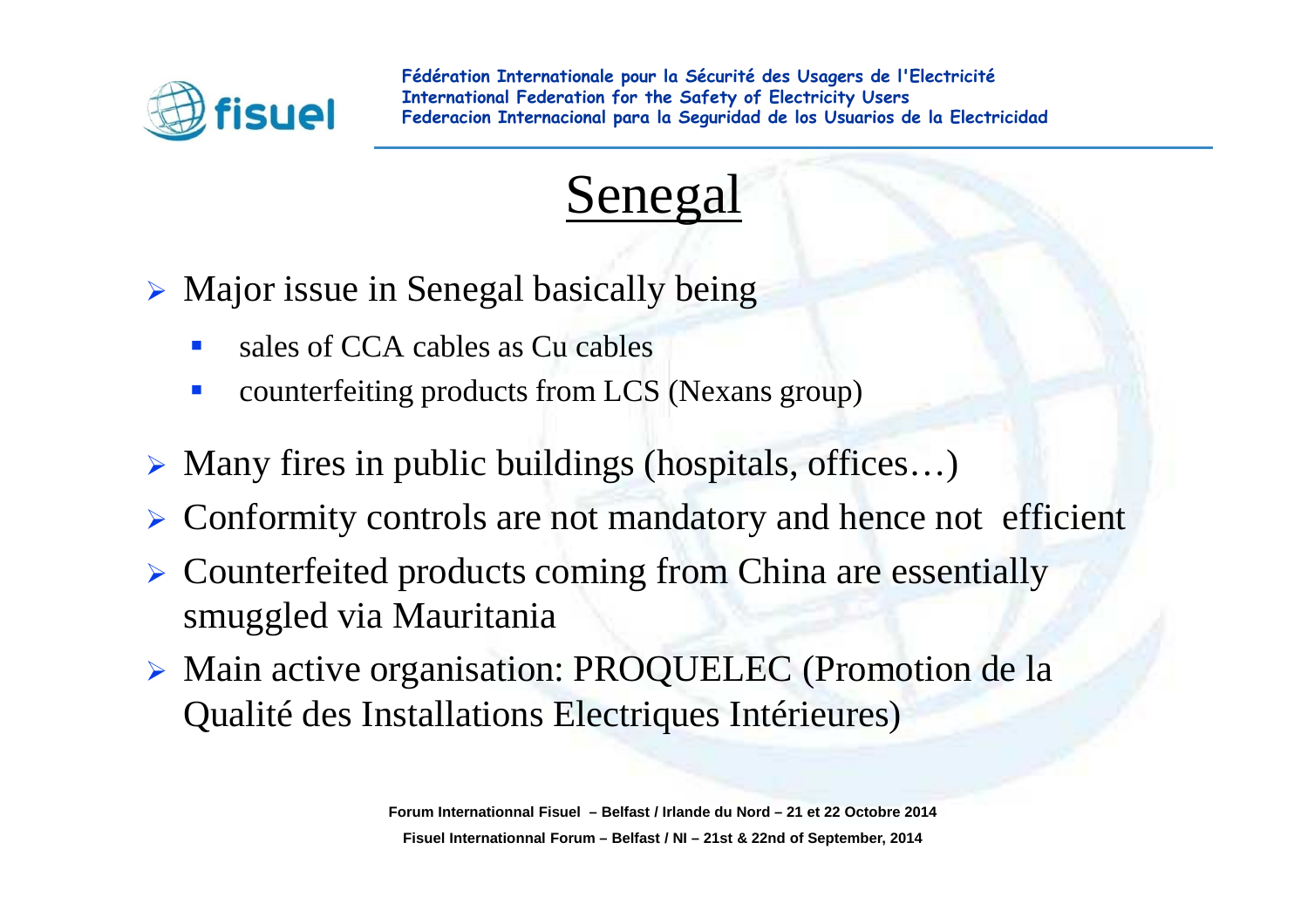



Several campaings organized by Proquelec sponsored byCopper Alliance, LCS, Senelec and Alliance Energie

- **2009**: spots on local radios and TV and distribution of leaflets to installors and users
- **July 2013**: Meeting of the working group (FISUEL) in Abidjan in 2013 with the different actors and countries
- **2013/2014**: repetition of former campaign in several areas of Senegal with co-funding of Copper Alliance including interactive radio programs for users, installors and professionals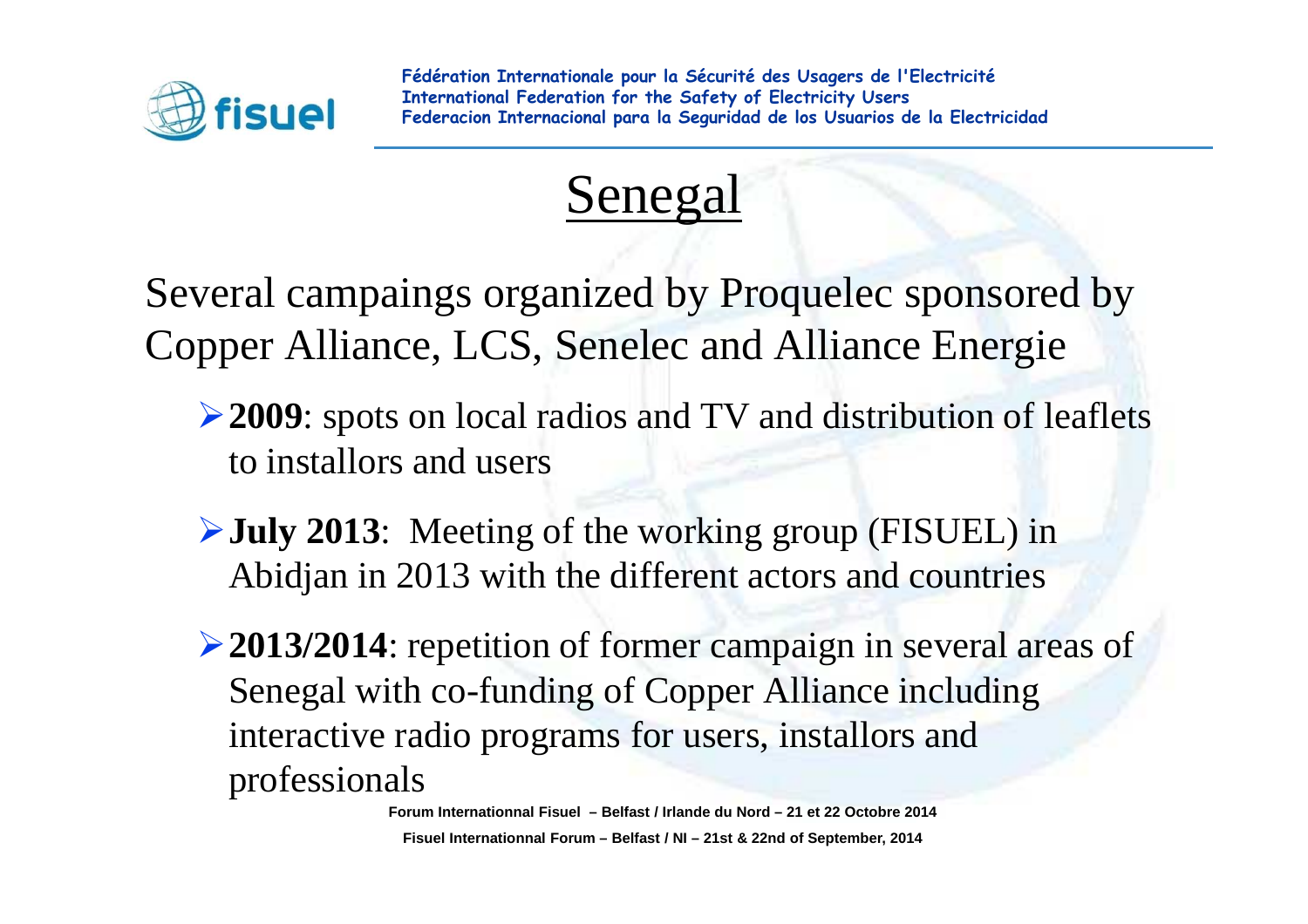



Main results out of the campaigns

- > Dramatic decrease of presence of CCA in the local market
- > Development of a strategic plan in four main areas Proquelec, members and authorities
- Caution: effect is fading up with the time and campaigns need to be repeated periodically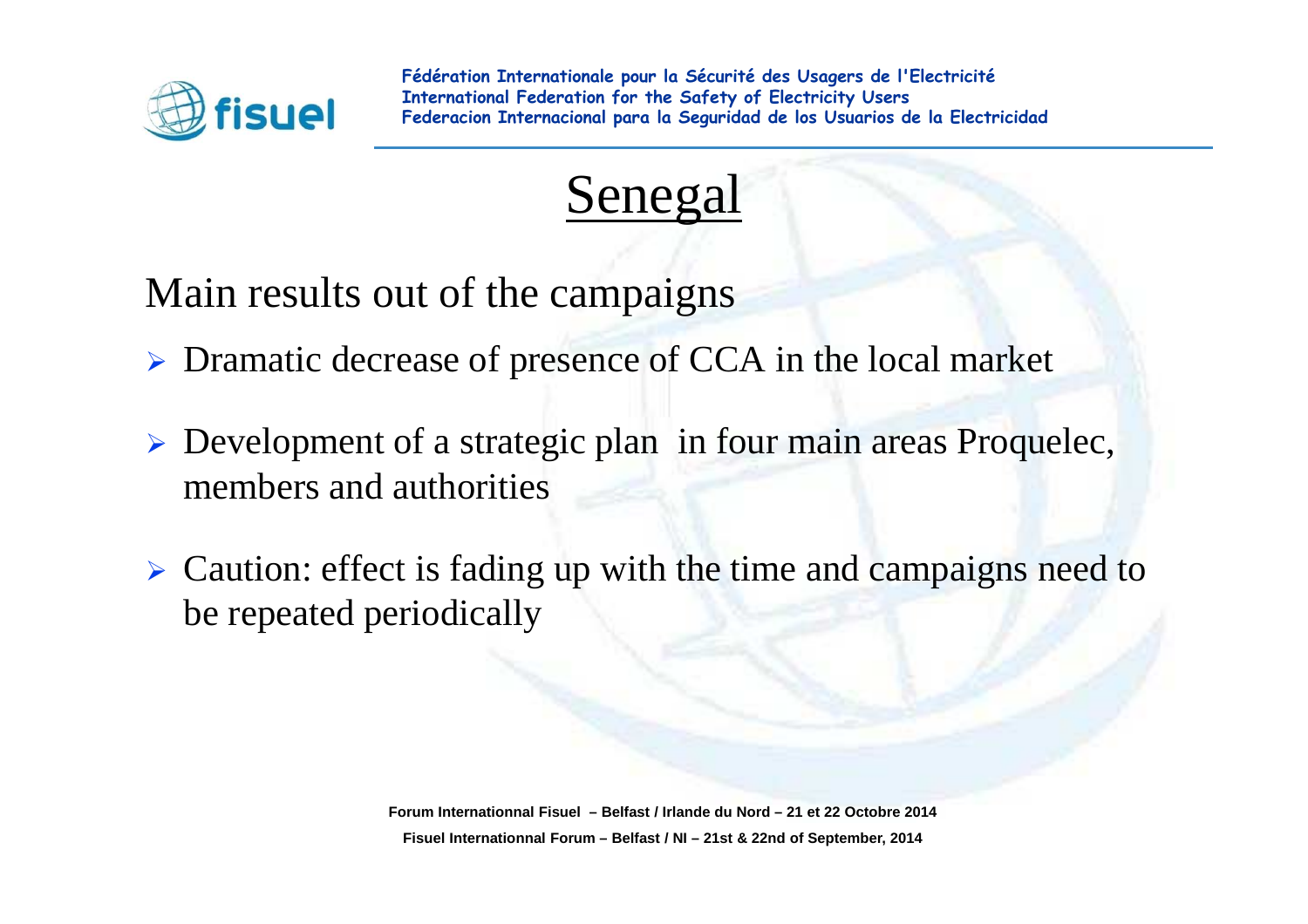

### Senegal

Current battle plan covers 4 main areas:

- **1. Law** 
	- $\triangleright$  New law to qualify counterfeiting as a crime under discussion at national parliament
	- New custom code including one single custom clearance point (Dakar Port) for electrical material. This will be coupled with a specific training of the custom officers and validated by Veritas

#### **2. Data base**

- counterfeited electrical appliances (brand, types, standards)
- $\triangleright$  Licensed dealers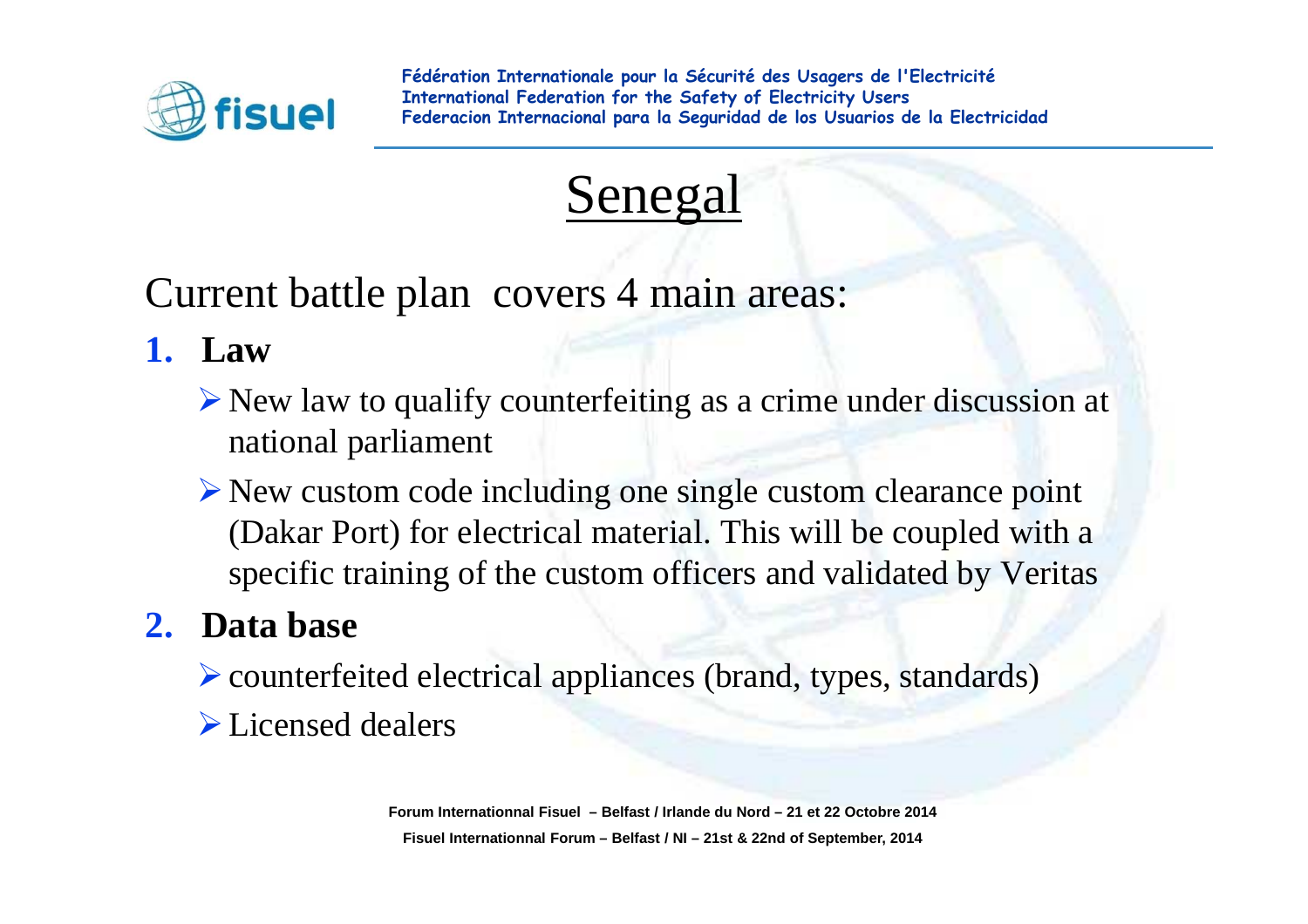



#### **3. Information and sensibilisation** of the different actors

- **Users:** (packing, prices, labelling, shops)
- **Installors :** (control of supplier, risks related to potential liability and reputation)
- **Dealers :** (certificates of origin, control of supplier)

#### **4. Conformity**

- $\triangleright$  Organise the whole value chain, with only certified suppliers and installars installors
- $\triangleright$  Empower the decree making obligatory the control of the conformity of all electrical installations inside buildings before first use or afterrenovation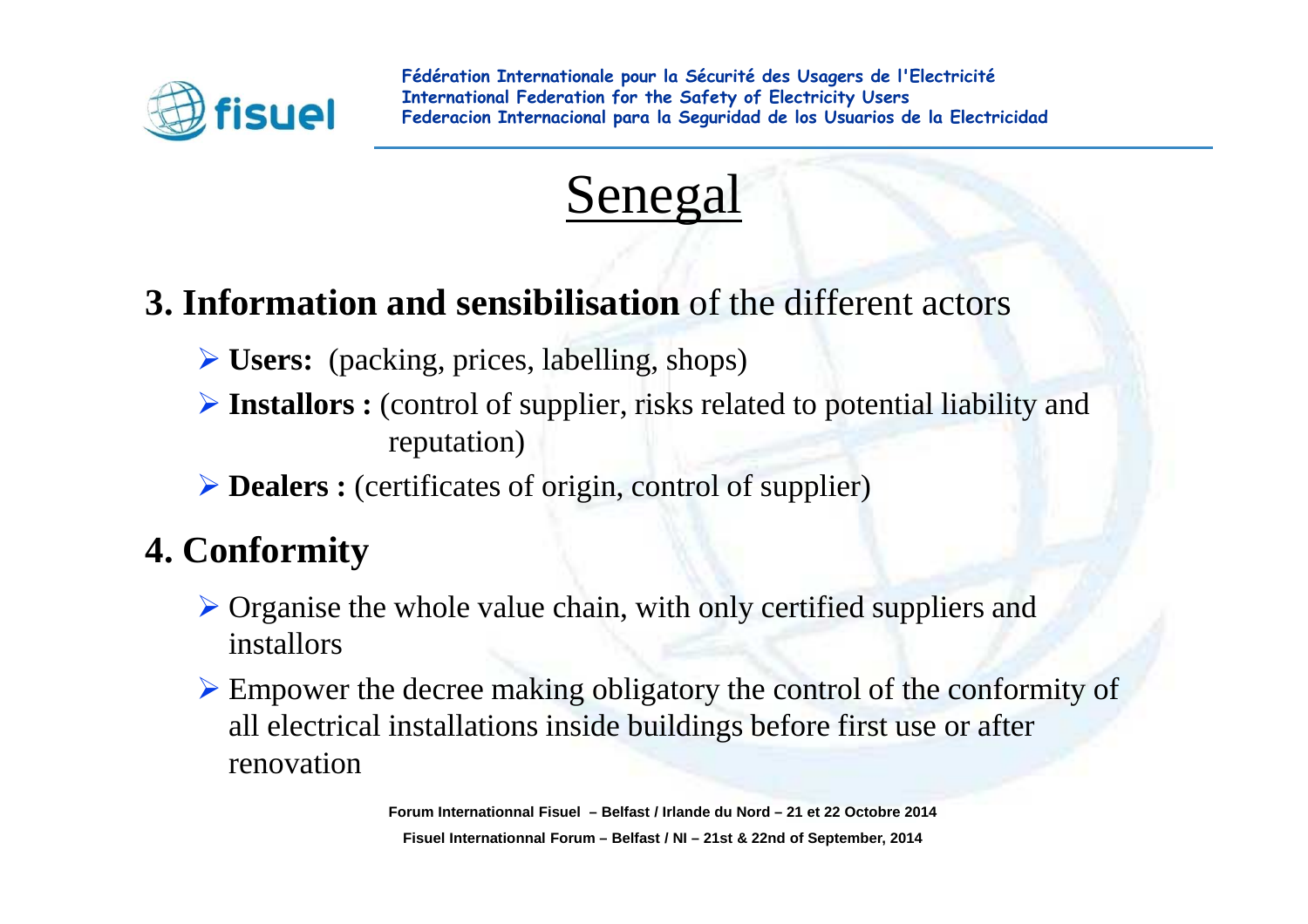

### Senegal: Last update

#### **Reunion of all stakeholders**

- 1. A general conference about counterfeiting of electricalmaterial took place end of May in Dakar organized by **Proquelec** with the sponsoring of **Copper Alliance**
- **2. Industry (LCS, Legrand, Schneider), installers, training centers, utility, ministry, organisations were attendin**g
- 3. Top priorities (beside the topics already mentioned)
	- 1.Very close collaboration industry and customs (key player)
	- 2. Creation of an integrated conformity control on the whole supplychain from the manufacturer till the end user.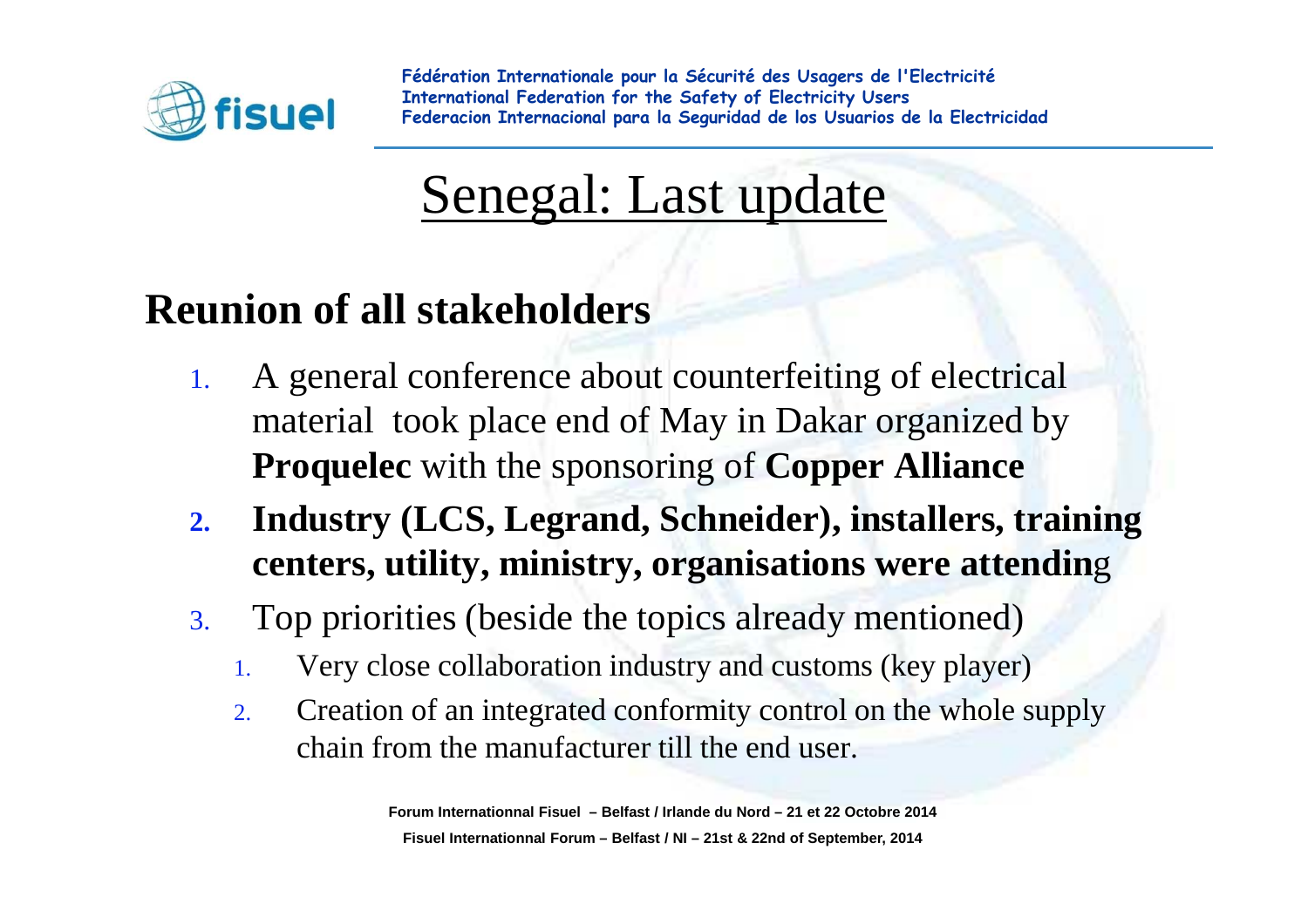

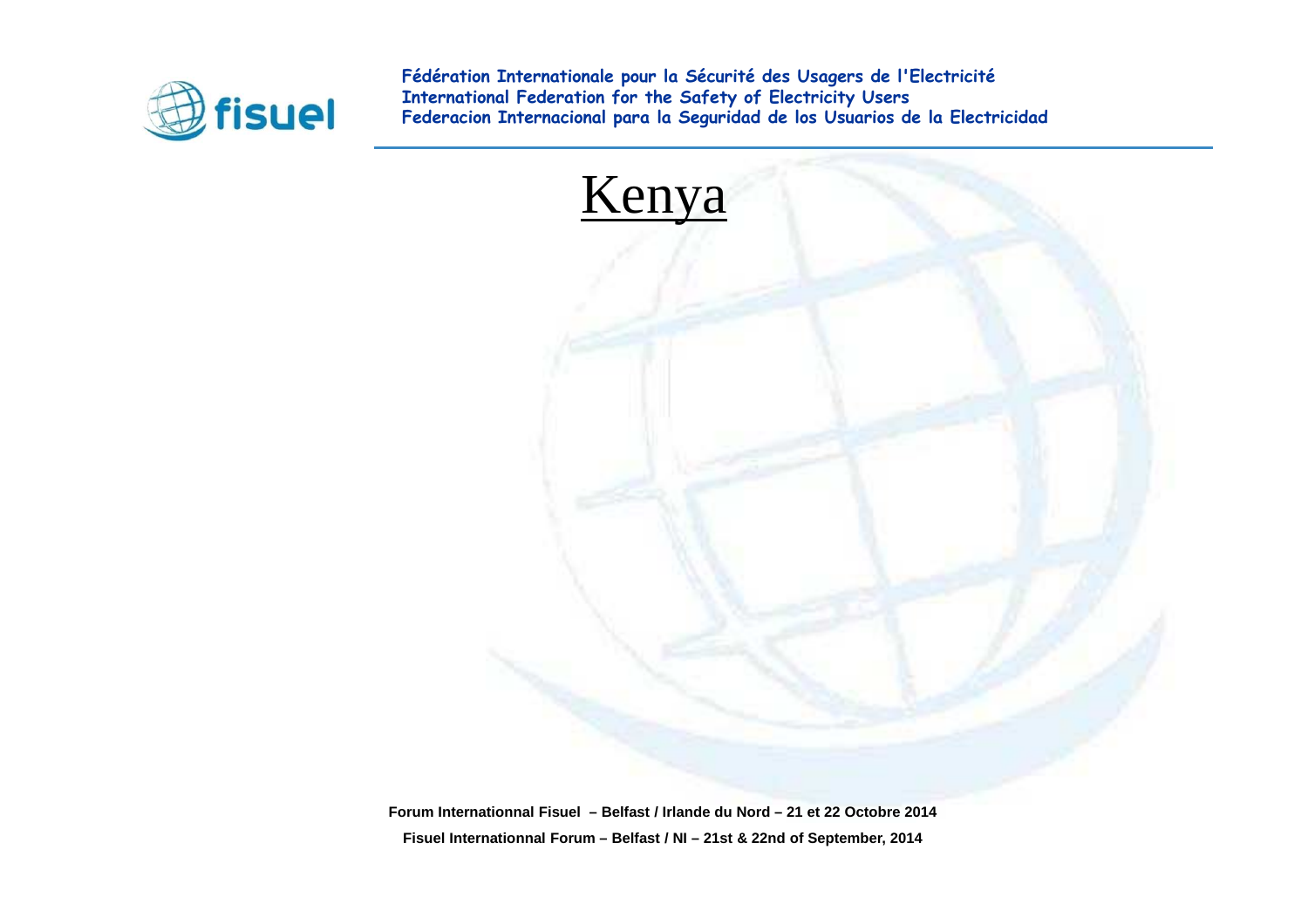

### Kenya: ZINDUKA Anti-counterfeit campaign

- 1.Developed by East African Cables (EAC)
- 2. All single, flexible and flat cables will have a stick on label placed on the inside core of the roll
- 3. Consumers will scratch and reveal a 12 digit code which they will sms to a toll free short code number. Immediate responsewill be received confirming the authencity of the cable
- 4.EAC has also created a 24h/24h call center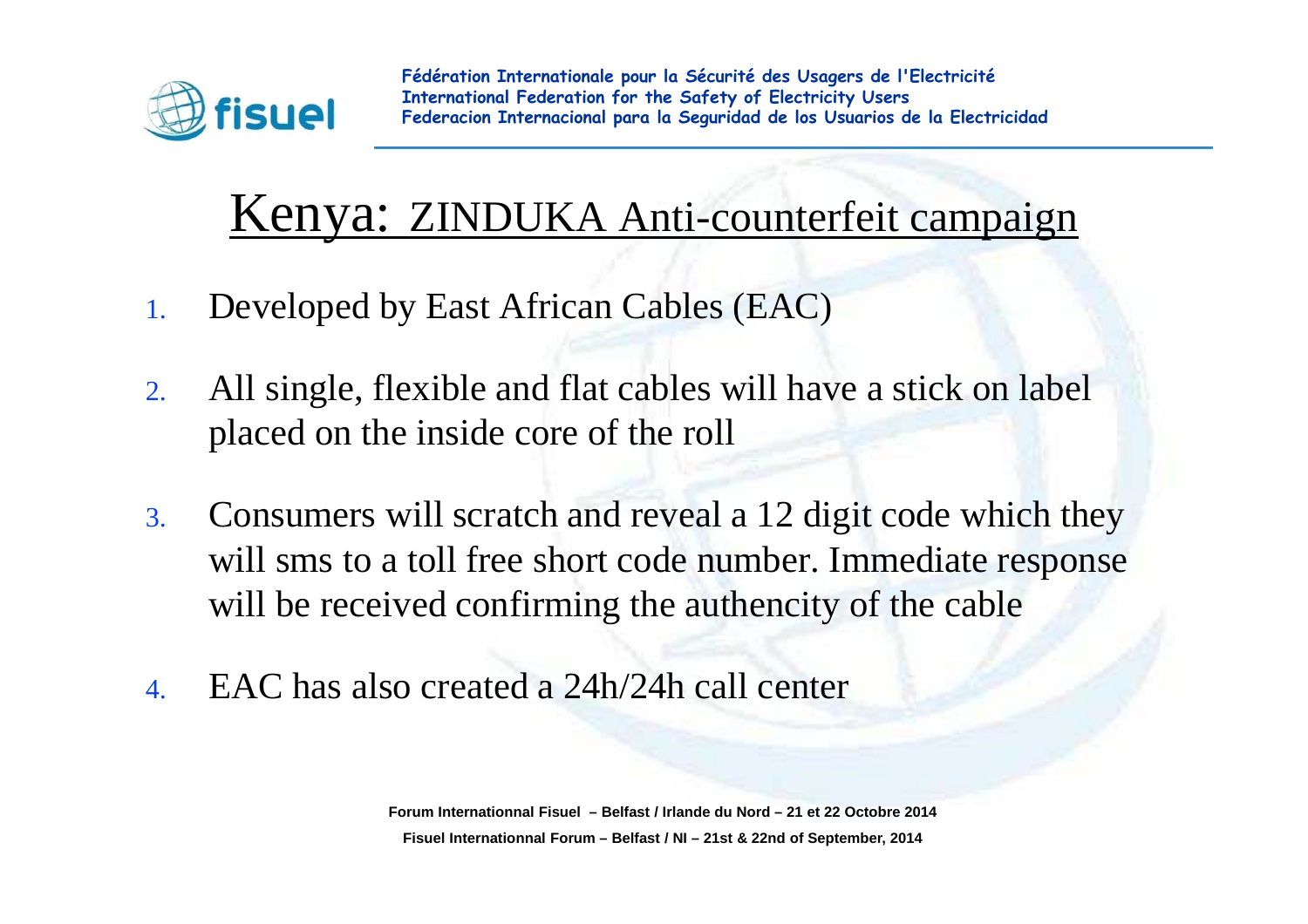

### Kenya: ZINDUKA Anti-counterfeit campaign

Customers are urged to get an official receipt after each purchase.



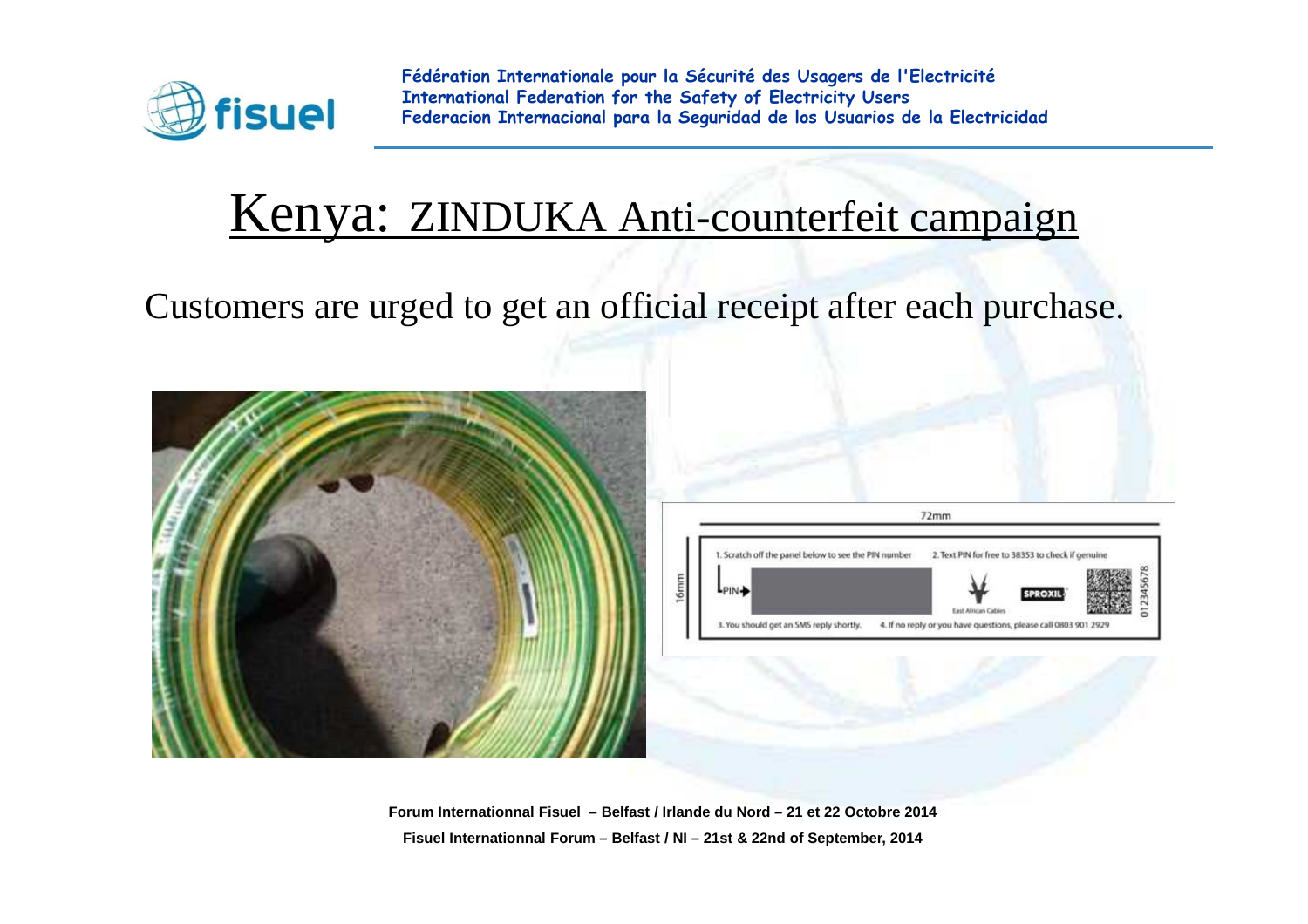

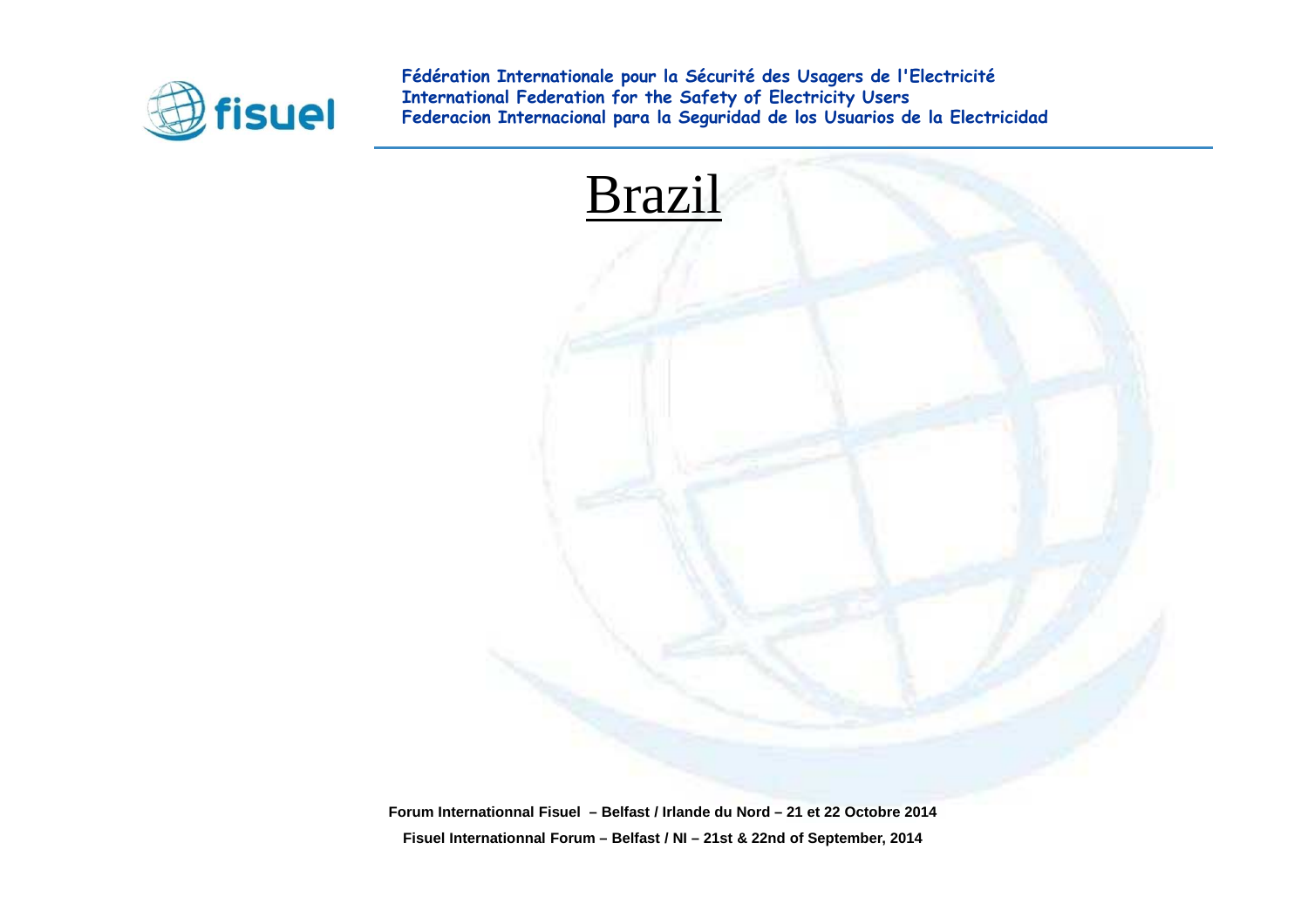



### **Main issues:**

- $\triangleright$  Non conformities low quality products unfair competition within the business
- $\triangleright$  In the electrical conductors market, the principal quality problem is the electrical resistance, caused by copper reduction to obtainlower costs
- $\triangleright$  Very often, high value alloyed copper cables are replaced by standard qualities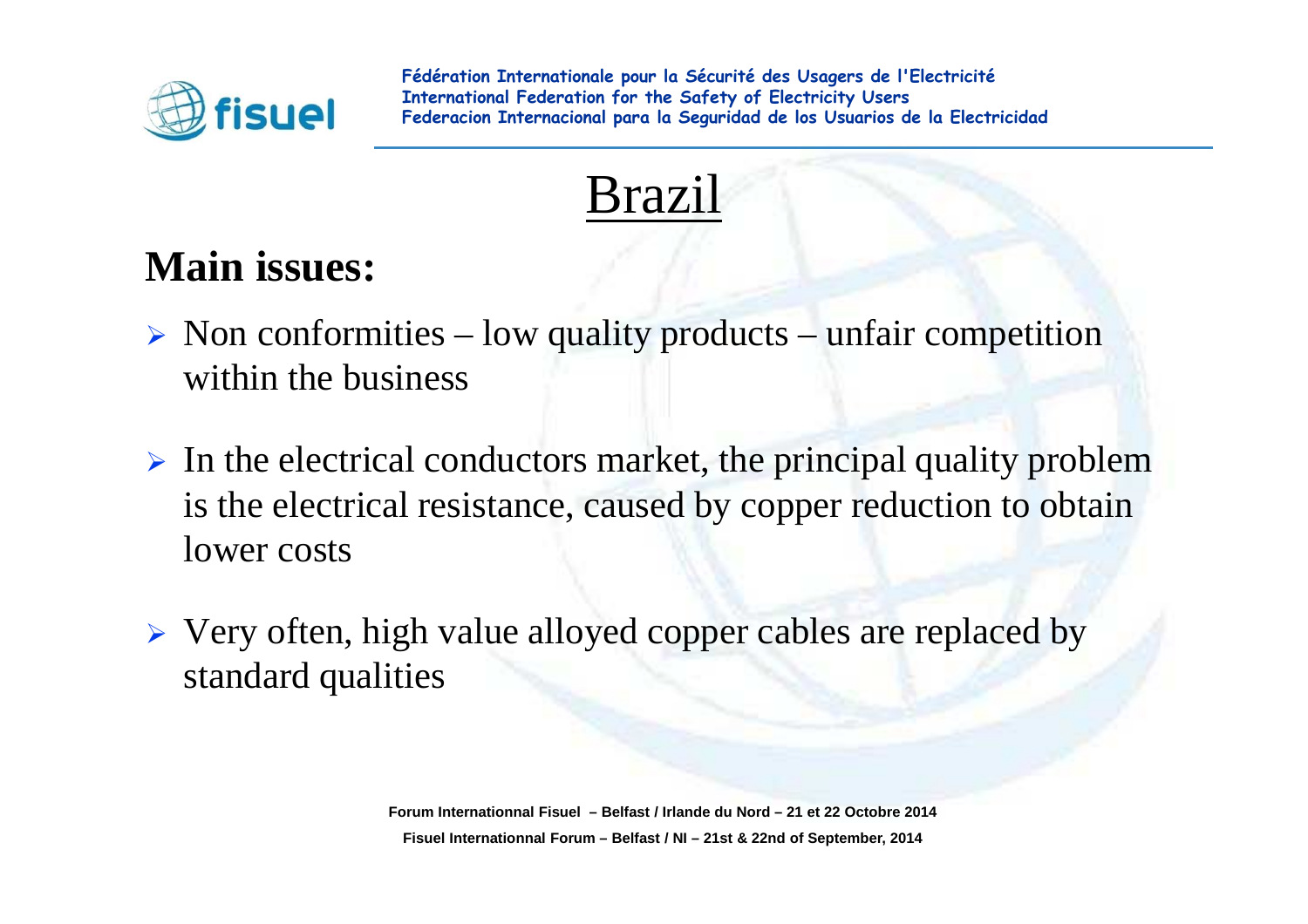

### Brazil

### **Current actions:**

- « Qualifio » non profit organisation, founded in 1993 sponsored by 19 manufacturers of electrical conductors and Procobre(Copper Alliance)
- Active in quality control of wires and LV cables of all domestic and imported including members
- Started in Sao Paulo area and now extended nationwide
- ▶ Program costs: 200.000 USD/year (covered by the members)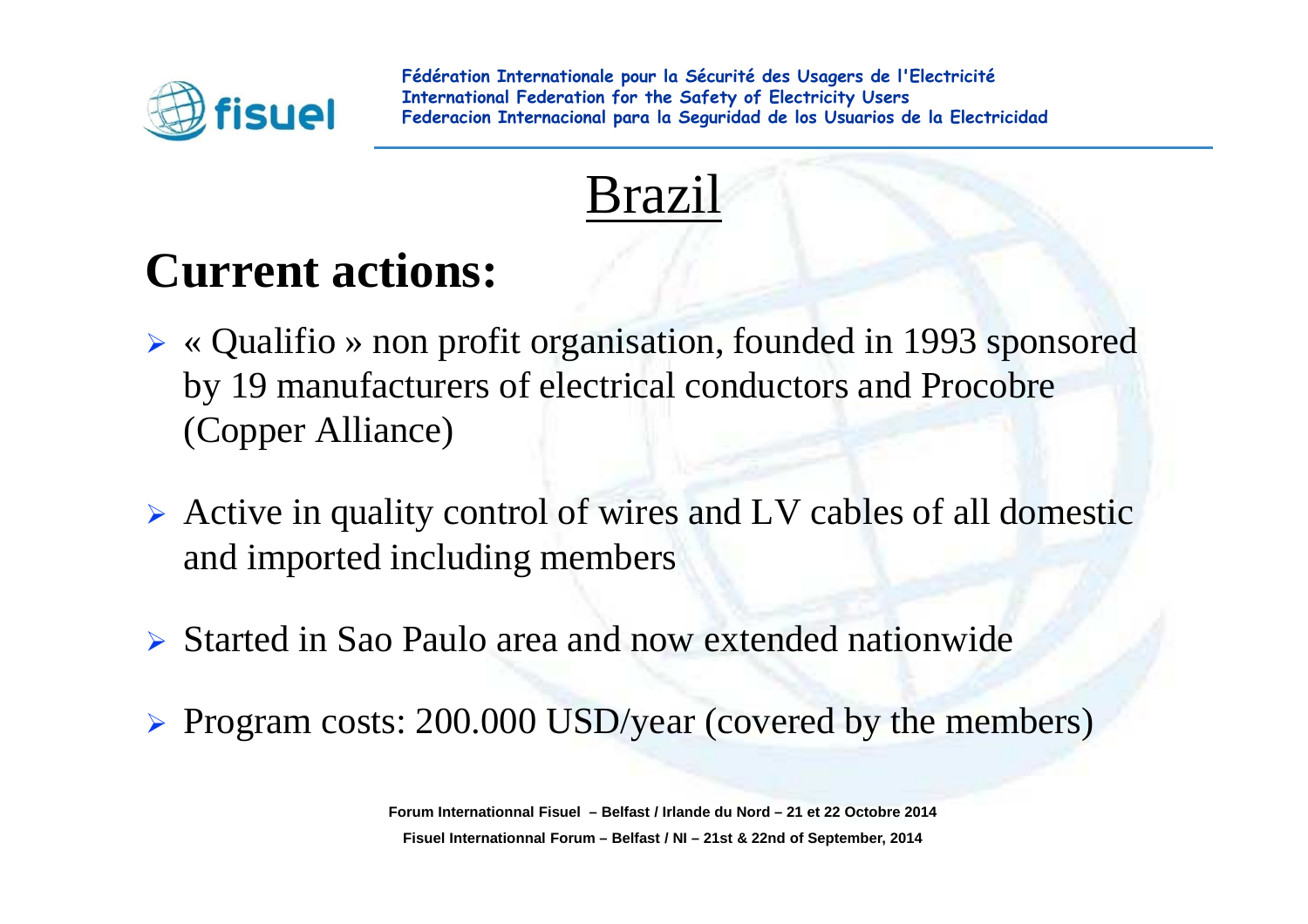

### Brazil

#### **Control process:**

- Independent buyers are collecting samples from shops and locals traders
- Documentation and samples are sent to Qualifio and tested by specialized and qualified labs.
- Quality assessment of: metallic conductor, insulation and outersheat.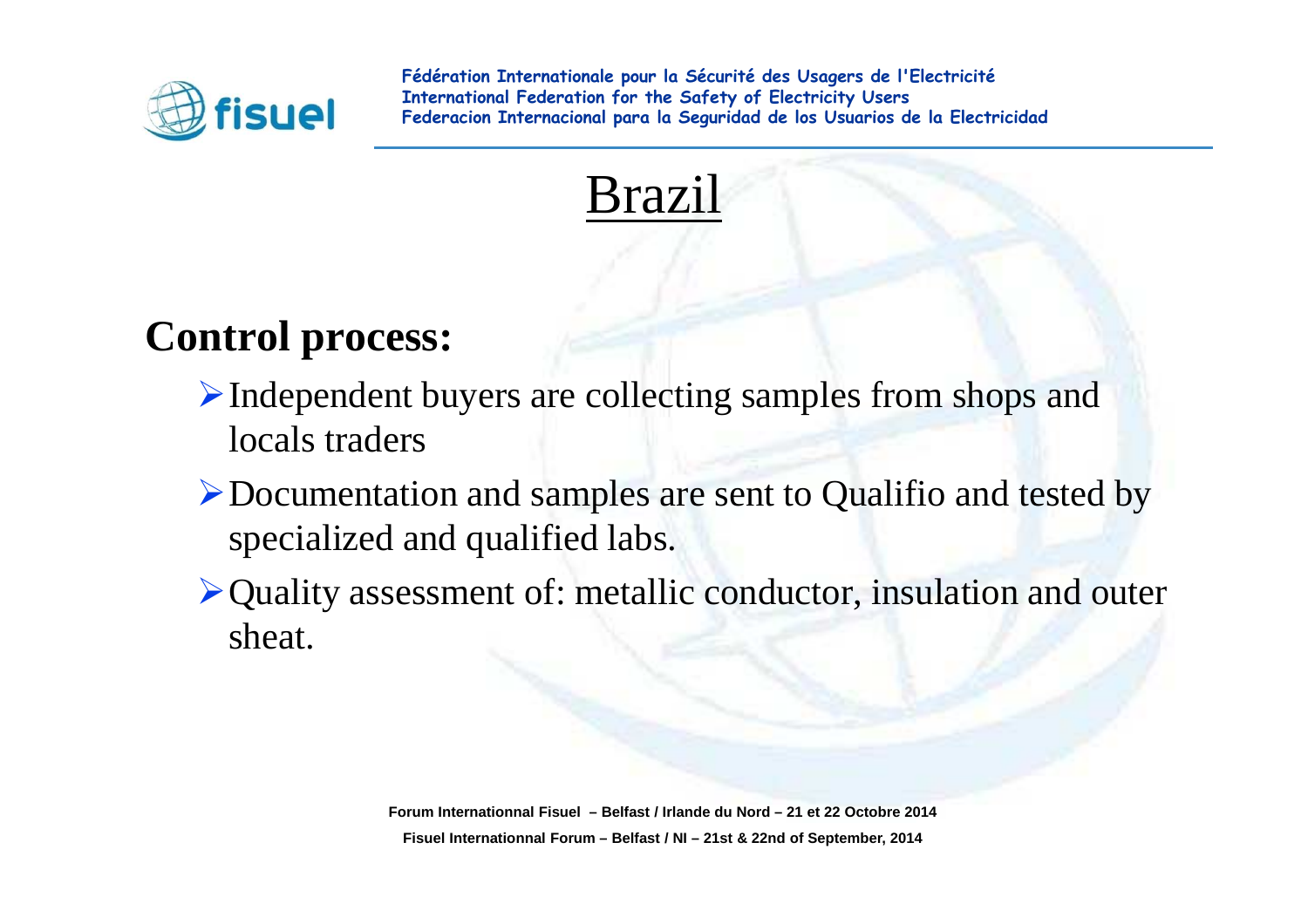

### Brazil

### **IGQ and reporting**

- $\triangle$ IGQ= General Quality Index developed by Qualifio, for internal use only.
- $\triangleright$  In the index, weights are given for the different nonconformities.
- Highest weight is <sup>g</sup>iven to the electrical resistance value abovethe specification.
- Three monthly report sent to INMETRO (national certification entity) where all the non-conformities are indicated.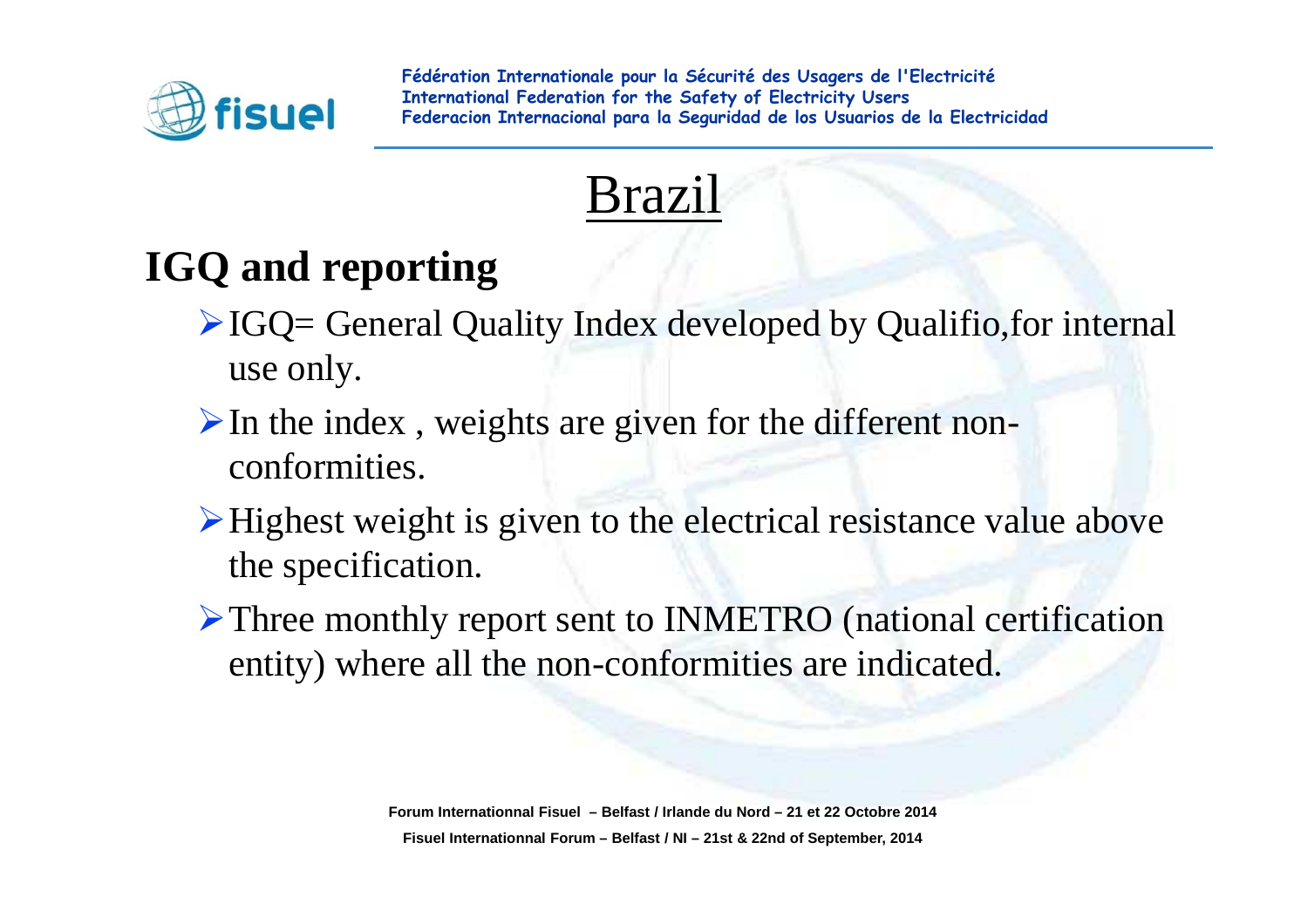

### Brazil

- $\triangleright$  First results obtained after three years of activity (1996), when conformity certificates for electrical material became mandatoryby law
- > But nowadays despite of the law, the situation is still very concerning:

| <b>Results 2013 (cables)</b>    |     |
|---------------------------------|-----|
| Samples tested                  | 509 |
| Suppliers evaluated             | 84  |
| Certified and in conformity     | 38  |
| Certified but not in conformity | 21  |
| Not certified                   | 25  |

**55% are not conform and suppliers are practically not risking any legal prosecution**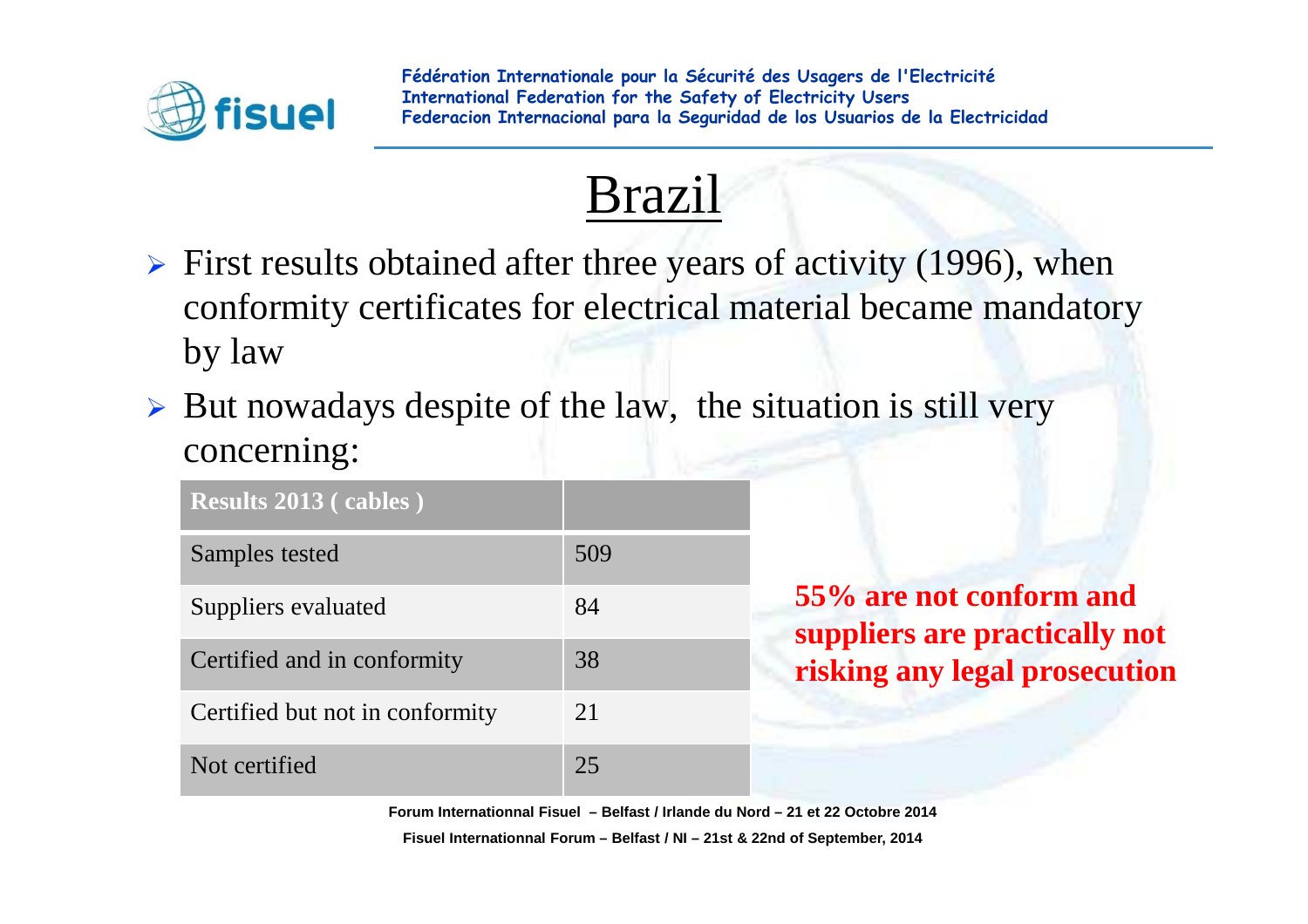

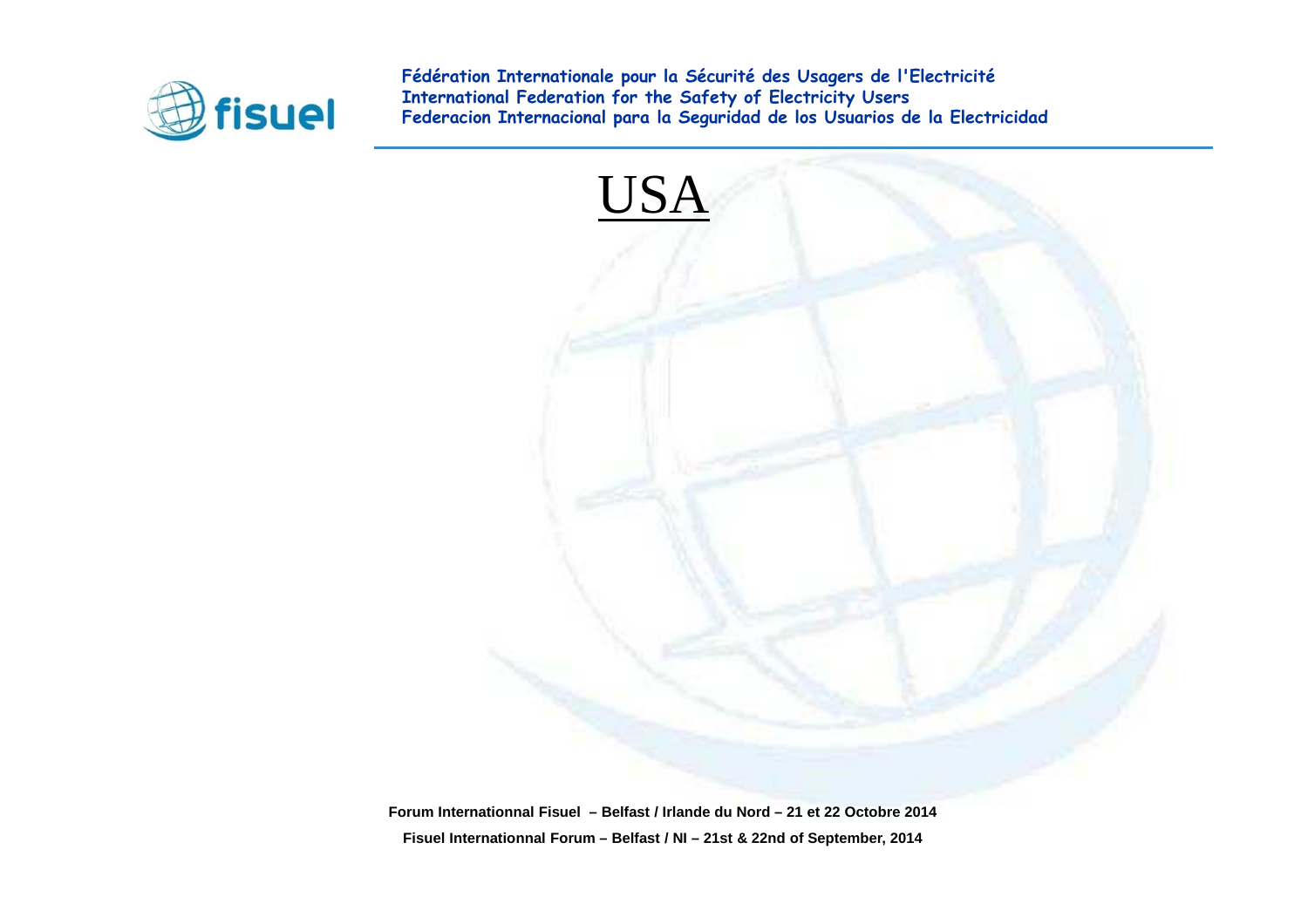



#### CCCA:

Communications Cable and Connectivity Association *(manufacturers distributors and material suppliers)*

**Mission:** 

 Fact based information on technologies and products to support IT and communication industry

 Communicating and influencing policy and decisions affecting quality, performance and societal needs in the US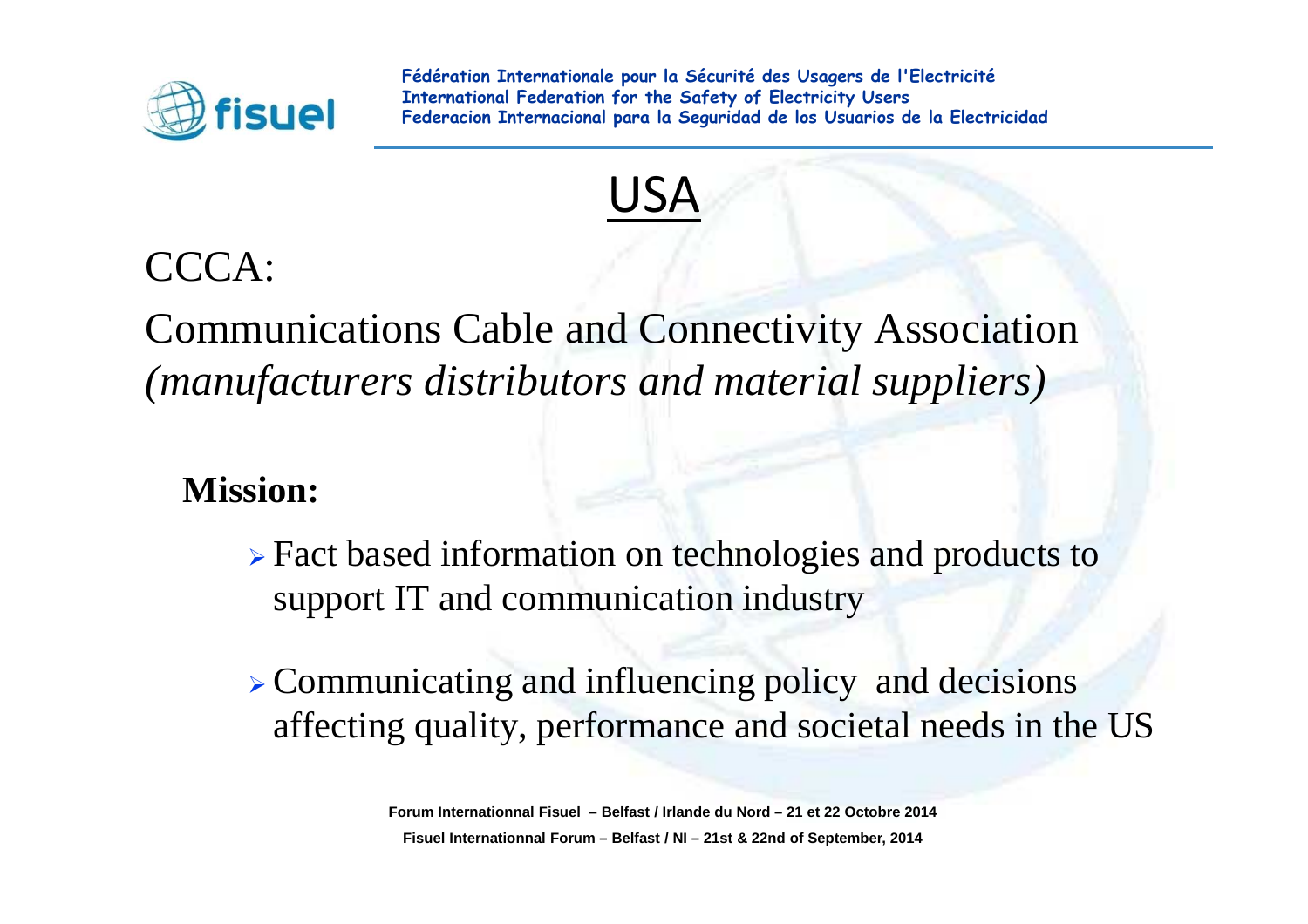



White papers about

- Legal liabilities of manufacturers using multi-conductorcables made out CCA
- ▶Three states have been taken as example (CT, VI, FL)
- Liabilities for improper labelling
- ▶ The web site has been recently redesigned to provide quick and easy navigation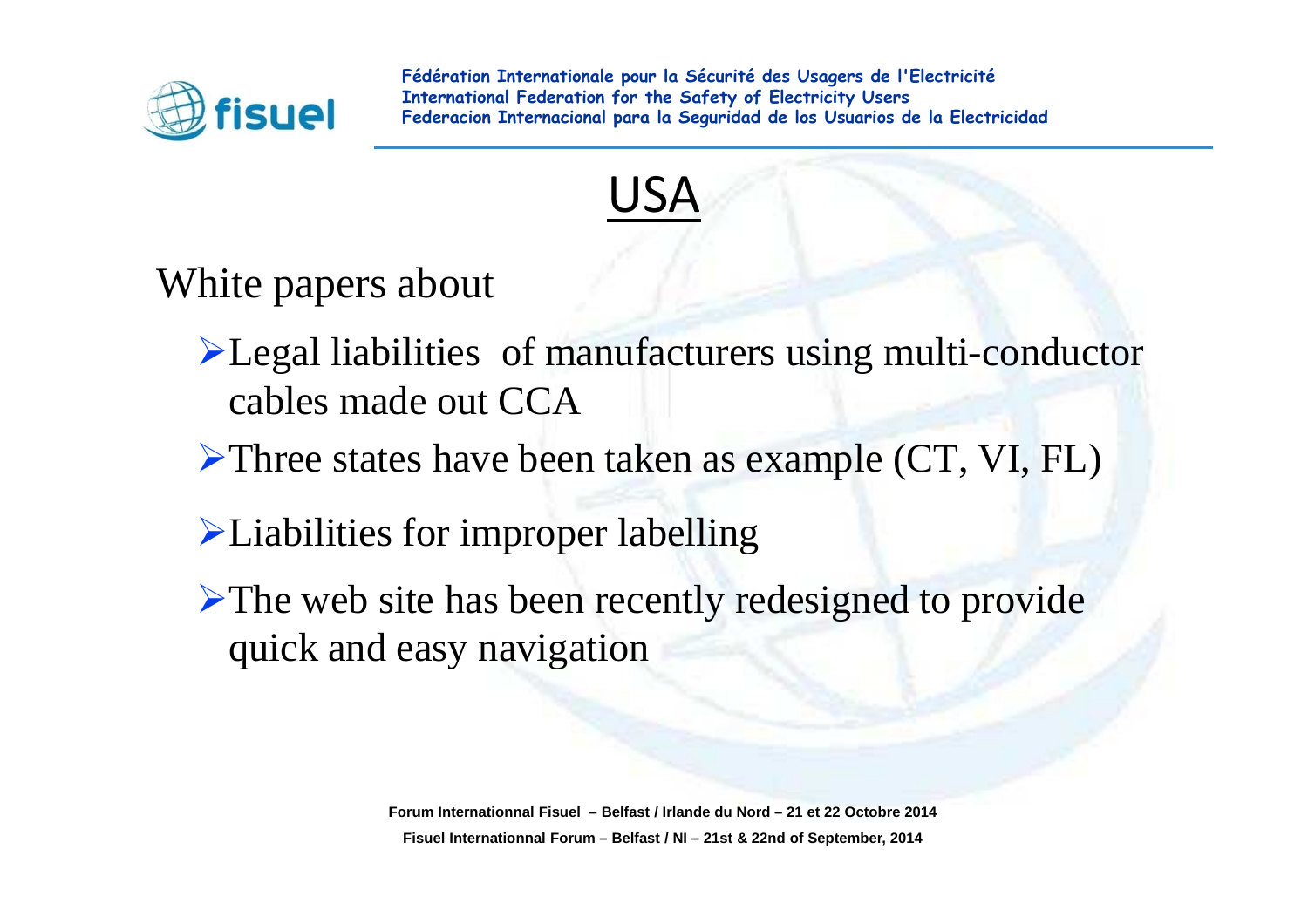

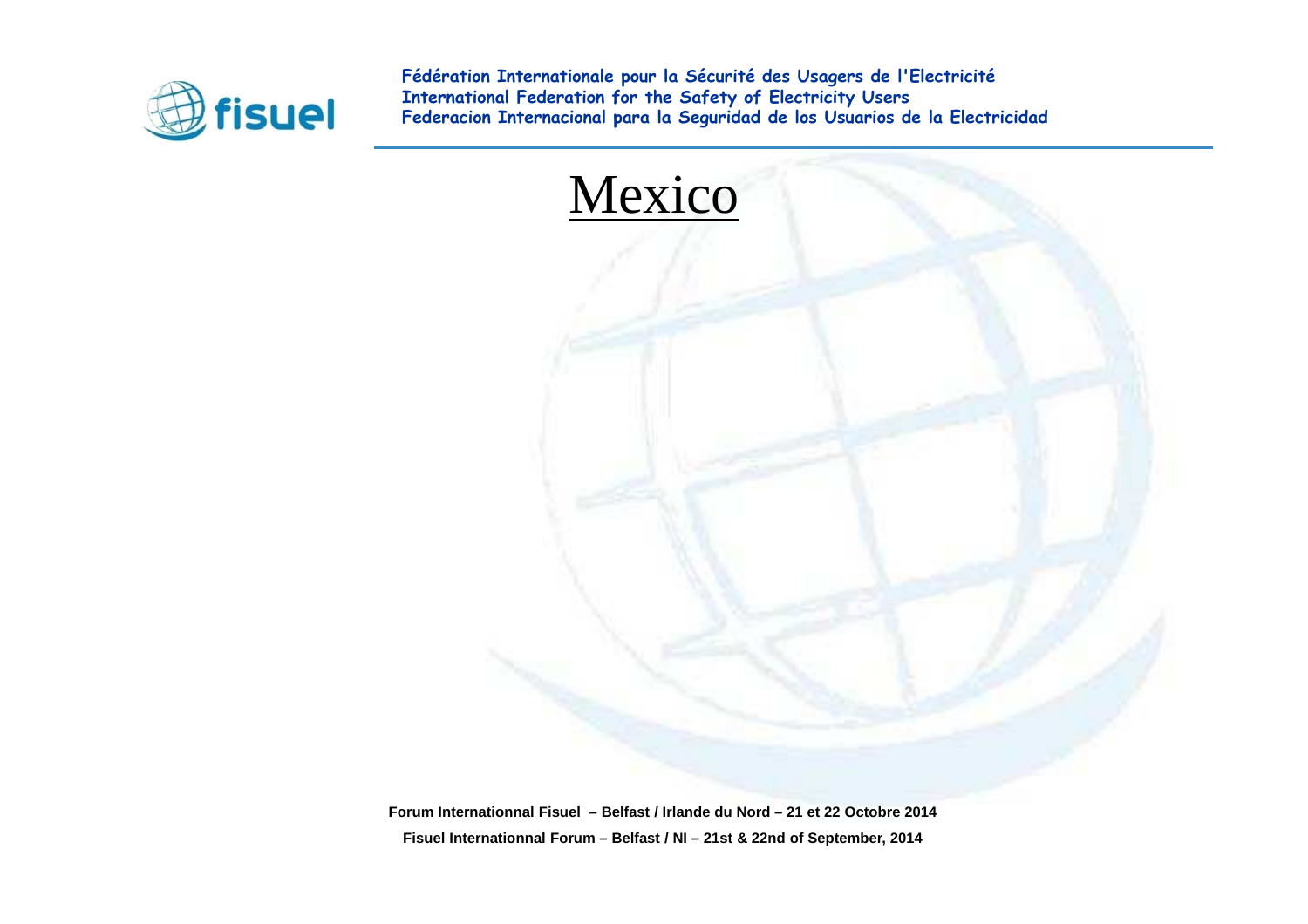

## **Counterfeiting Statistics in Mexico**

| <b>Parts</b>             | % Market genuine parts | % market counterfeited parts |
|--------------------------|------------------------|------------------------------|
| <b>Fuses</b>             | 30%                    | 70%                          |
| Switches                 | 32%                    | 68%                          |
| Receptacles              | 30%                    | 70%                          |
| Plugs                    | 20%                    | 80%                          |
| <b>Boxes</b>             | 20%                    | 80%                          |
| <b>Breakers</b>          | 80%                    | 20%                          |
| Loading systems          | 90%                    | 10%                          |
| Control equipment        | 95%                    | 5%                           |
| <b>TOTAL (all parts)</b> | 69%                    | 31%                          |

*SOURCE : Camera Nacional Manufacturas Electricas*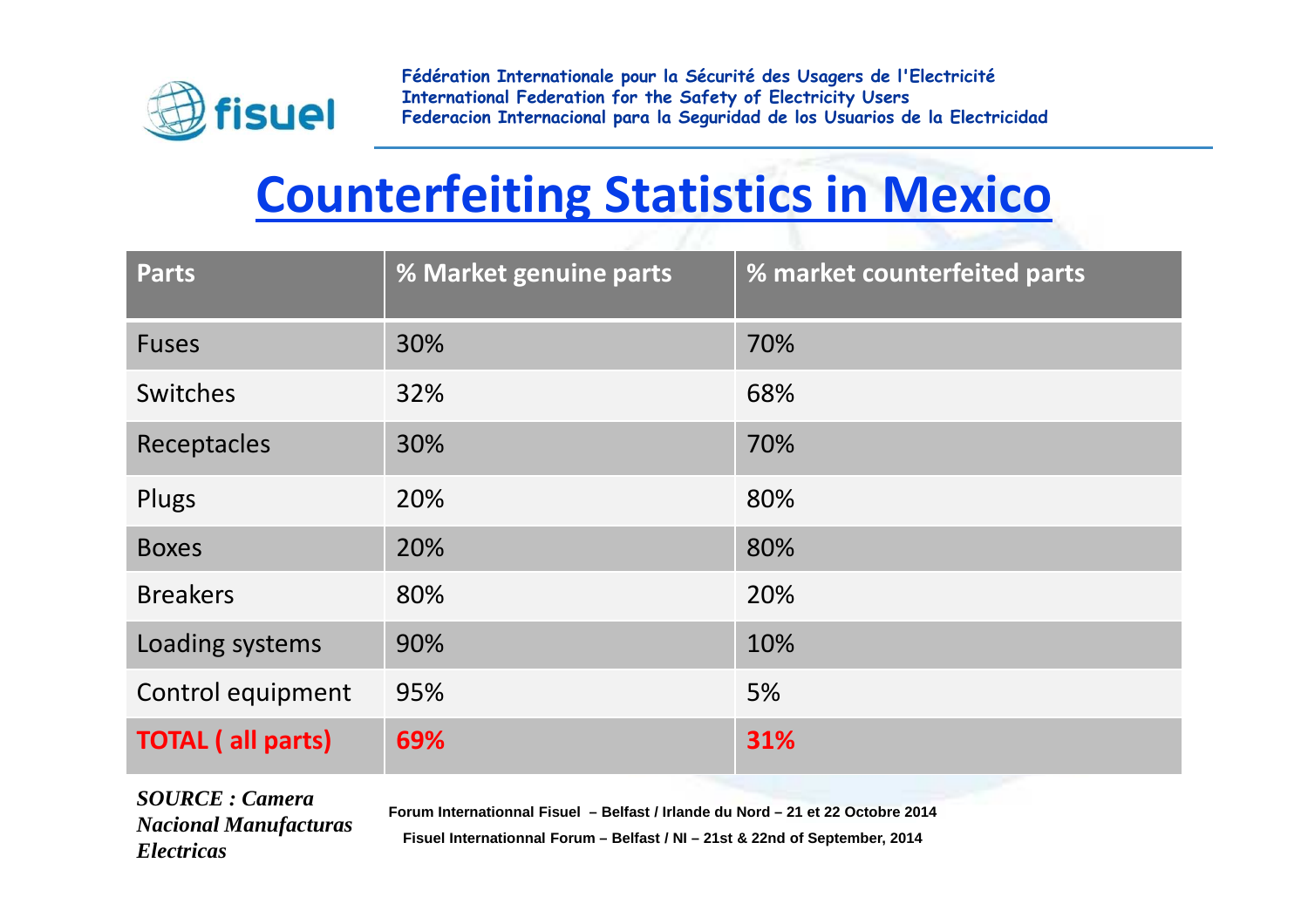

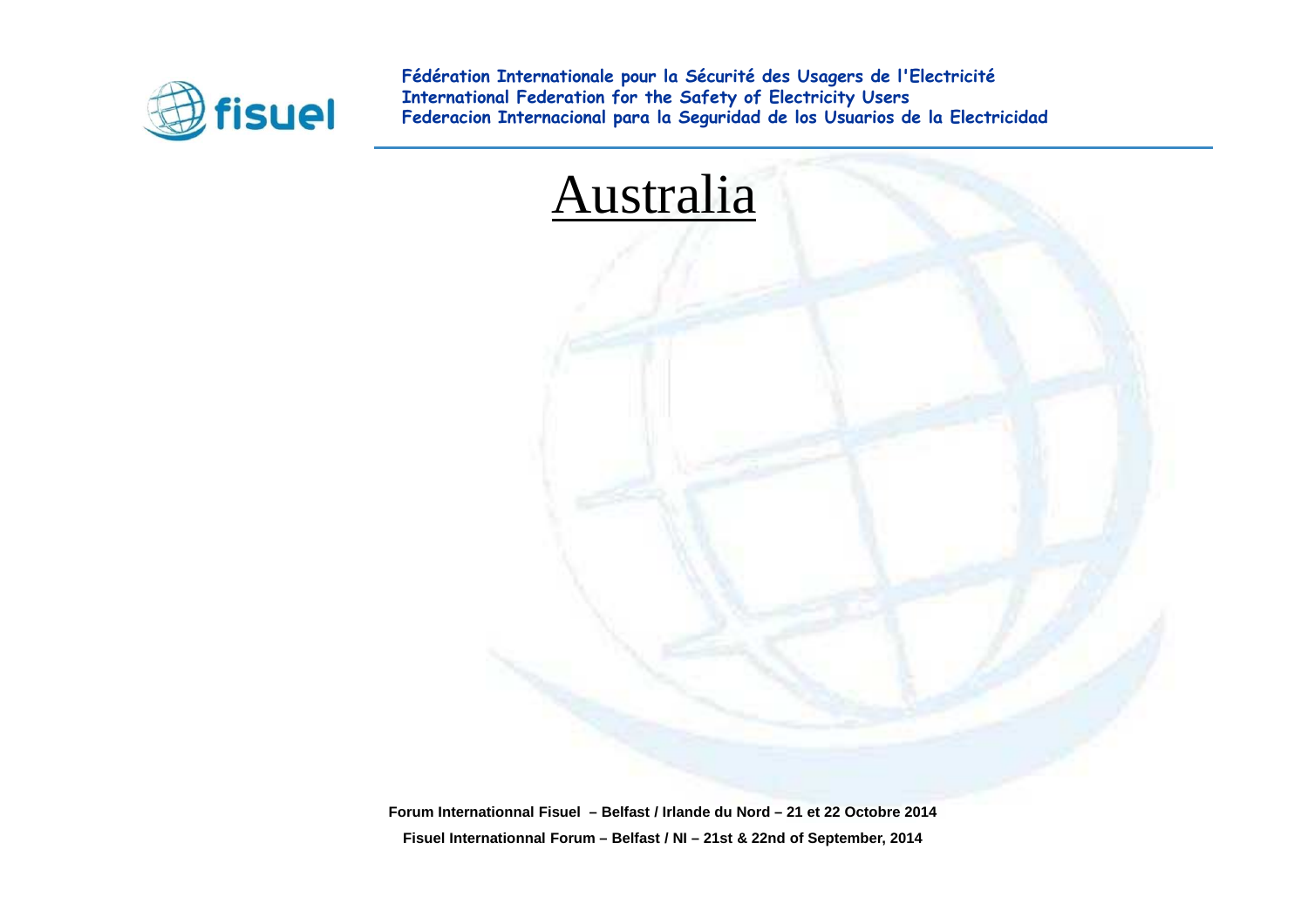

### Australia

### **NECA**

- $\blacktriangleright$  (National Electrical and Communication Association) representing the interest of contractors at all levels of governmen<sup>t</sup> and industry (5000 businesses as members)
- Australian standards are not mandatory in themselves but stipulated by law
- $\triangleright$  Prescribed items (MCB's, socket outlets, hair dryers) may not be sold without approval and use of the approval number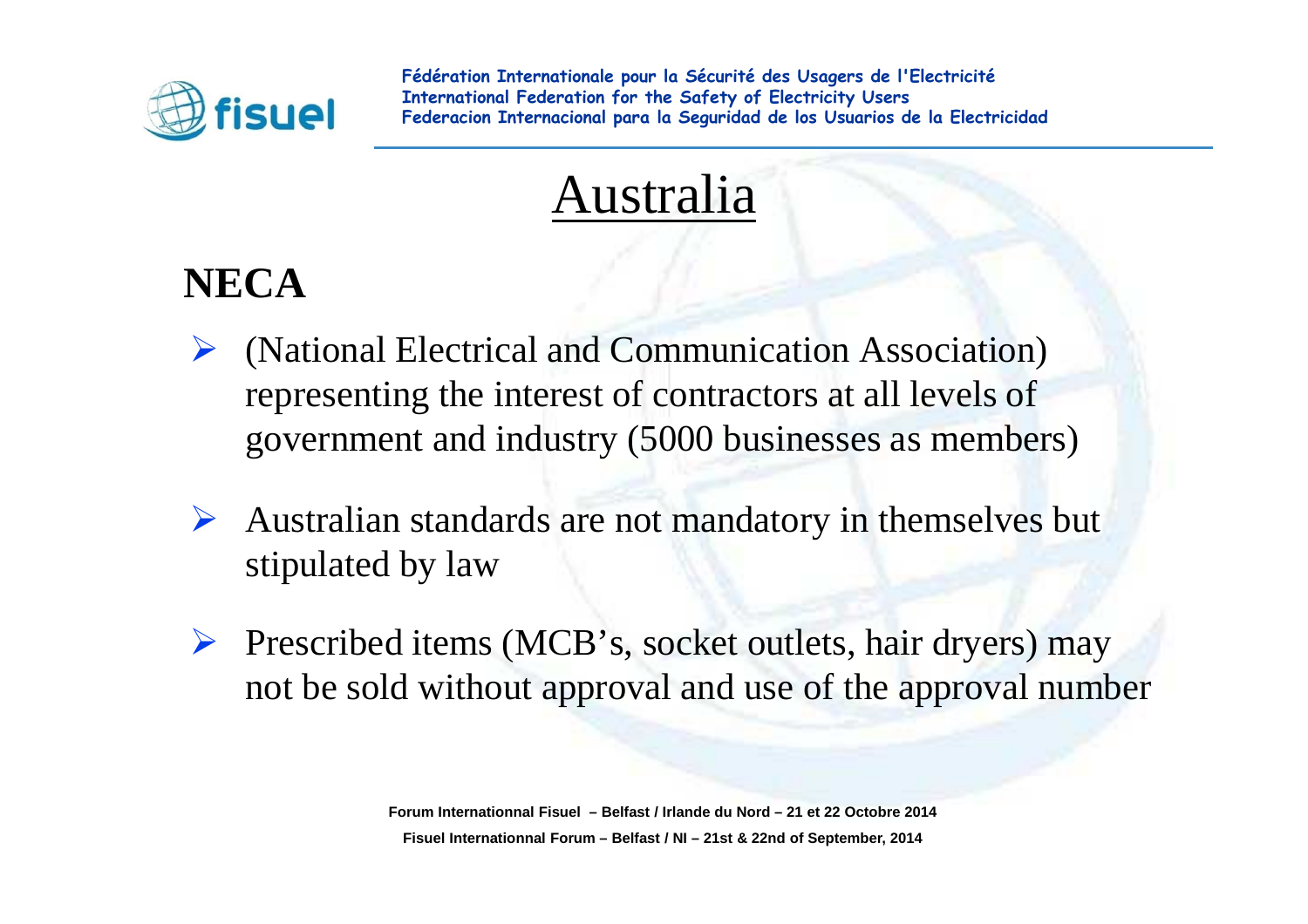

### Australia

As in Brazil unfair competition within the business:

- $\blacktriangleright$ Major players are seeking to buy reputable products
- $\blacktriangleright$  Small distributors have product made for them in China. Sometimes deliberately asking for fraudulent product. Direct contact between distributor to contractors, independentelectrical wholesalers and retail store
- $\triangleright$  Unheard of brand names come into the country with either existing approval numbers or fabricated approval numbers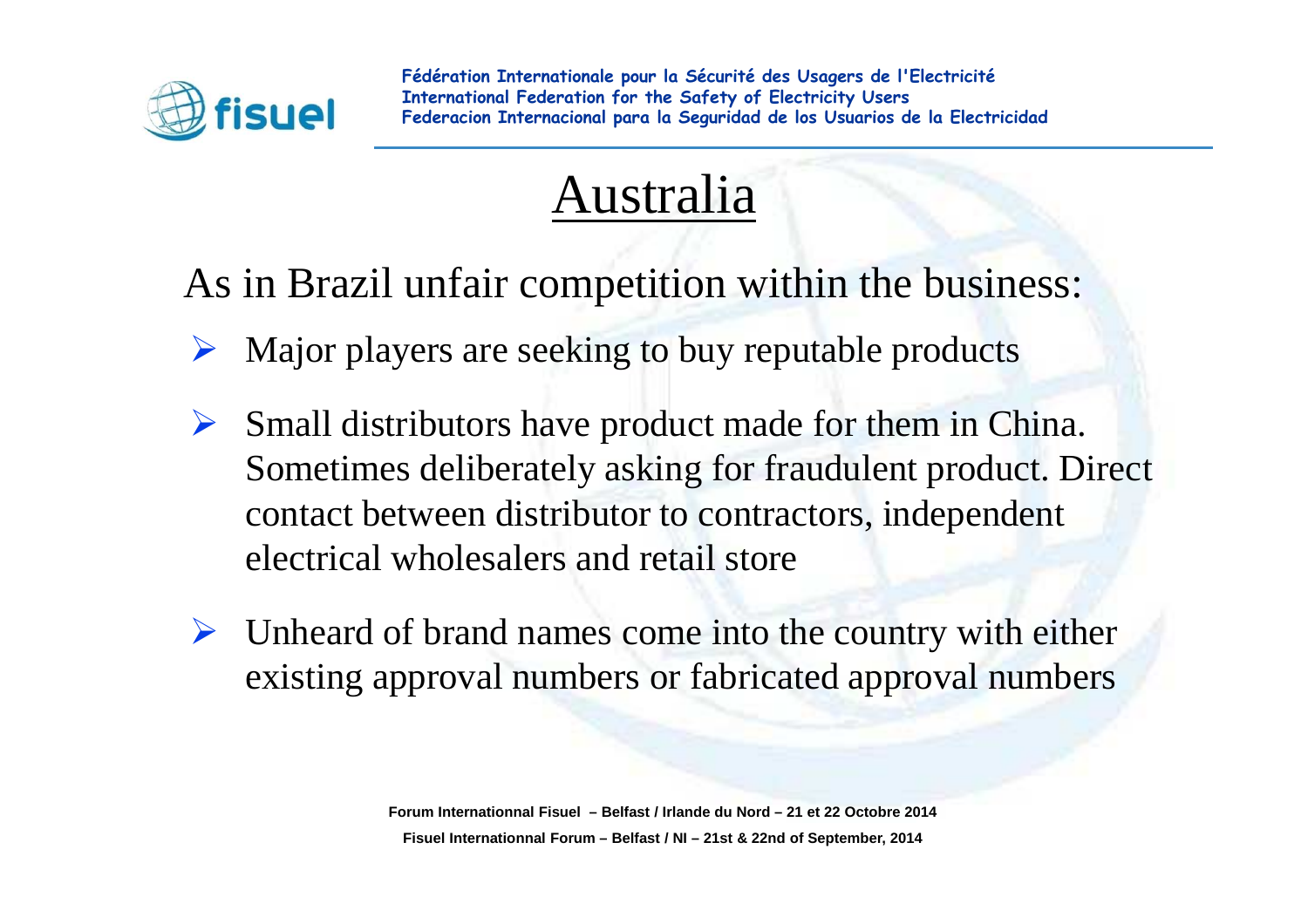

### Australia

Prosecutions in case of fraude are taking place but this doesn't change the situation fundamentally

Authorities are expressing good intentions but no real follow-up, although the several forums organized by NECA since 2004

New regulatory scheme based on EU and NZ certificate system. Australian have to commit about the compliance of the product and not just rely on China source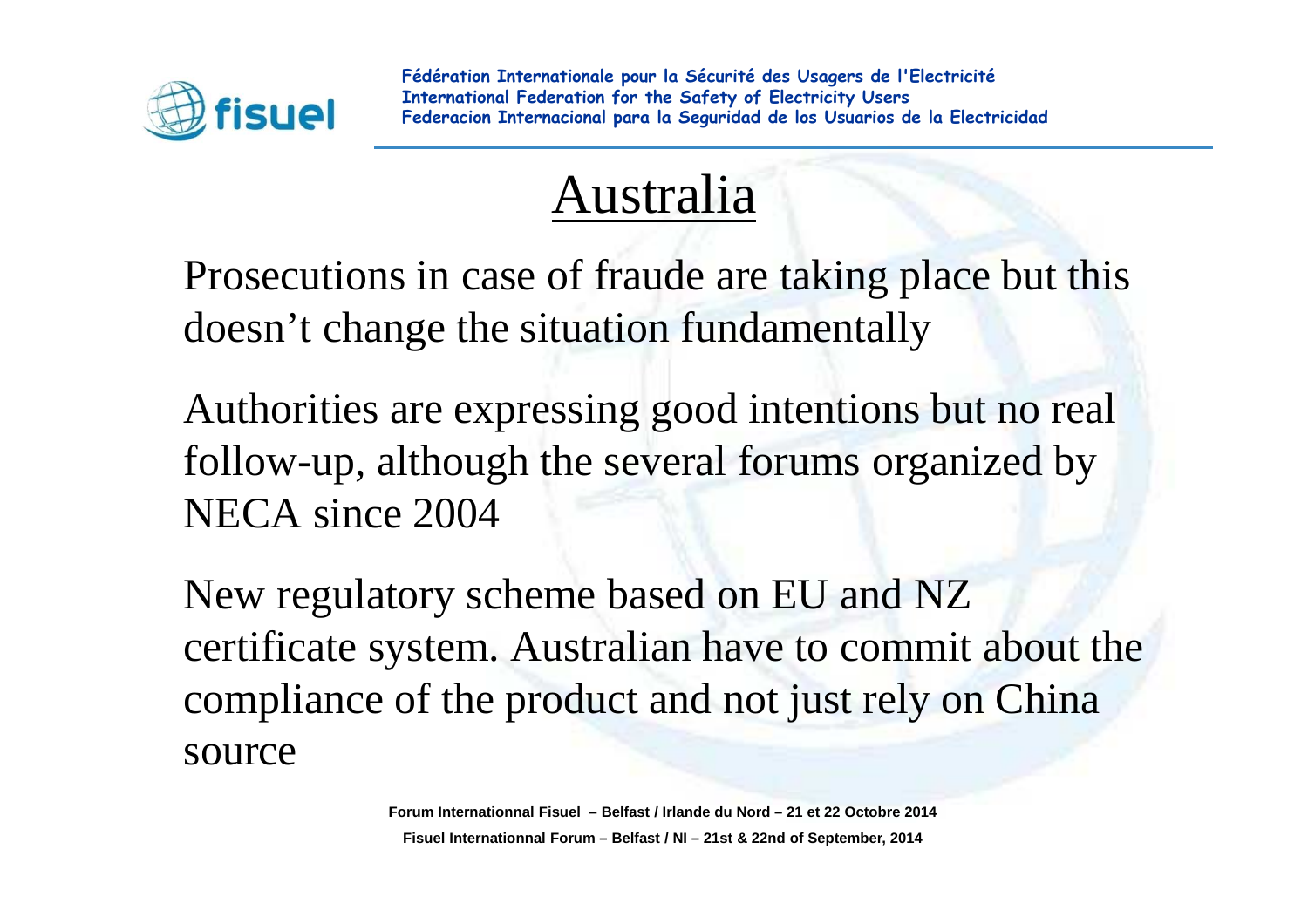

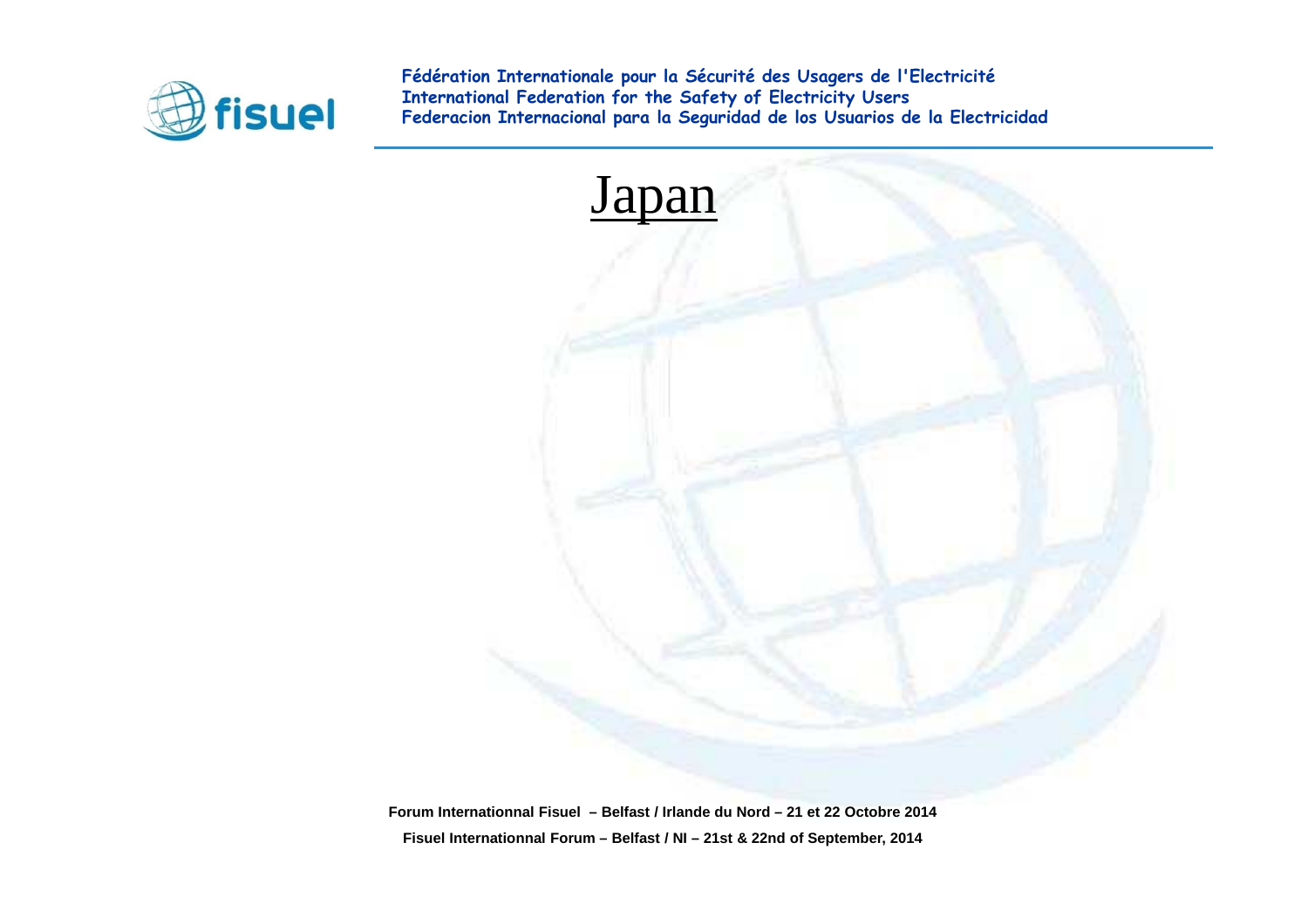

### Japan

- > Broadly speaking, Japan is experiencing important counterfeiting mainly from China (62%), Taiwan (8,1%) but also domestic (12%)
- Ministry of Economy (METI) is organizing actions against counterfeits and pirated products under the laws:
	- -Electrical appliance and Material safety law
	- -Consumer Products Safety law
- $\triangleright$  Those laws apply also for the cables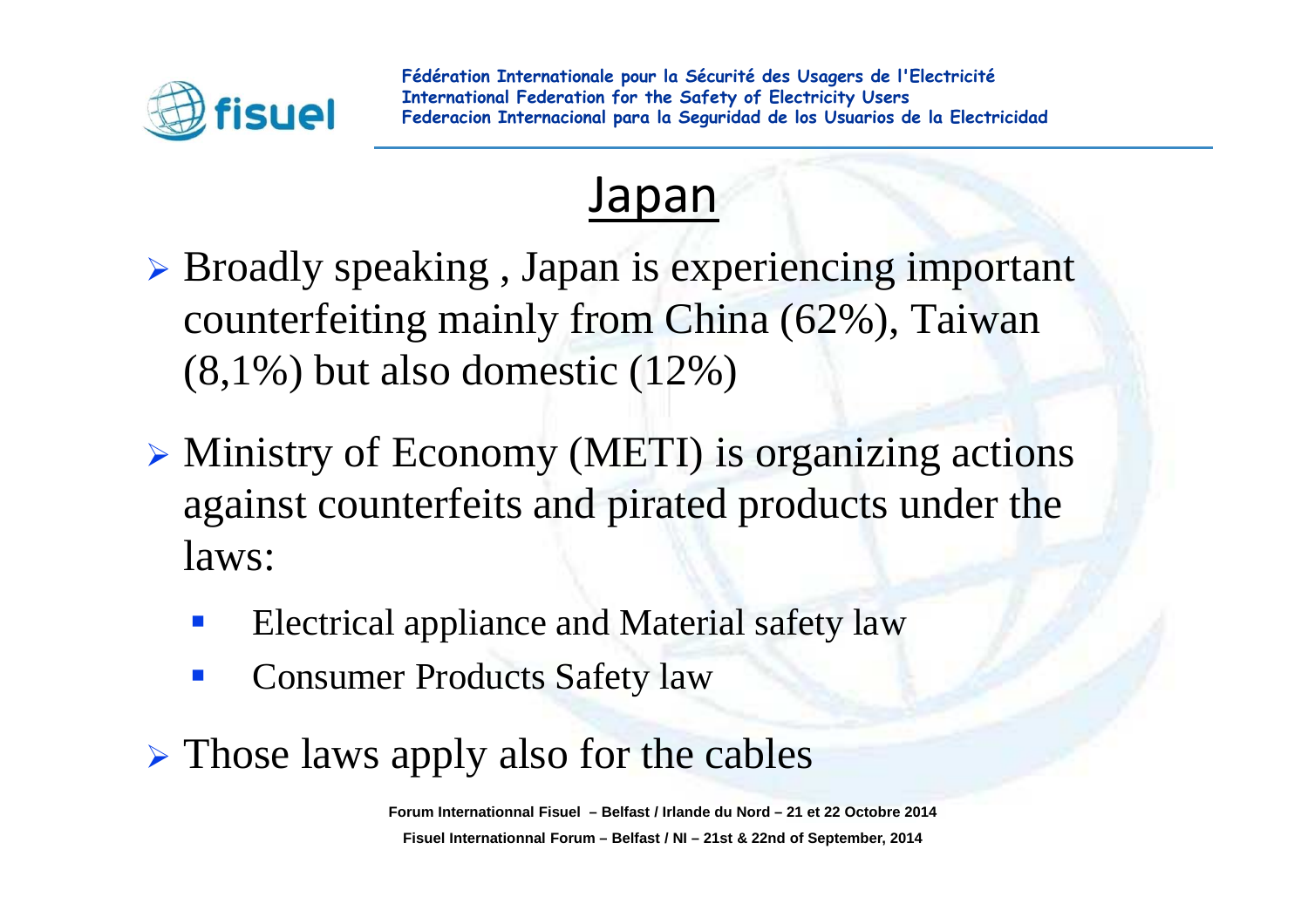



- As in Brazil, METI is collecting samples from shops and local traders regularly
- Quality controls are performed at:
	- -JET: Japan Electrical Safety and Environment Technology laboratories : 3 labs
	- -JQA: Japan Quality Assurance Organization
- Further information….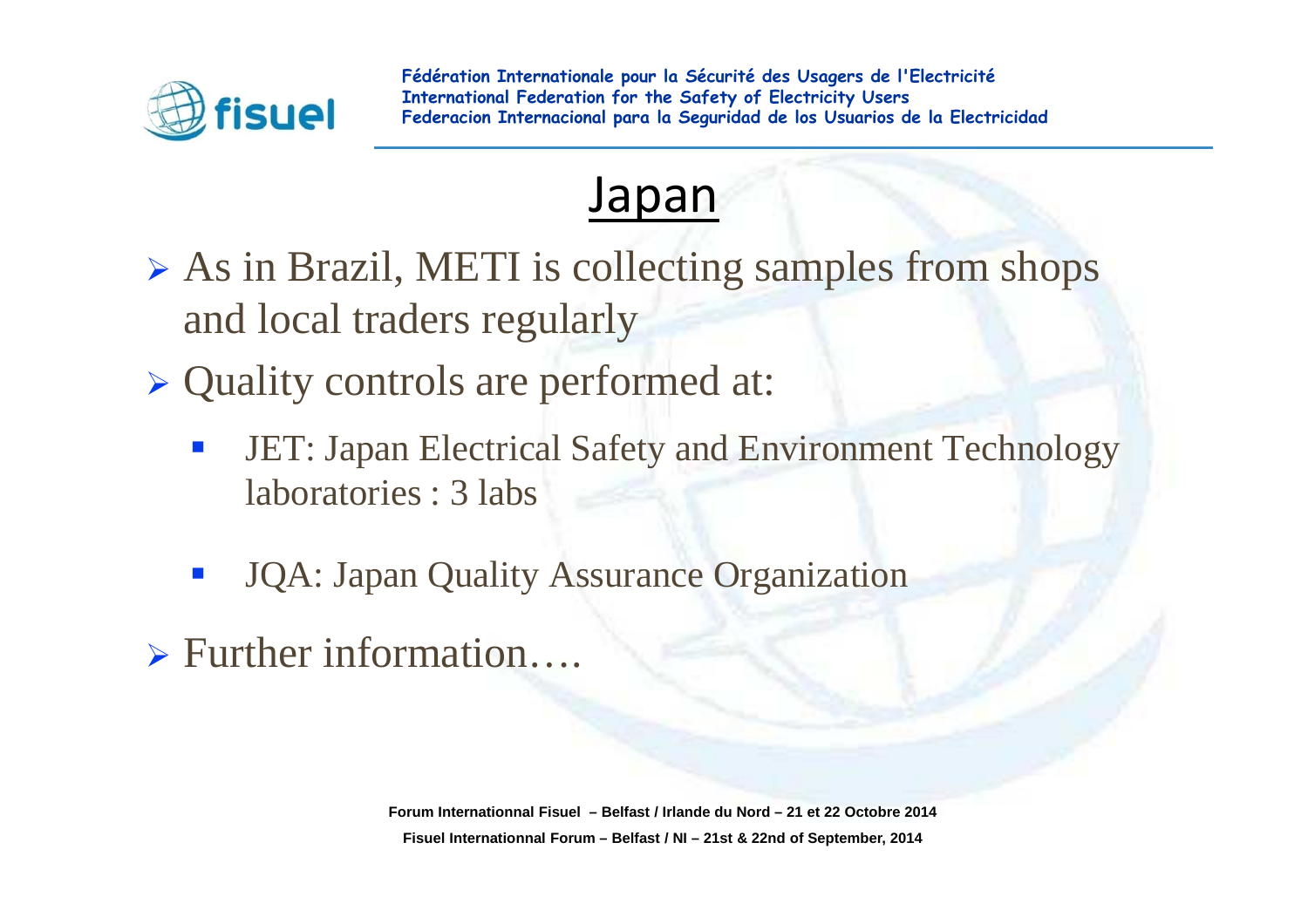

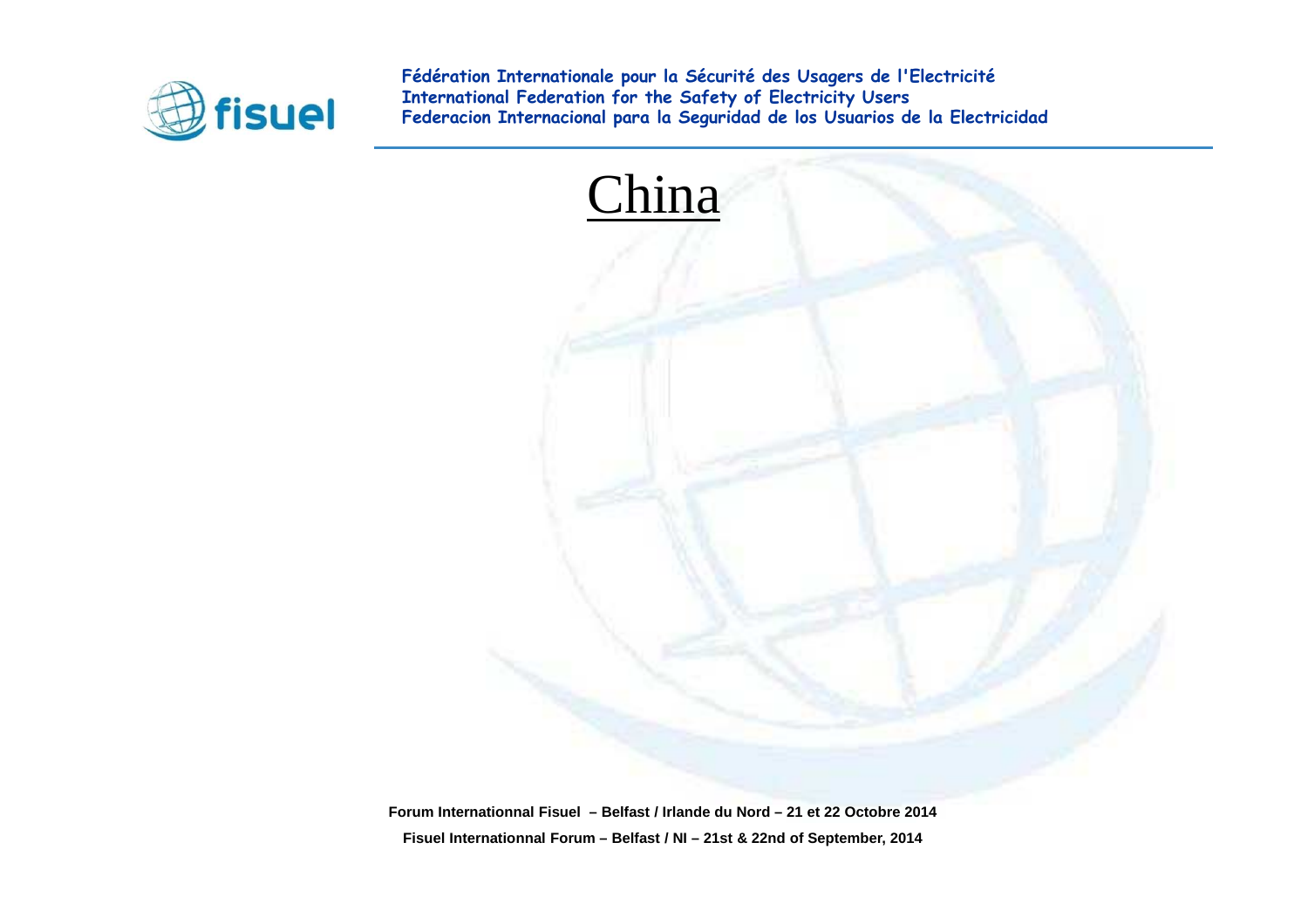

### China

- > China is largest producer of refined copper (5,8) Million tons in 2012) and also the world largest wire and cable manufacturer. Official figures are indicatinga total turn over of 176 Billion USD in 2011.
- > More than 7800 wire and cable companies registred in China but nearly 97% are small and medium size companies
- > Following the administration, exports only accounts for 3% of the country total production !!!!!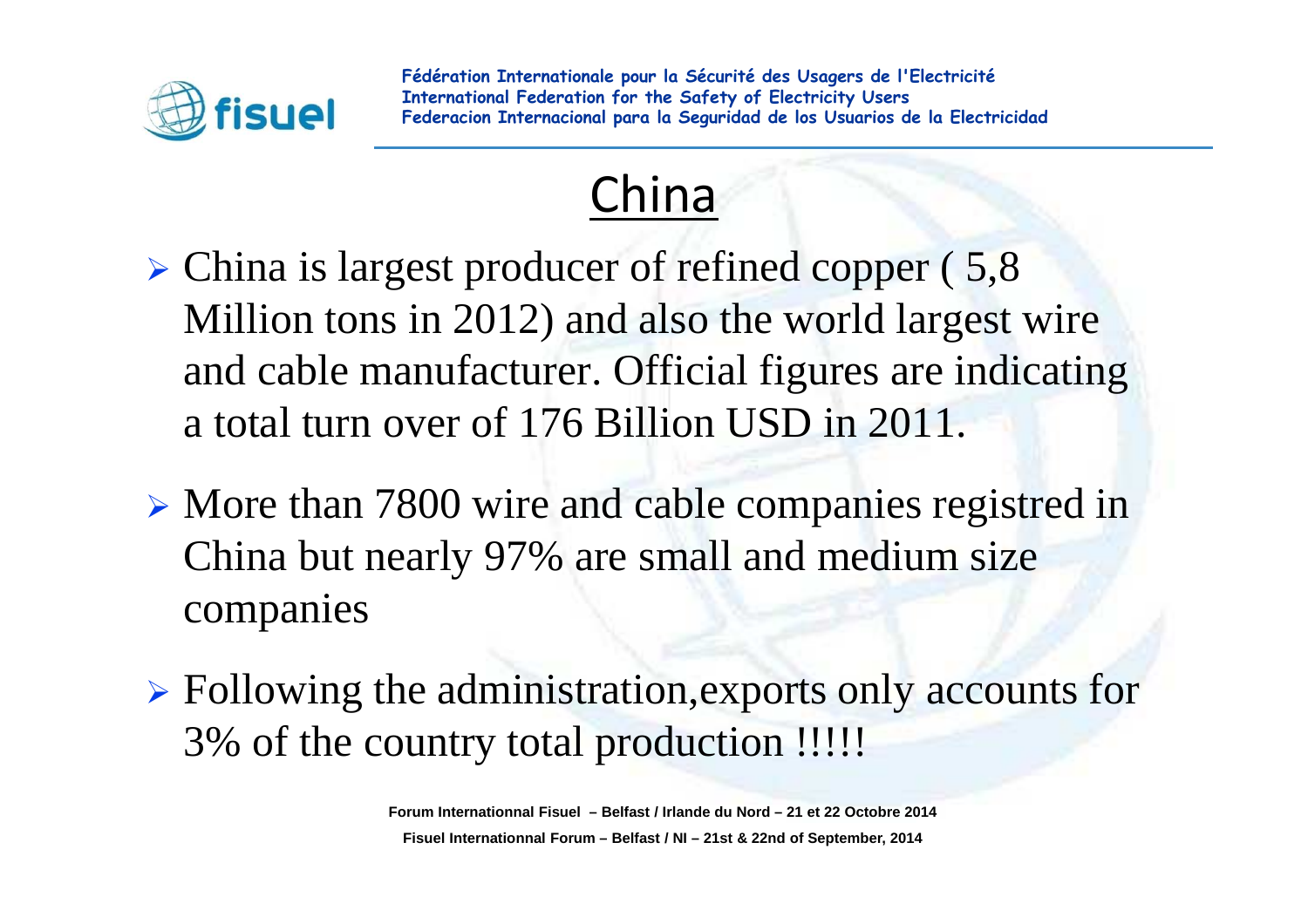

### China

- Quality of cables and wires is a real issue in China
	- Electric fires account for 80% of severe fire hazards. More of half of it due to substandard wires and cables.
	- For critical applications ( ex: aerospace, nuclear sector), cables are imported!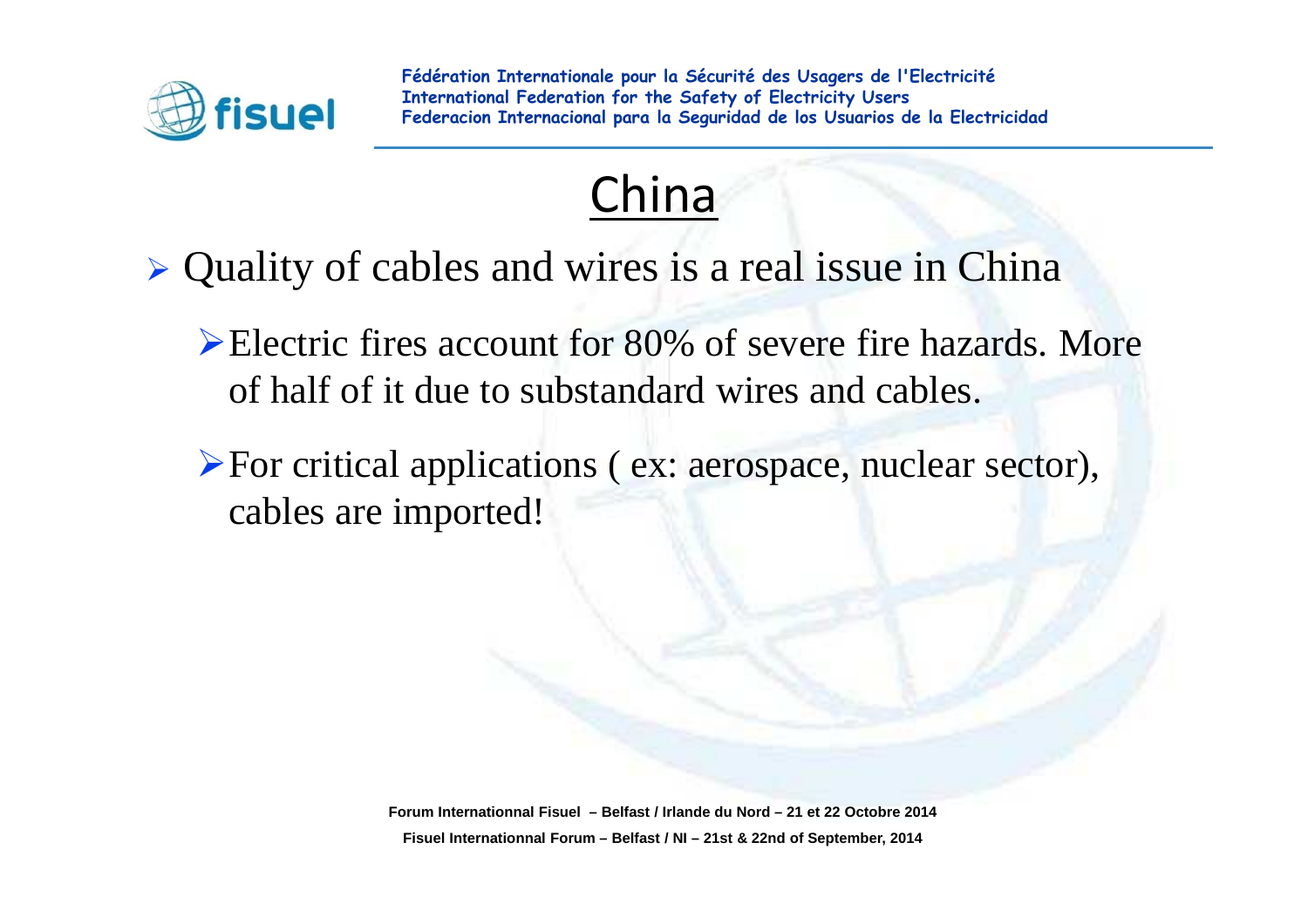

### China

- $\triangleright$  AQSIQ, created in 2001, is the official administration in charge of anti counterfeiting in China
	- $\triangleright$  In 2009 a special anticounterfeiting law-enforcement on household electric appliances and electronic products has been established.52000 manufacturers inspected and 537 cases investigated.
	- A random inspection during 4 months in 2012 by the Quality supervision admin in 10 provinces gave 12% batches of substandard wire and cables products.

#### $\blacktriangleright$  !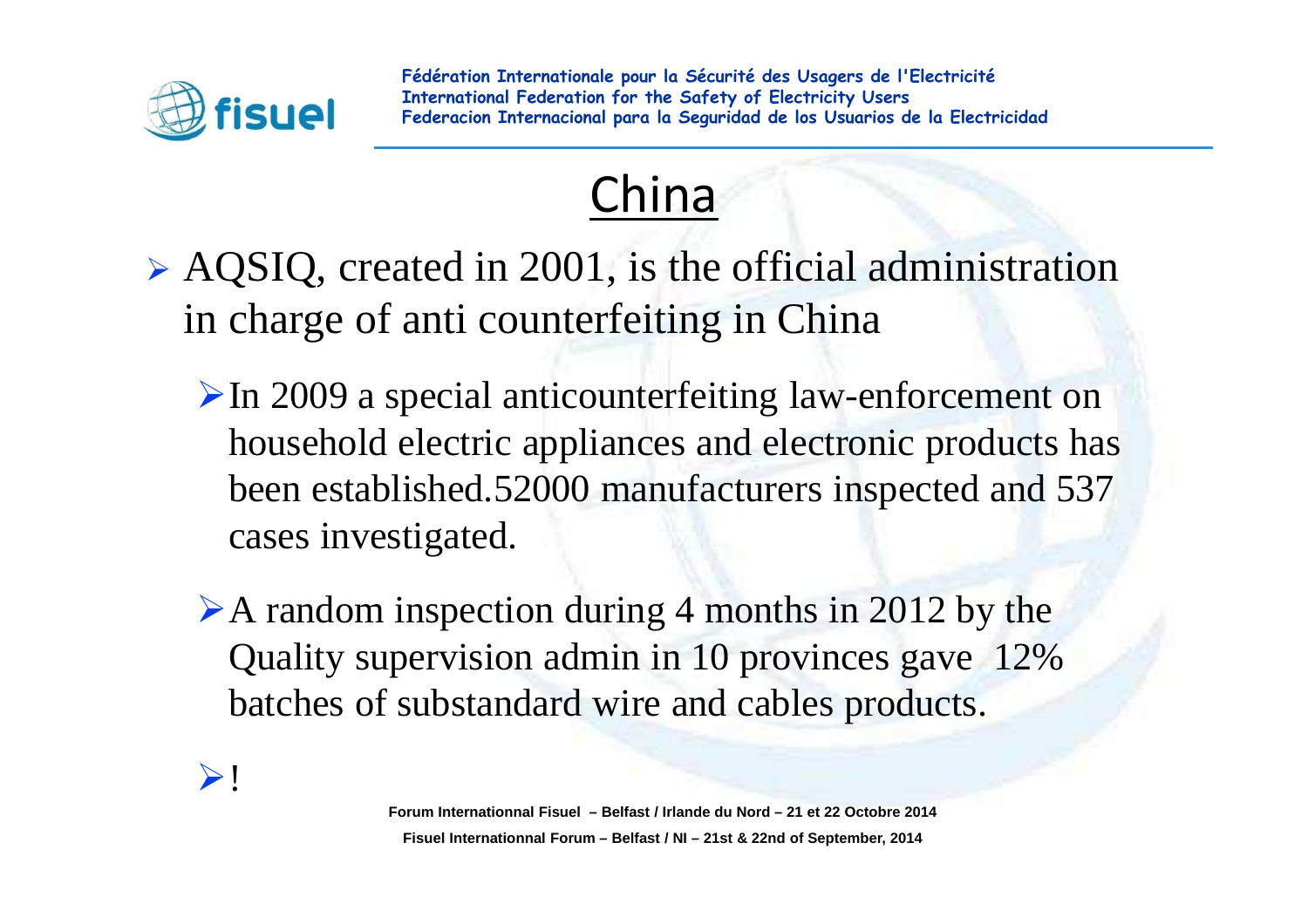

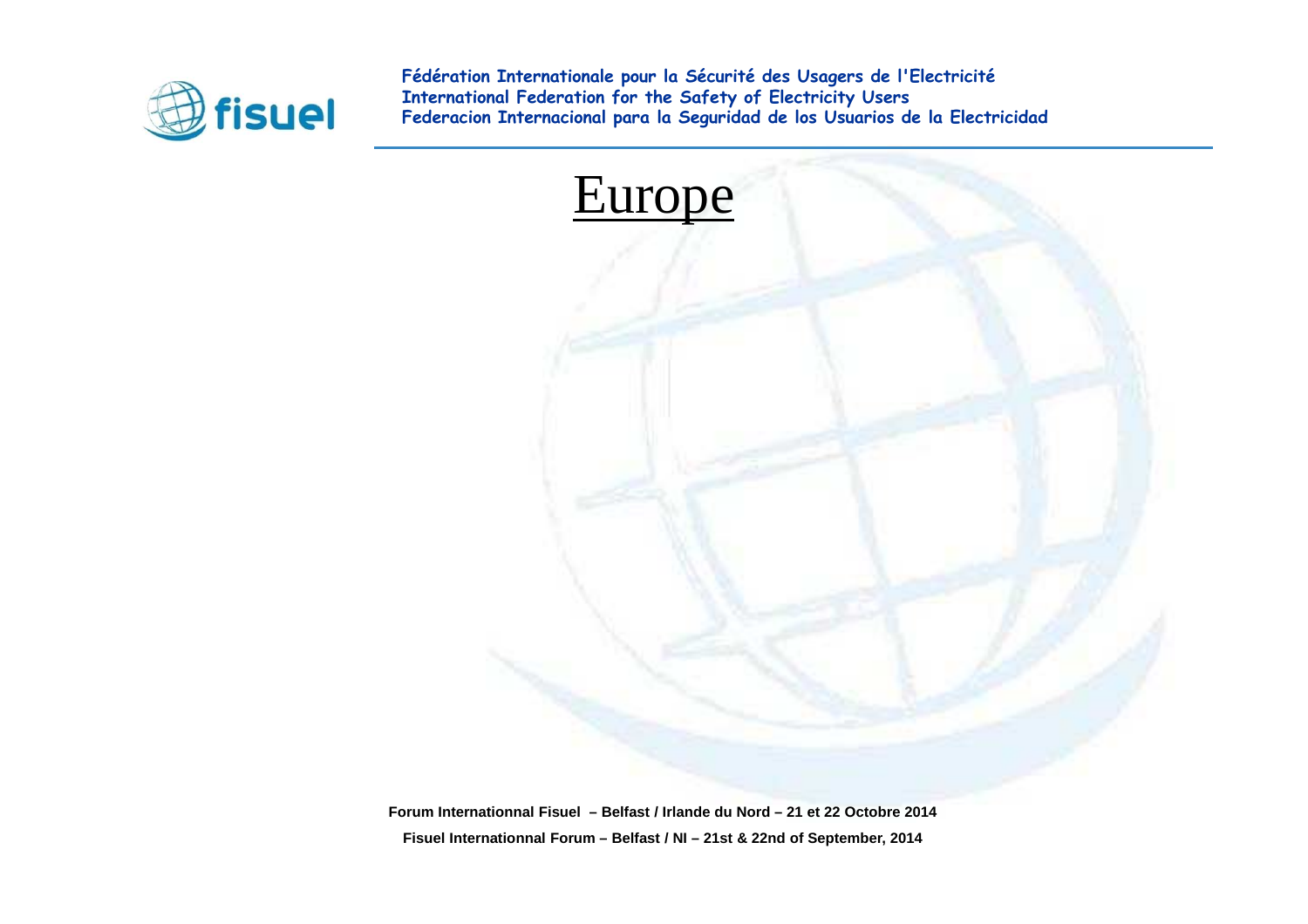



- European manufacturers and national associations (AFME, ANIE, BEAMA, FIEEC, GIMELEC, ZVEI) have created an activity called MSSI (Market Surveillance Support Initiative) to better support national authorities and with as main objectives:
	- - Bring together manufacturers to agree and develop proactive actions/initiatives
	- $\mathcal{L}_{\mathcal{A}}$ Improve market surveillance effectiveness and efficiency
	- $\mathbb{R}^n$ Consolidate national reporting of unsafe and non-compliant

*ABB, Benedict, Eaton, Hager, Legrand, Schneider, Siemens are current participantsCECAPI and CAPIEL are leading the initiative and service secured by Orgalime*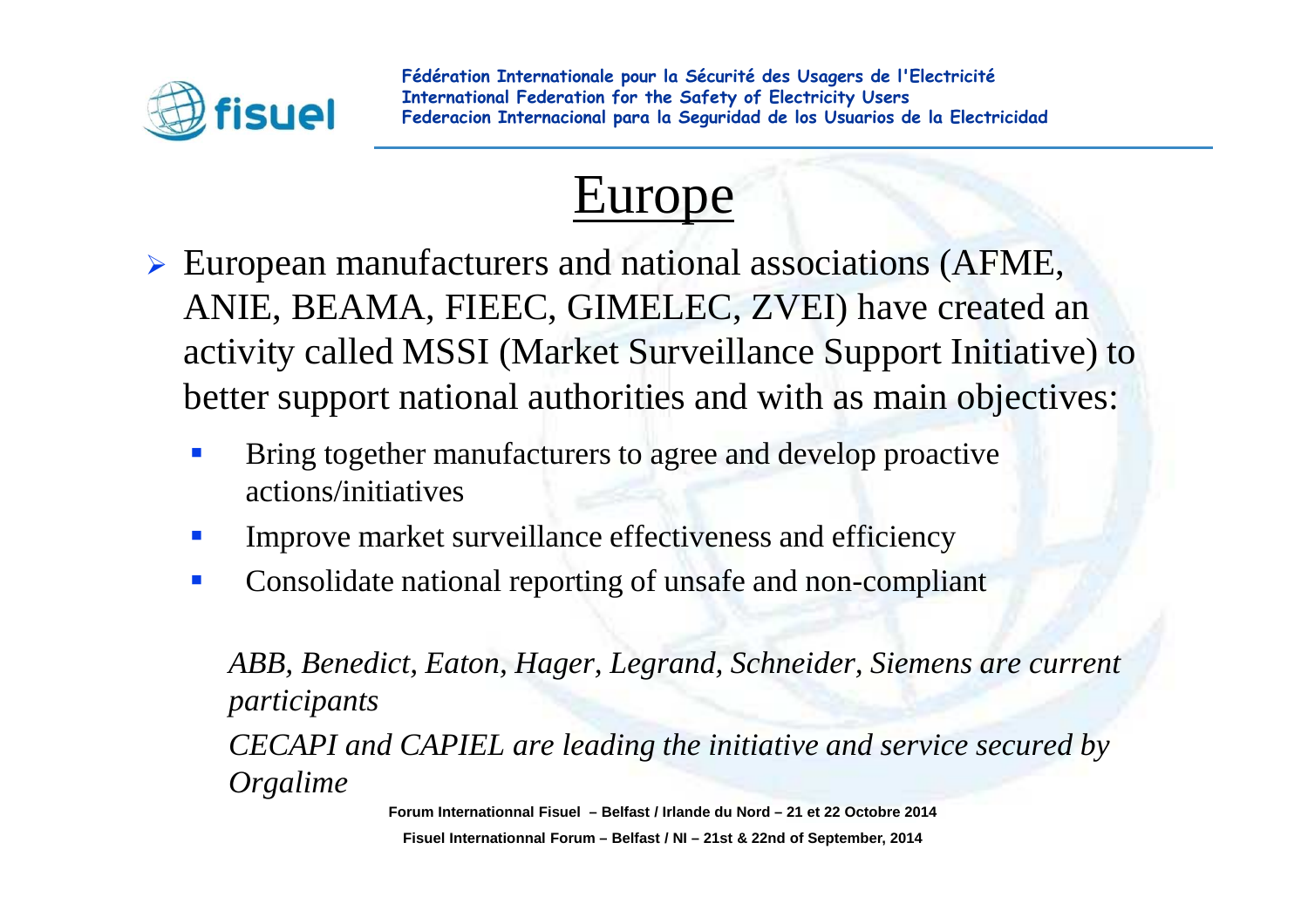



Key current and future activities :

- - Conformity assessment, cooperation with certification bodies
- -Fight against dangerous products and counterfeits
- - Contributing to market surveillance in the European countries
- -Contacts to EU as an umbrella for national actions
- - Best practice sharing and information exchange within the associations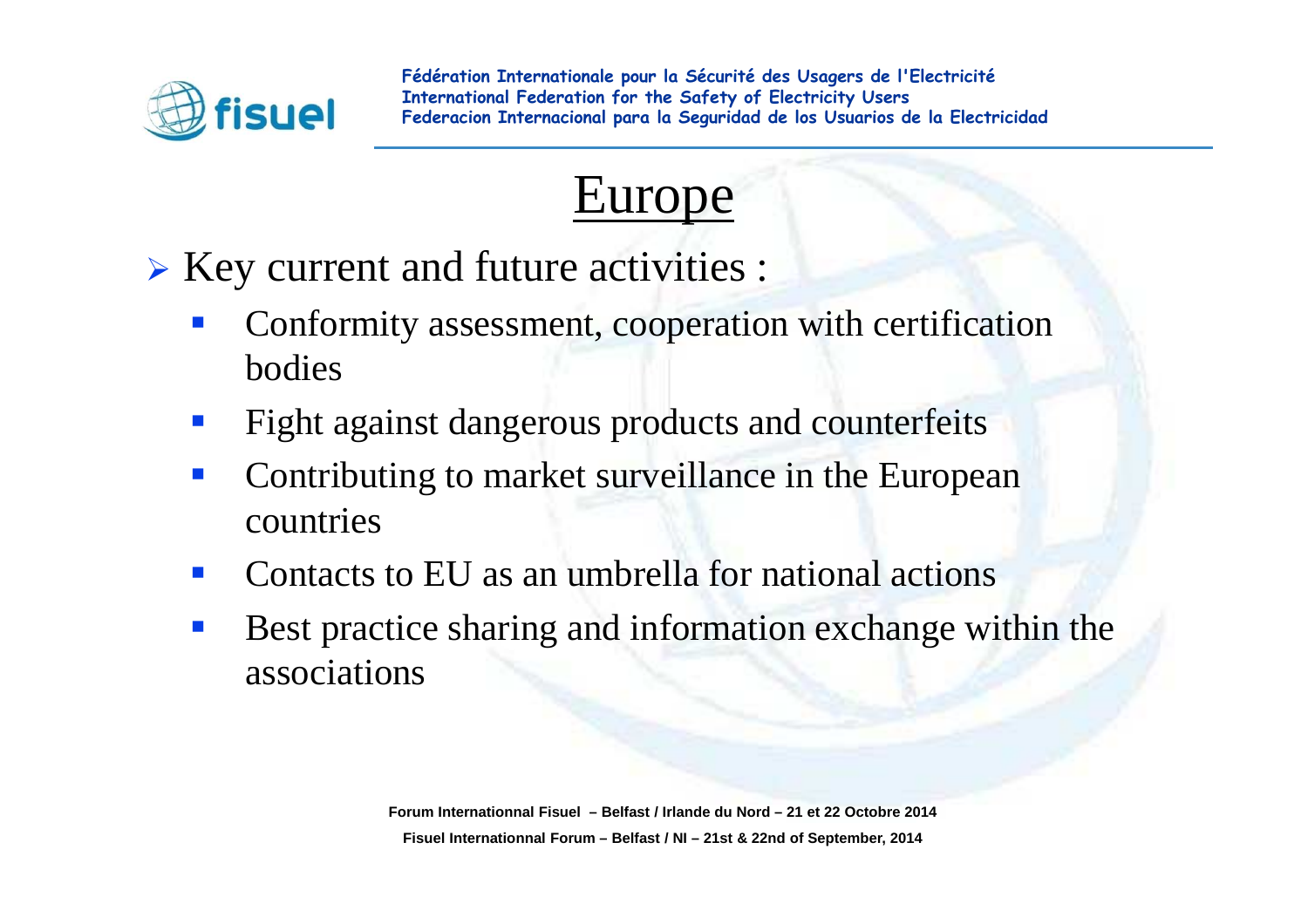



Following products fall within the scope of the initiative

- $\blacktriangleright$ Switchgear and control gear (Capiel)
- $\blacktriangleright$ Components for electrical installations/ appliances
- $\sum_{i=1}^{n}$  Cable management systems Circuit breakers, residual current devices arc fault detecting devices
- $\sum_{i=1}^{n}$ Home and building Electronic systems products
- $\blacktriangleright$ Intercom and Videointercom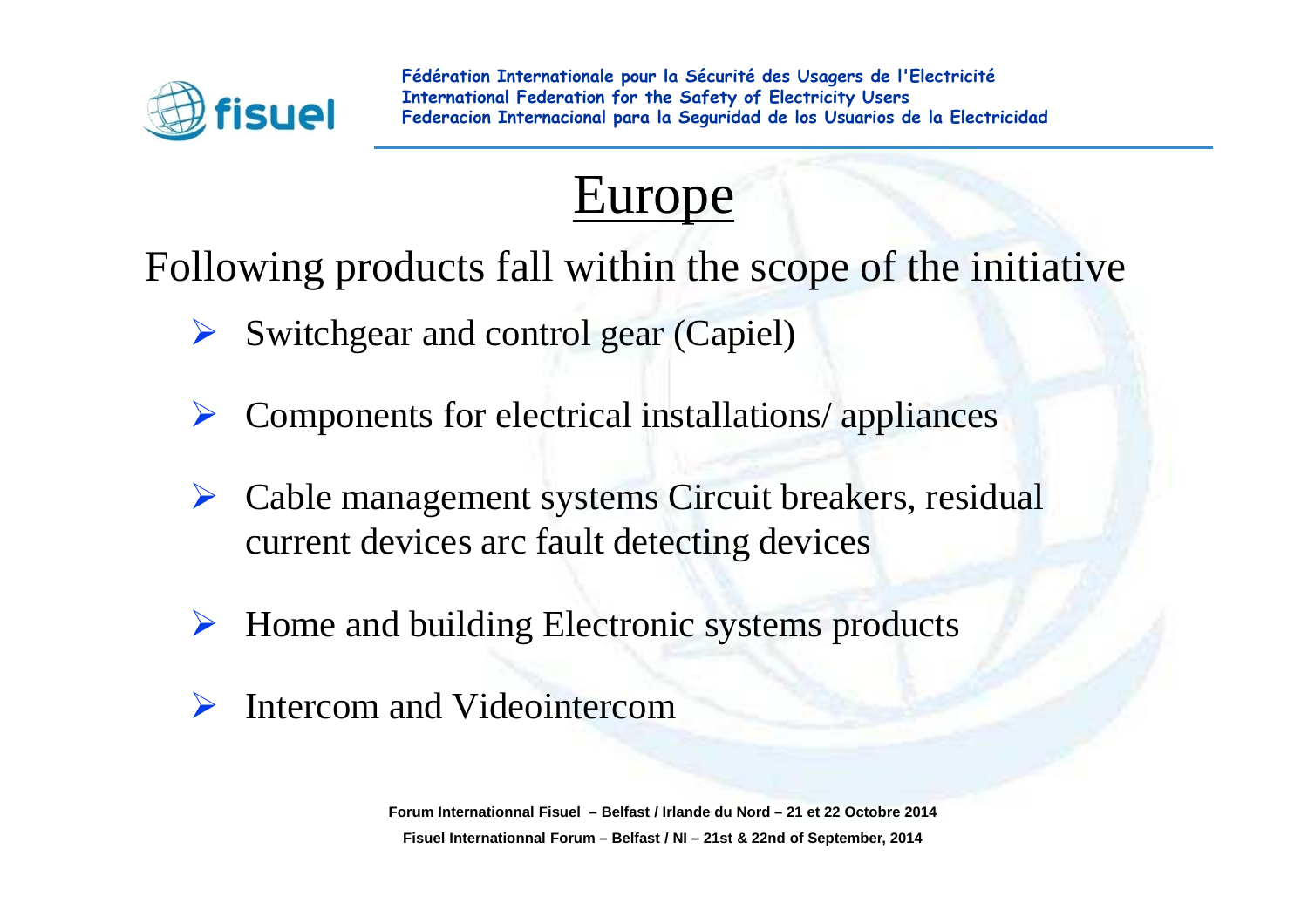

### United Kingdom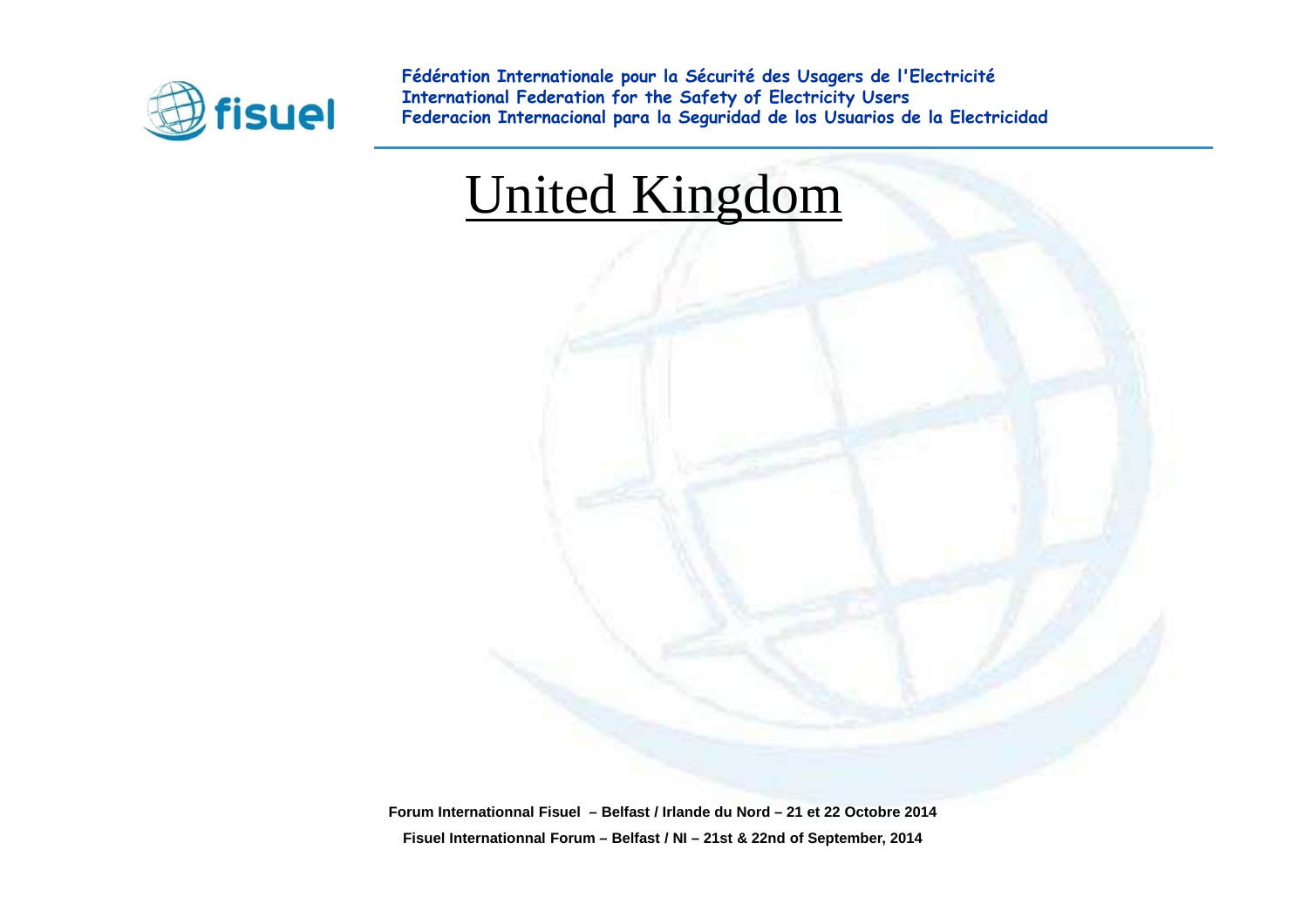

## United Kingdom

#### **The Approved Cable Initiative**

- The Approved Cables Initiative (ACI) is an industry-wide working group with supply chain representative bodies that has been established to address the issue of unsafe, non-approved and counterfeit cable entering the UK marketplace
- $\triangleright$  The first initiative of its kind in the electrical industry, the ACI is direct in its approach to investigate and publicise the findings of cables found to be faulty, counterfeit or non-compliant with British, European or International Standards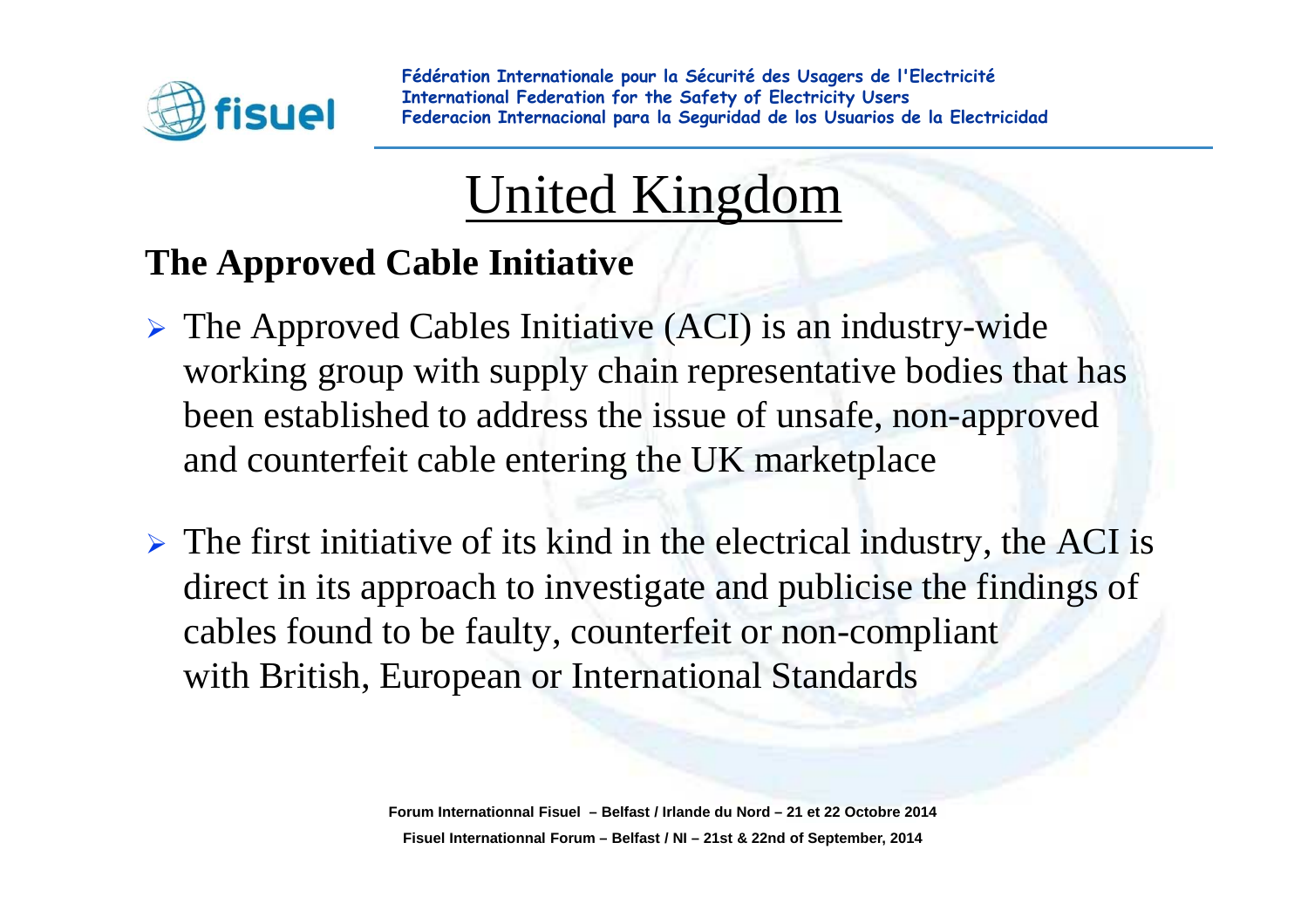

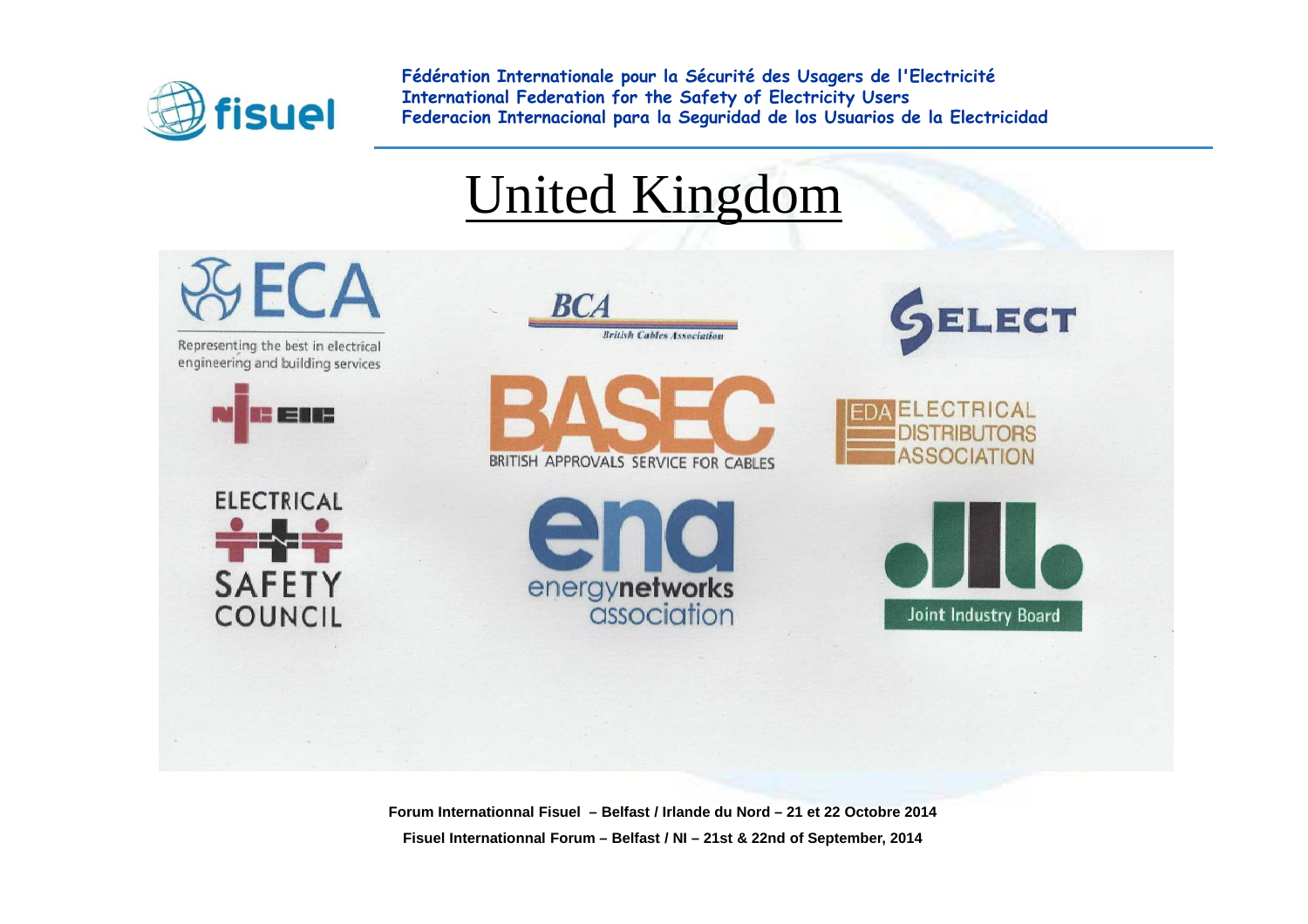

## United Kingdom

- $\triangleright$  In 2010, ACI launched a campaign to highlight defective cabling in UK, with regulator suppor<sup>t</sup>
- $\blacktriangleright$  Intensive sampling at distributors and retailers brought significant results:
	- - Many defective situations identified in particular defective fire alarmwiring in schools and hospitals
	- - Discovered defective cables in 2 «do it yourself» retailers leading to the identication of 20km defective cables supplied by Atlas Kablo to UK
	- - Wilko, a large retailer had to withdraw from its shops power cablesbecause not having recognized manufacturer's name. The companydecided to change its quality appraisal for branded electricals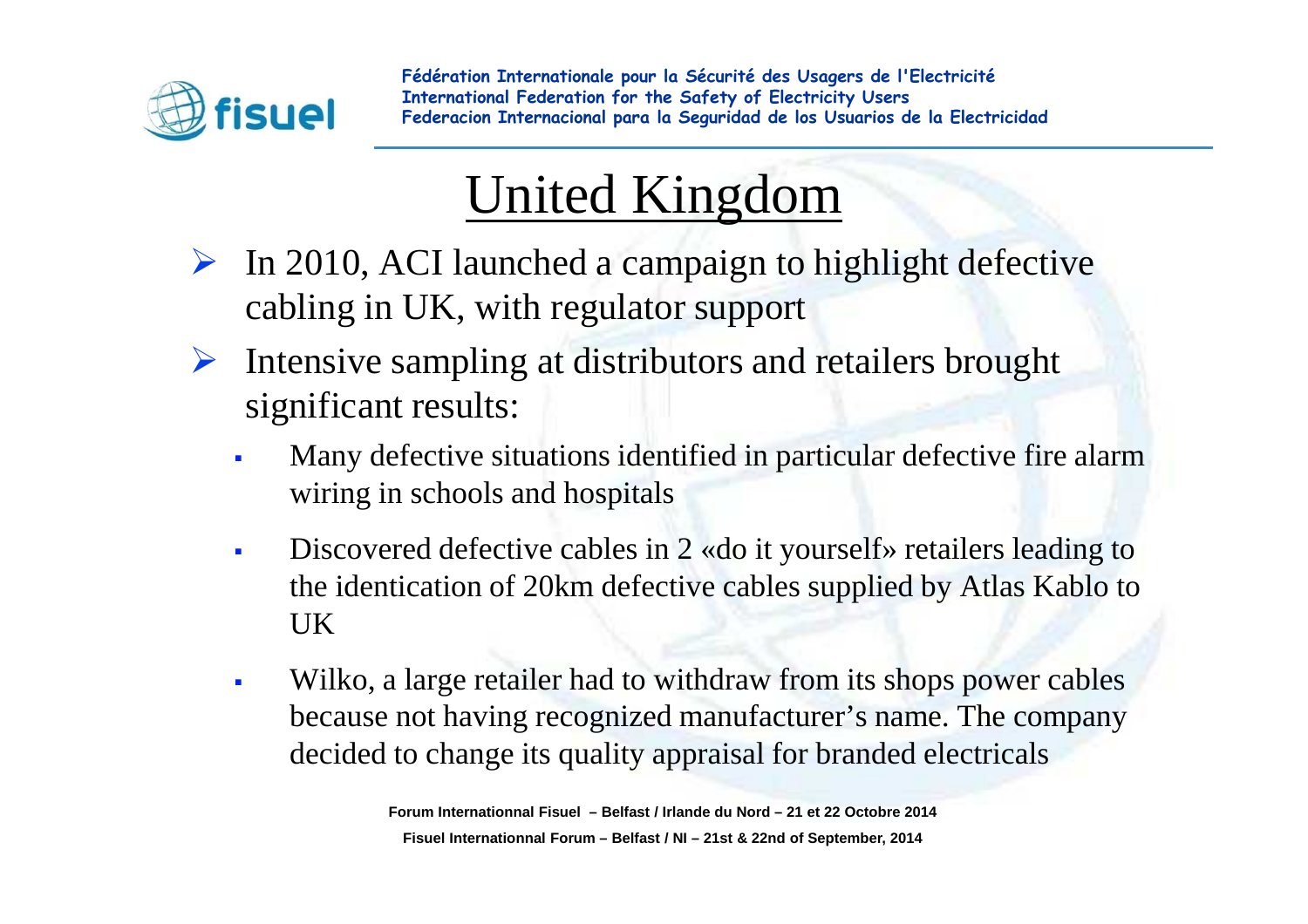

### United Kingdom

- $\blacktriangleright$  Cooperation with HSE
	- - HSE is an independent national Health and Safety Executivenational acting as HS watchdog
	- -HSE is carrying visits to wholesalers
- Active lobbying in the political decision makers, to stop defective and counterfaited solds extension the  $I\,W$  mode defective and counterfeited cables entering the UK market
- Pursue a targeted information campaign in close cooperation with supply chain representative bodies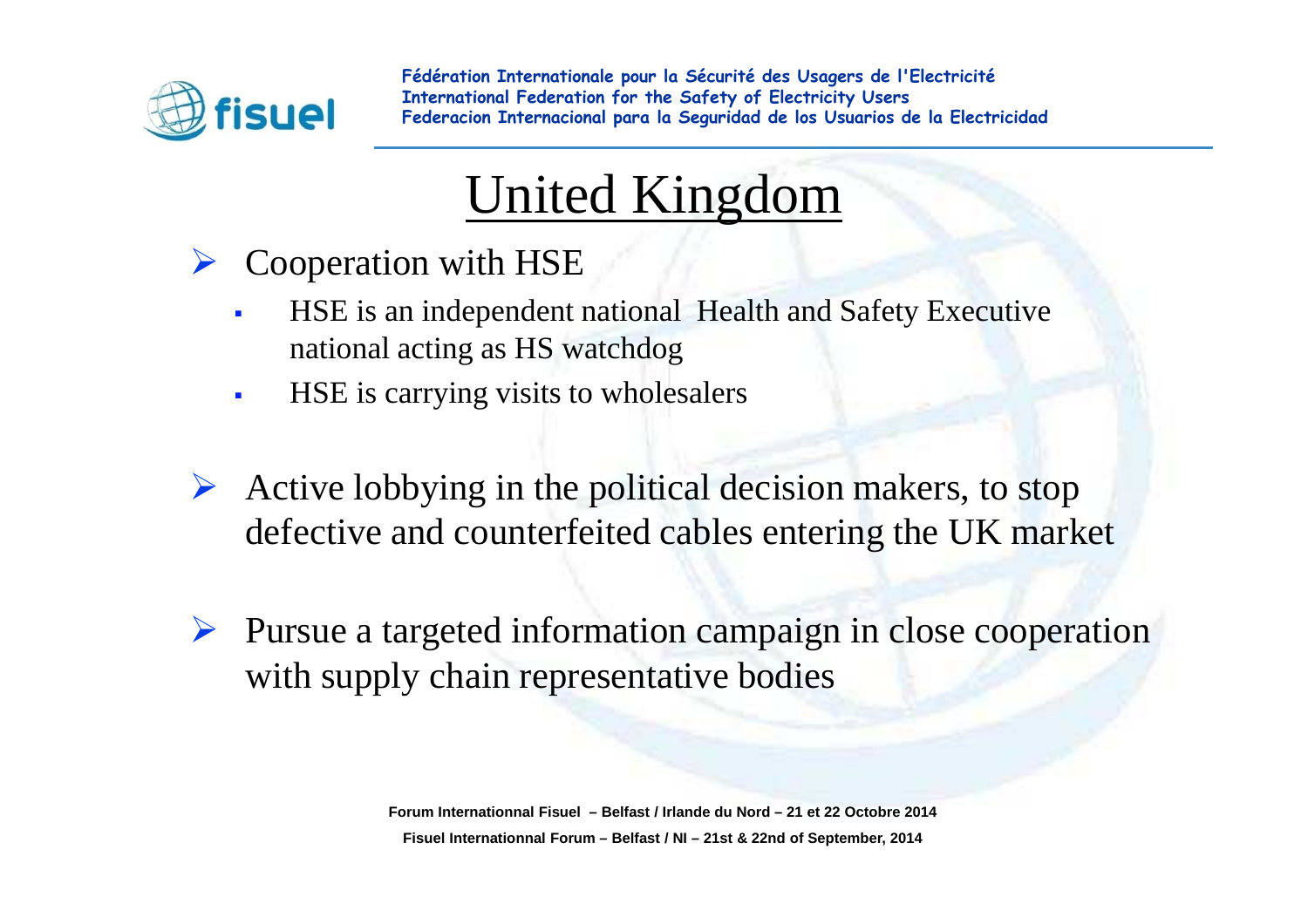

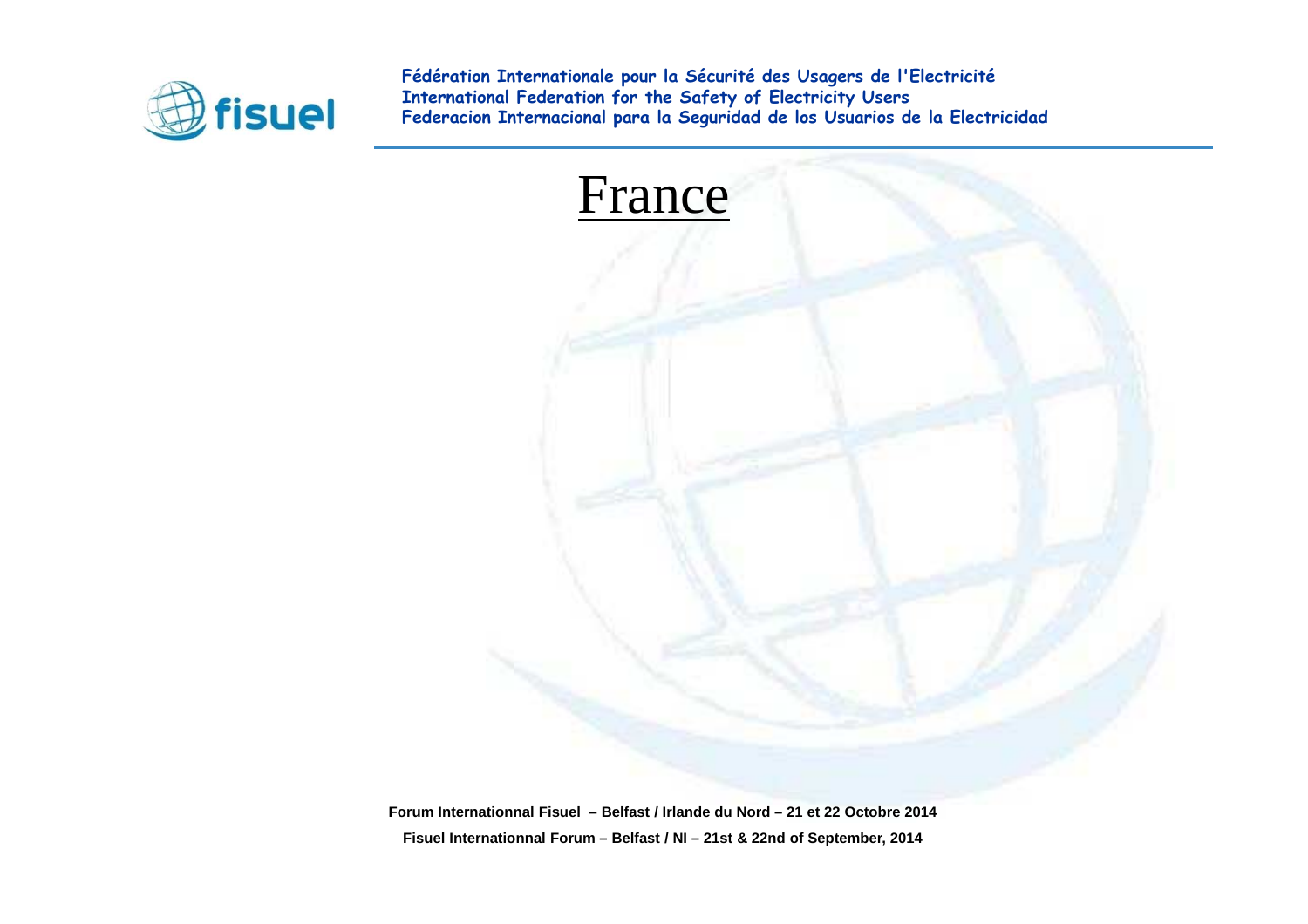



### **ASEC**

- $\triangleright$  In 2008 ASEC was founded with the backing of the French manufacturers, with the aim of contributing to the fight against dangerous products
- $\triangleright$  As a result of ASEC actions, some brands have disappeared from the market, other improved their quality and more devices are now carrying the NF mark of compliance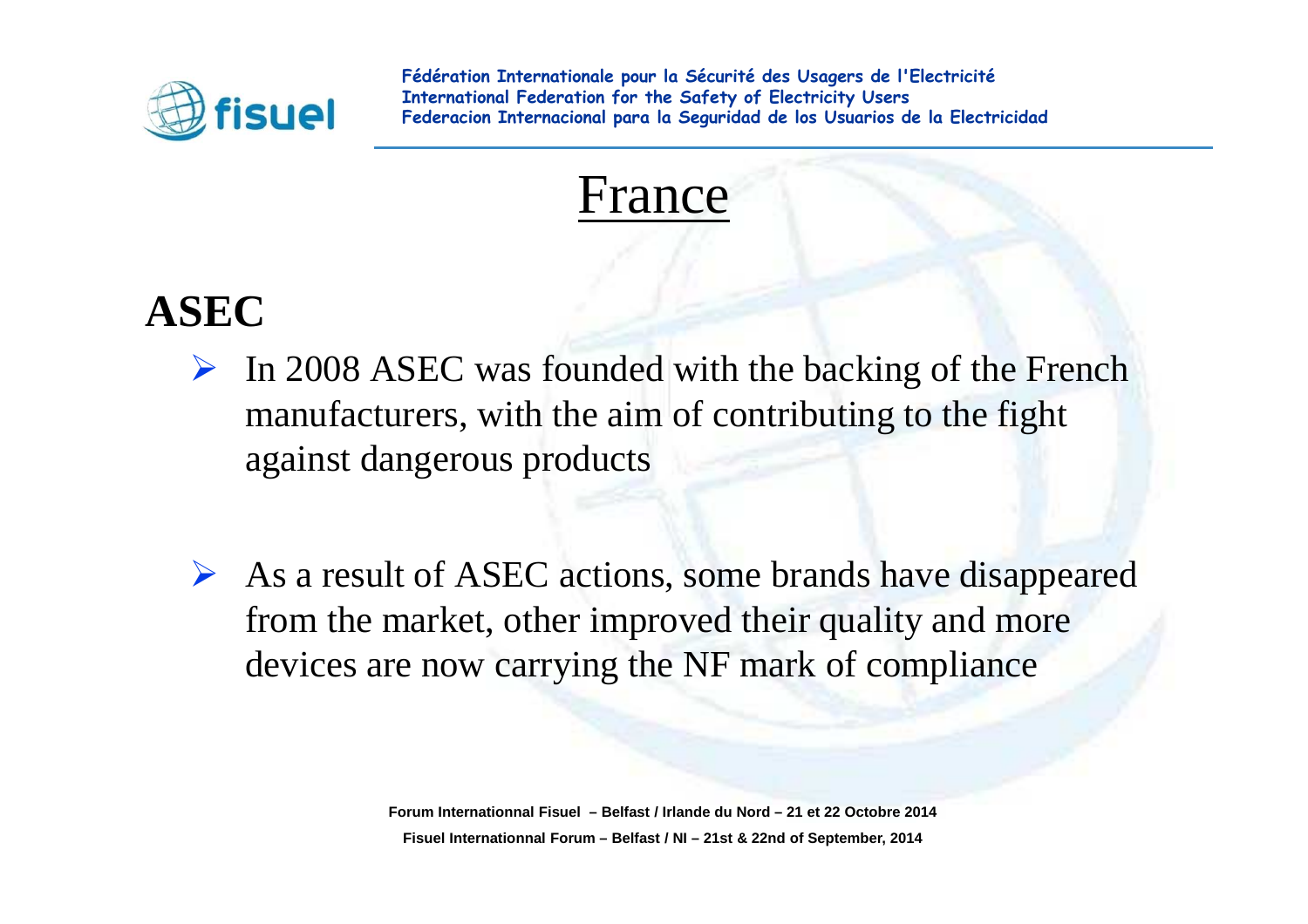

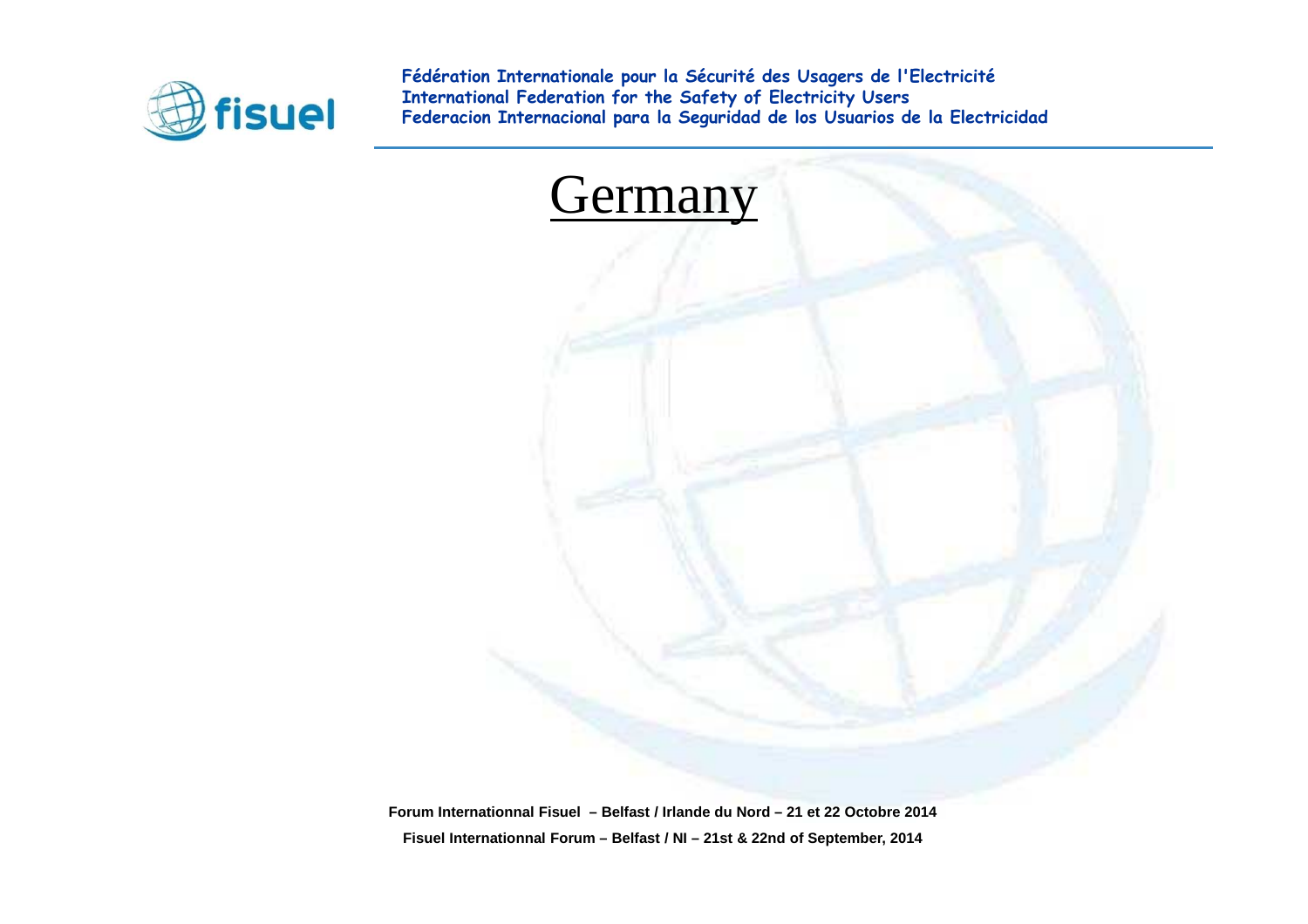



- $\triangleright$  Thanks to a very well organised market and supply chain, counterfeiting in Germany remains very marginal (source MSSI/ZVEI)
- $\triangleright$  For electrical installation and use of electrical material, all the supply chain needs to be certified (licence is required) and all the actors are very careful and disciplined
- In case of enfringement, court actions are quickly started and judgements severe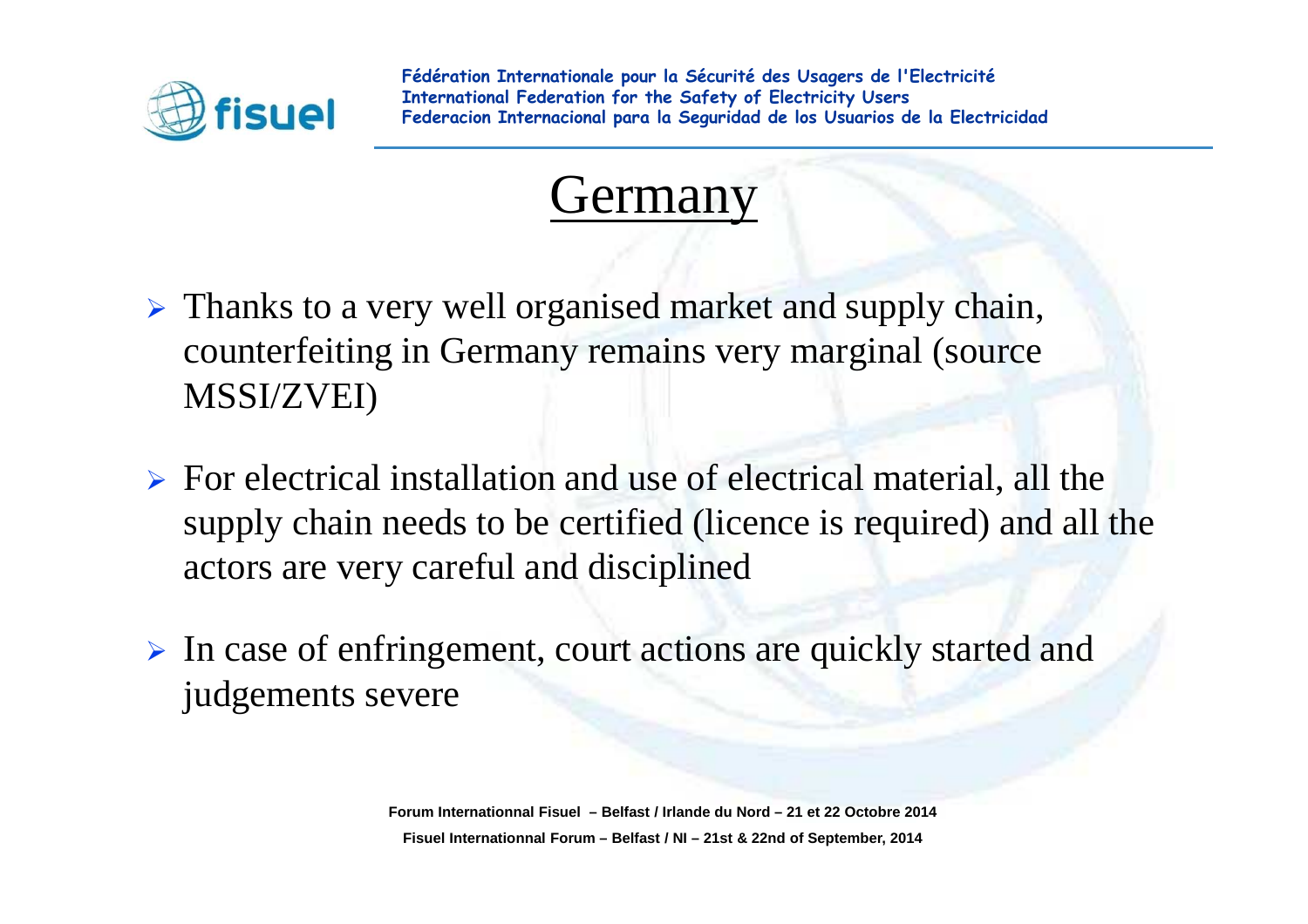

### Last investigations: ESFi



**Electrical Safety Foundation international** 

took the initiative this year to organizea survey, among members of organizations that are active in the electrical indus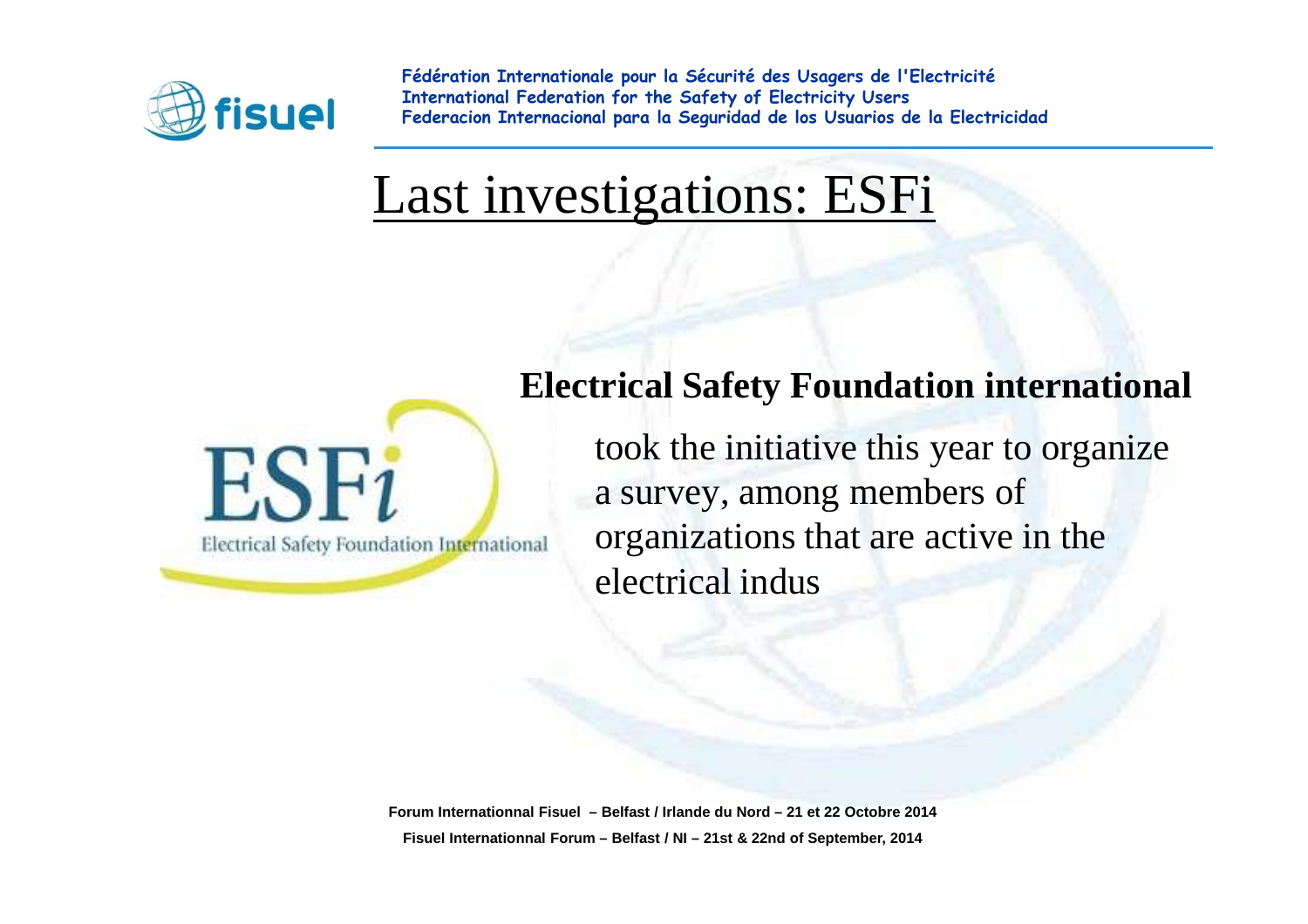

### ESFi: Baseline survey

- ESFi : Electrical Safety Foundation international
- $\triangleright$  On-line questionnaire to members of organisations active in electrical industry
- ▶ 932 completions
- Partners organisations: IAEI, IEC, NAED, NECA and NEMA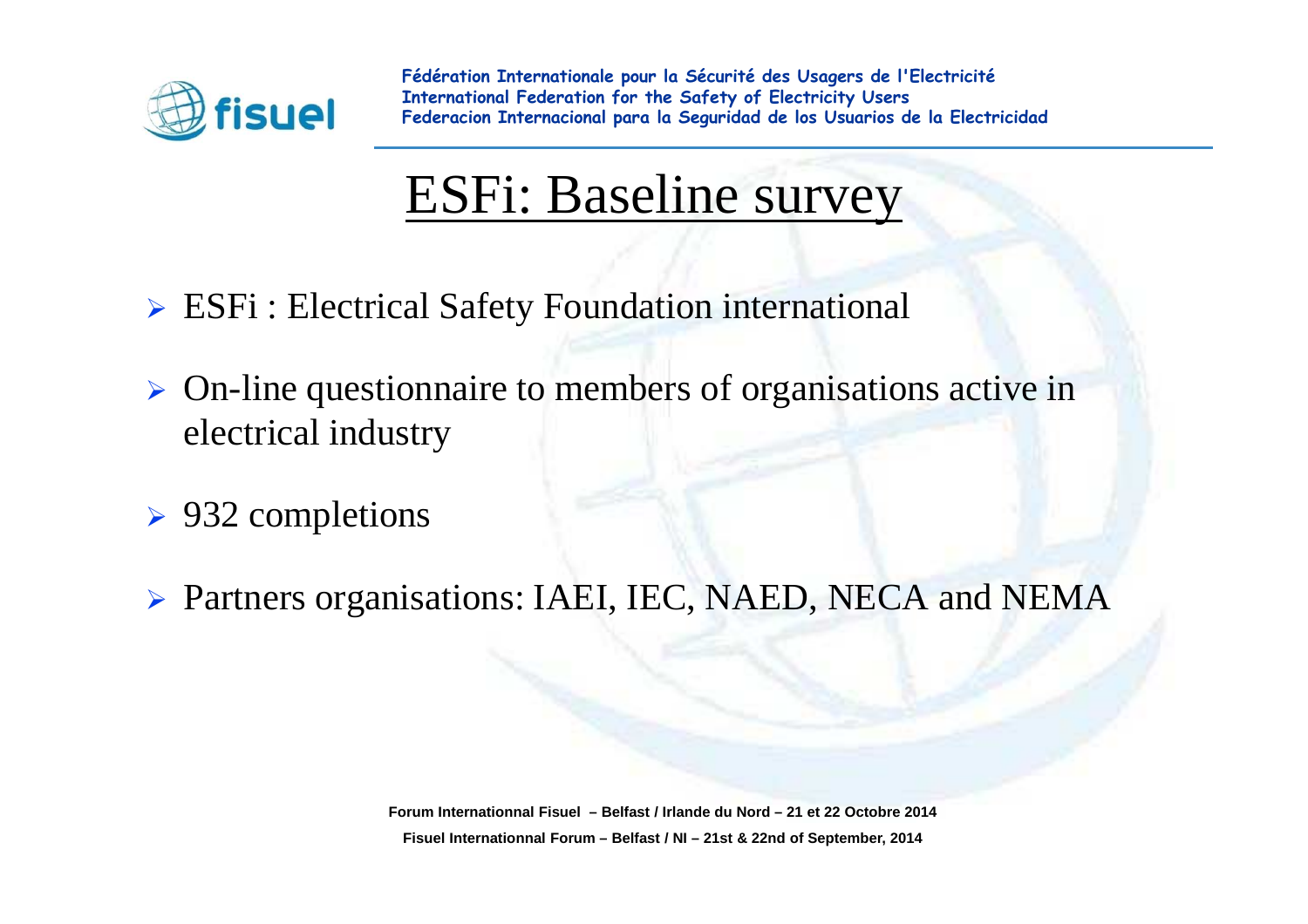

## ESFi: Baseline survey: key findings

- $\triangleright$  The majority is concerned (54%) and most respondents (76%) believe counterfeit presen<sup>t</sup> a threat to public H&S
- ▶ But most respondents don't see it as an « urgent » threath
- $\triangleright$  Most respondents (71%) were only moderately familiar about the liability
- All agree that anti-counterfeiting education of contractors, distributors and general public is strongly required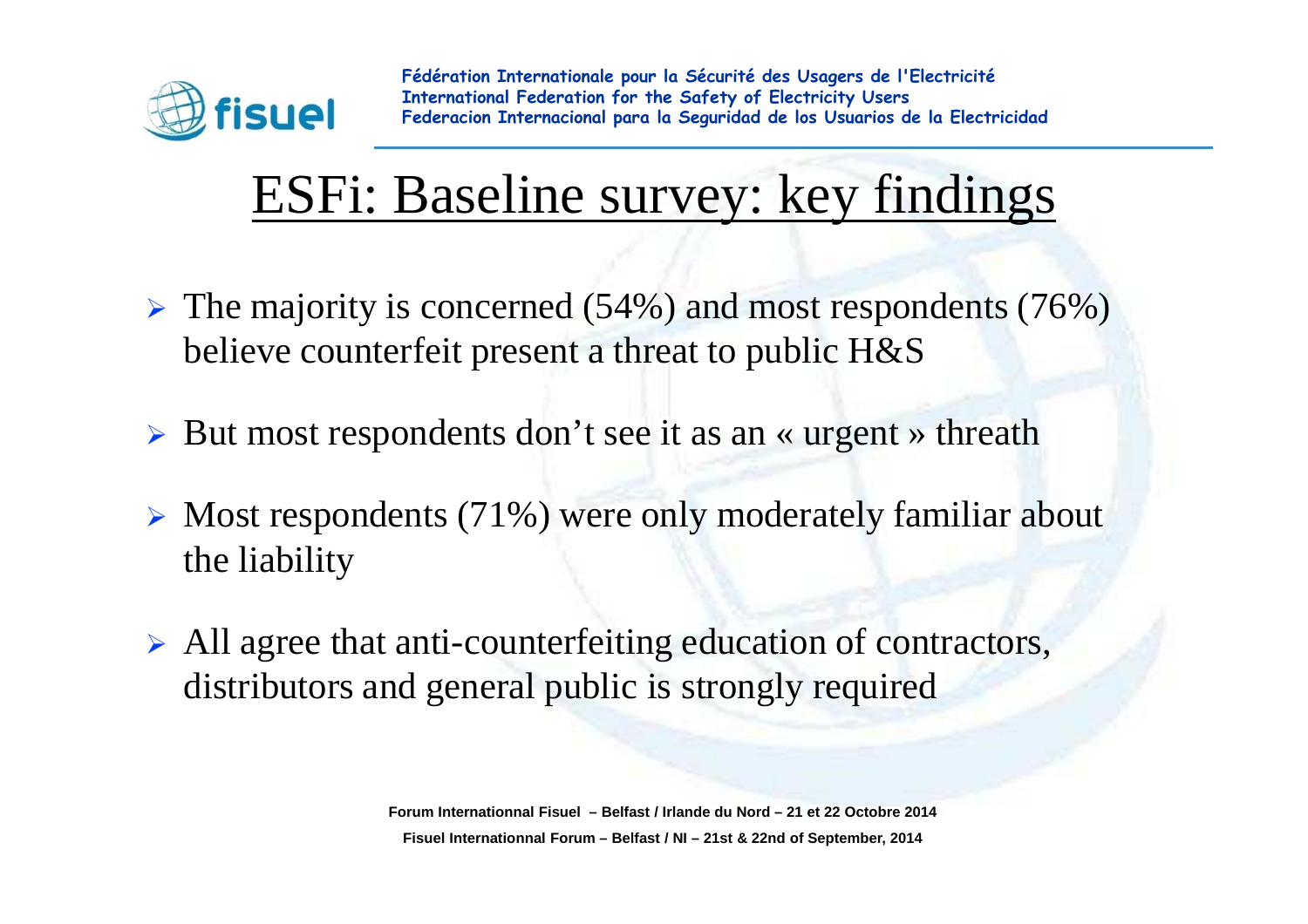

## ESFi: Baseline survey: key findings

- $\triangleright$  A strong majority declared not having a process in place to report a counterfeit product
- A majority also declared they follow best practices to avoid counterfeit electrical products in their work
- $\triangleright$  Distributors are the most mentionned to be best equipped to reduce prevalence of counterfeits
- ► Lighting (37%), breakers (37%), are the most frequently mentioned type of counterfeited products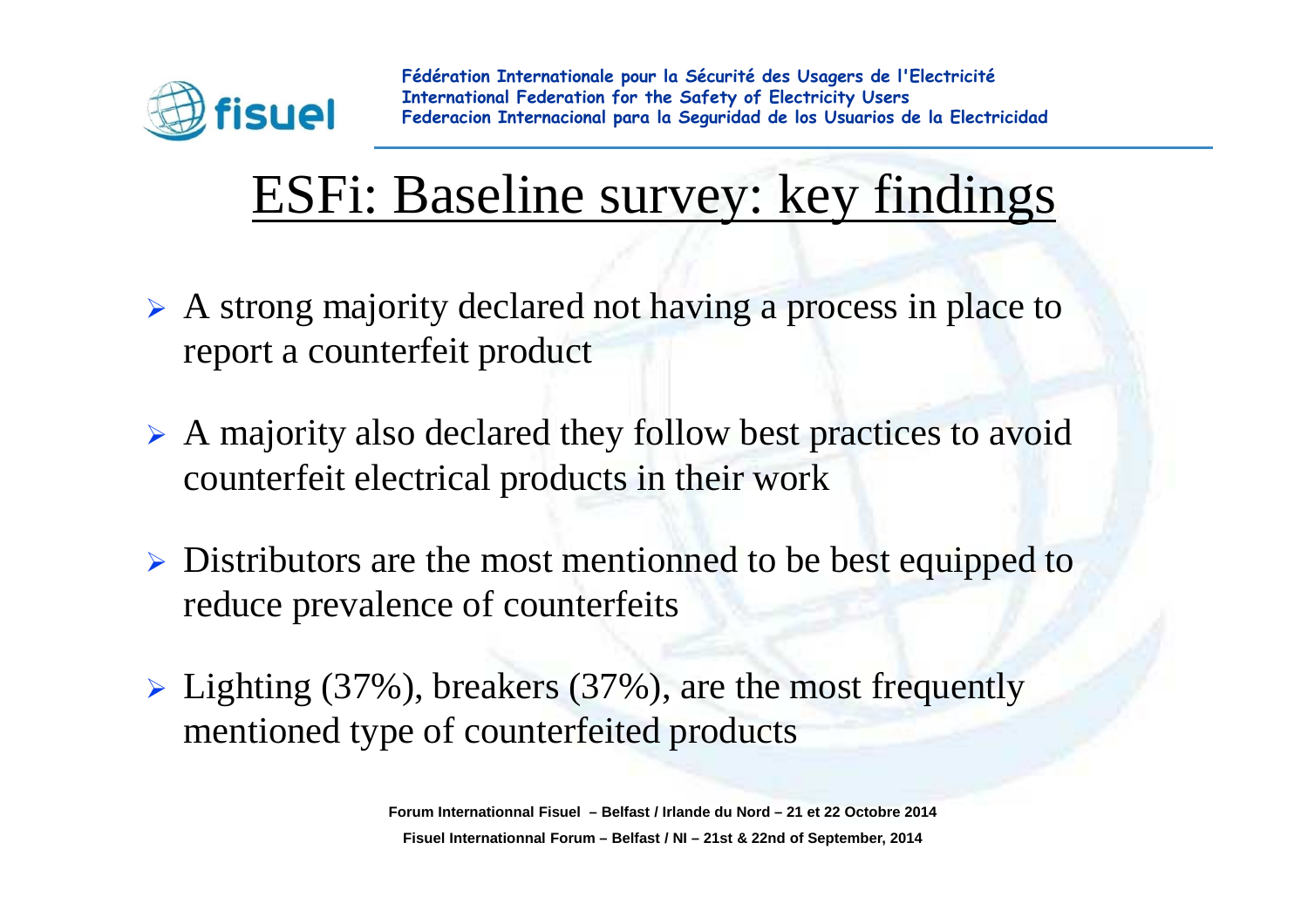

| <b>ESFi Baseline survey:</b> |  |  |
|------------------------------|--|--|
|                              |  |  |

Overview repartition counterfeiting by products

| <b>Products</b>                         |       |
|-----------------------------------------|-------|
| <b>Breakers</b>                         | 37,5% |
| Lighting                                | 37,5% |
| Ground fault circuit interrupter (GFCI) | 17,2% |
| <b>Outlets</b>                          | 15%   |
| <b>Wires</b>                            | 11,6% |
| Arc fault circuit interrupter (AFCI)    | 2,6%  |
| Tamper resistance receptacles (TRR)     | 0,7%  |
| <b>Miscellaneous</b>                    | 28%   |

**Forum Internationnal Fisuel – Belfast / Irlande du Nord – 21 et 22 Octobre 2014**

**Fisuel Internationnal Forum – Belfast / NI – 21st & 22nd of September, 2014**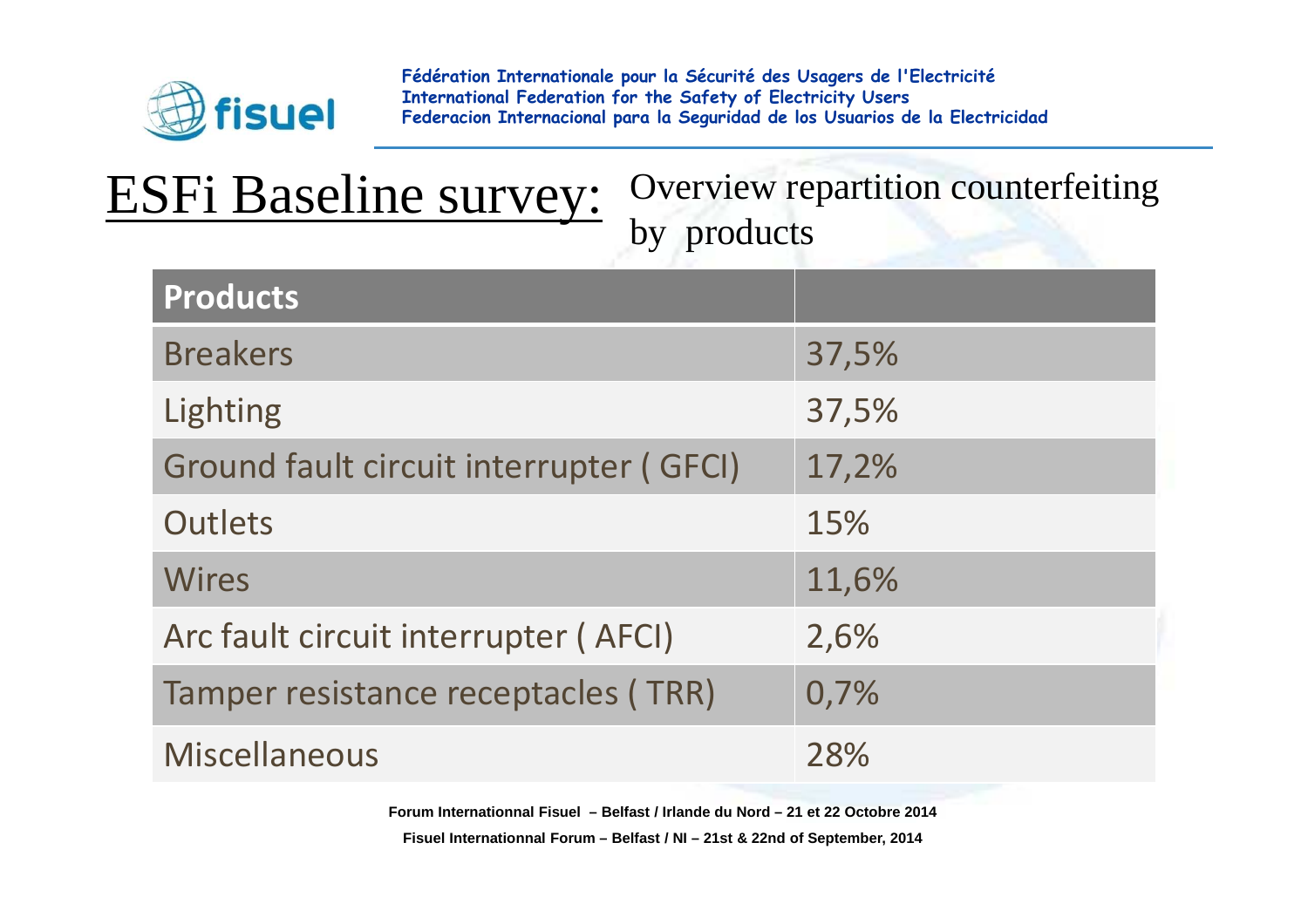

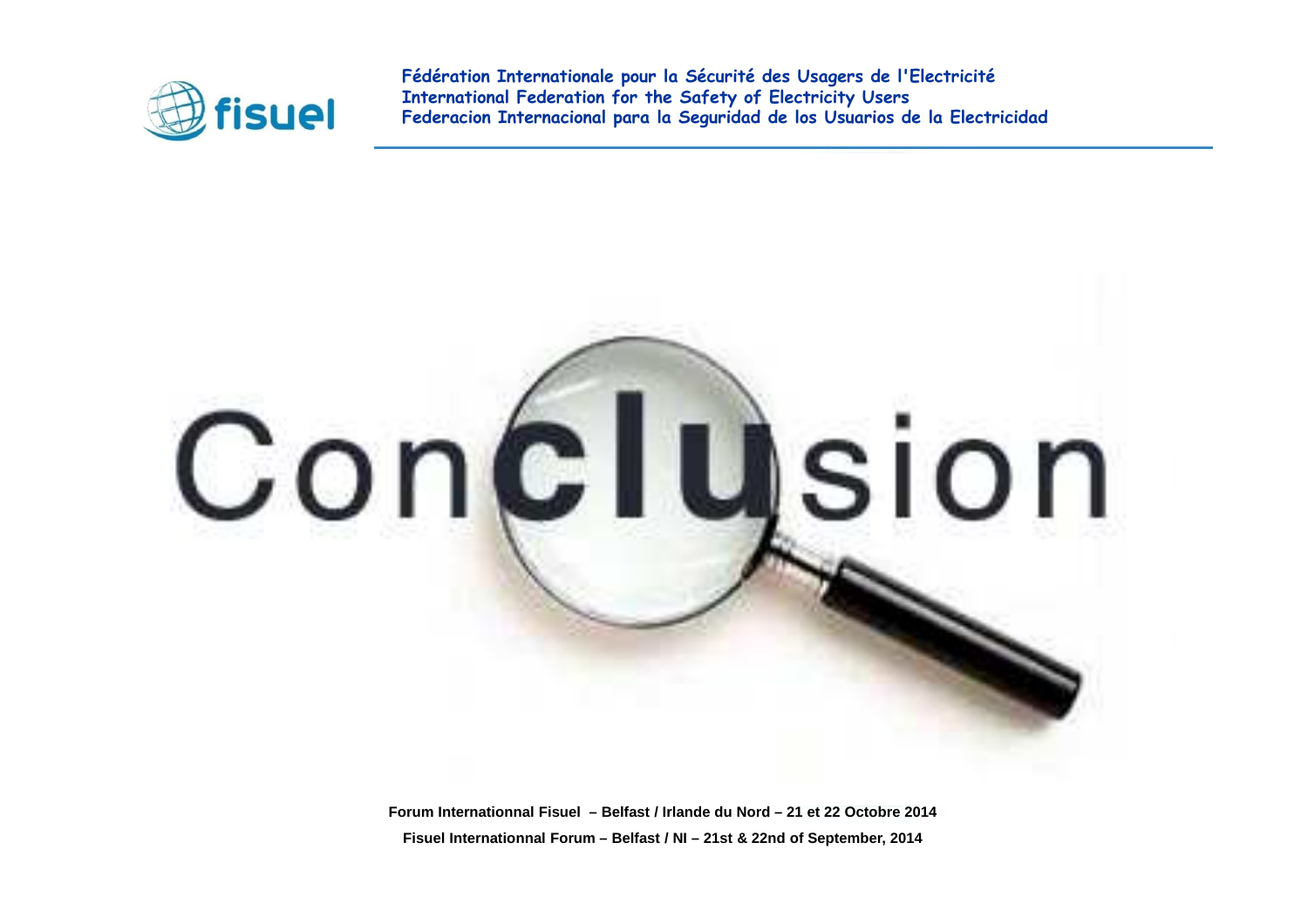

## Conclusions

- $\triangleright$  Growth of counterfeiting is tremendous. It can be considered as a factor of the economical growth of China and hence important for the stability of the country
- ▶ Market is driven and dominated by standards but....
- > Consumers are either not aware or perceive counterfeiting as harmless
- Stopping production and sale is insufficient and enforcement agencies book little result. Most of time, fraude is not reallypunished
- > Political world needs to be more sensibilized and pressurized to develop legislative tools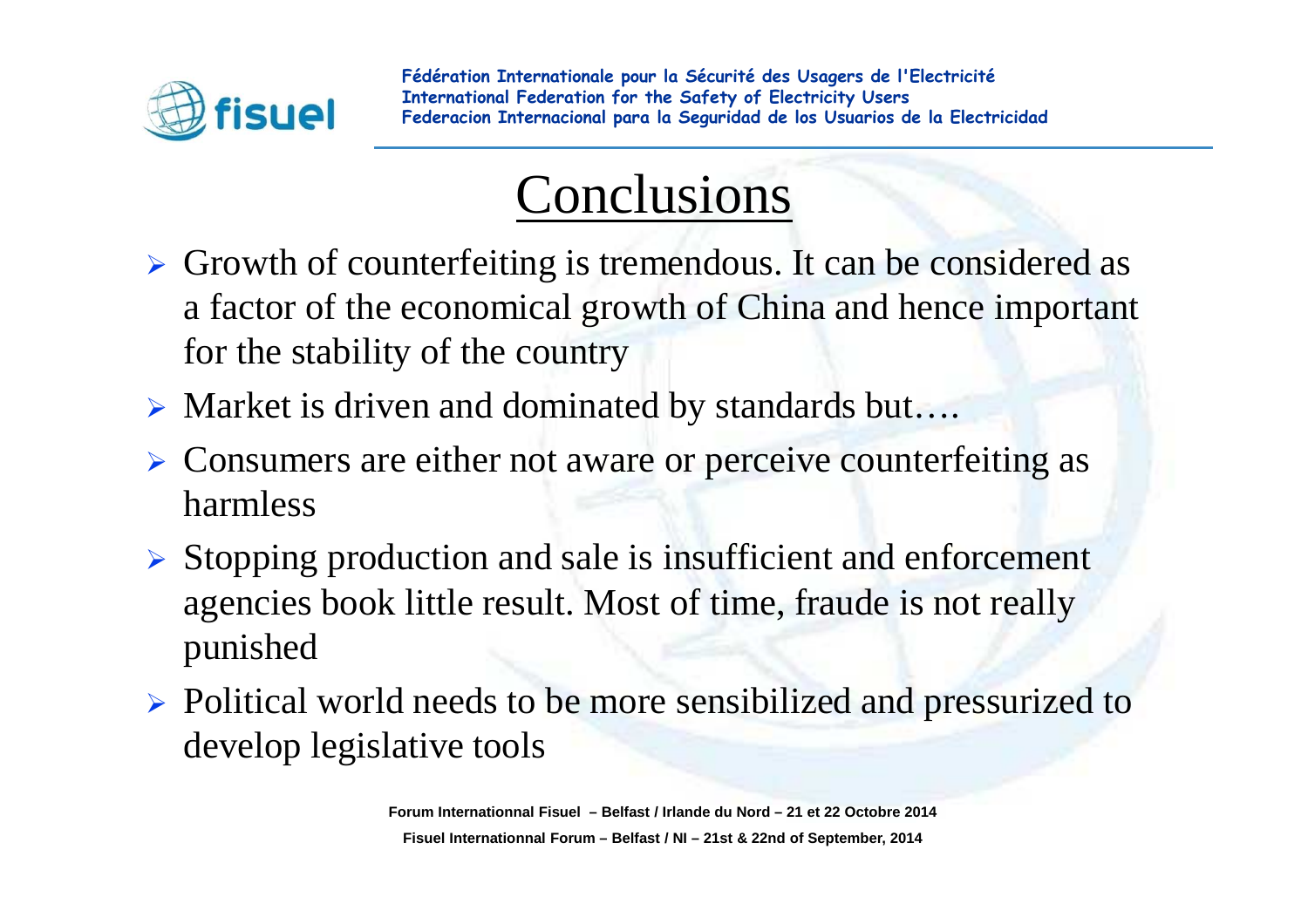

## Conclusions

- > Counterfeited products are broadly accessible specially in emerging countries
- Generally people can't financially access to genuine products
- > The growth of Internet business is promoting counterfeiting: direct sales and difficult to act against protected portals
- > Fight againts poverty is essential in many countries
- > Information, education and training in a well organised supply chain are key!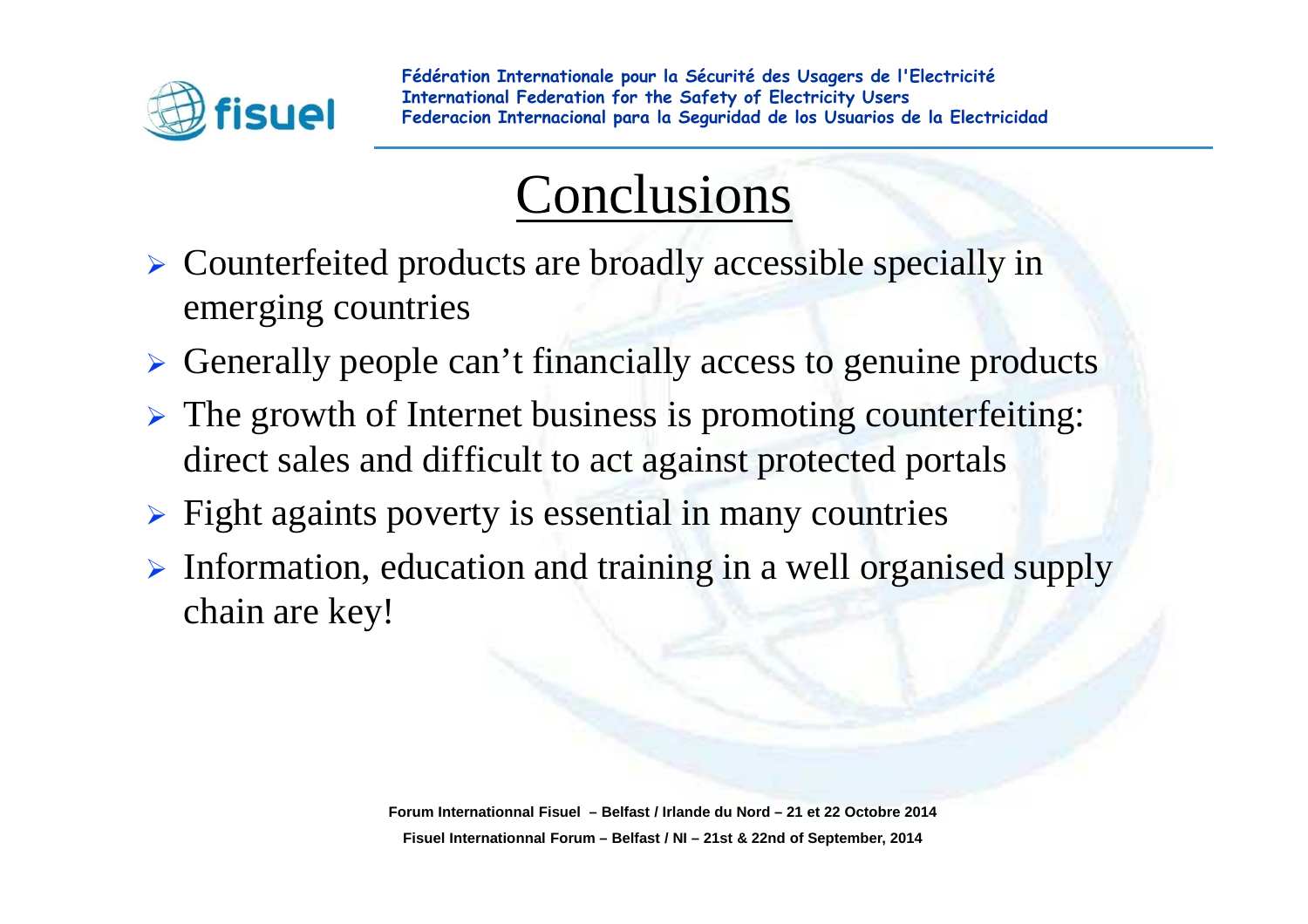

## Special thanks

- Mauricio Sant'ana : Qualifio Brazil
- Takashi Honda : Forum Electrical Safety Inspection Japan
- El Hadji Malick Diallo : Proquelec Sénégal
- Georg Luber : Siemens, ZVEI , Germany

#### **For their active and very useful contribution**